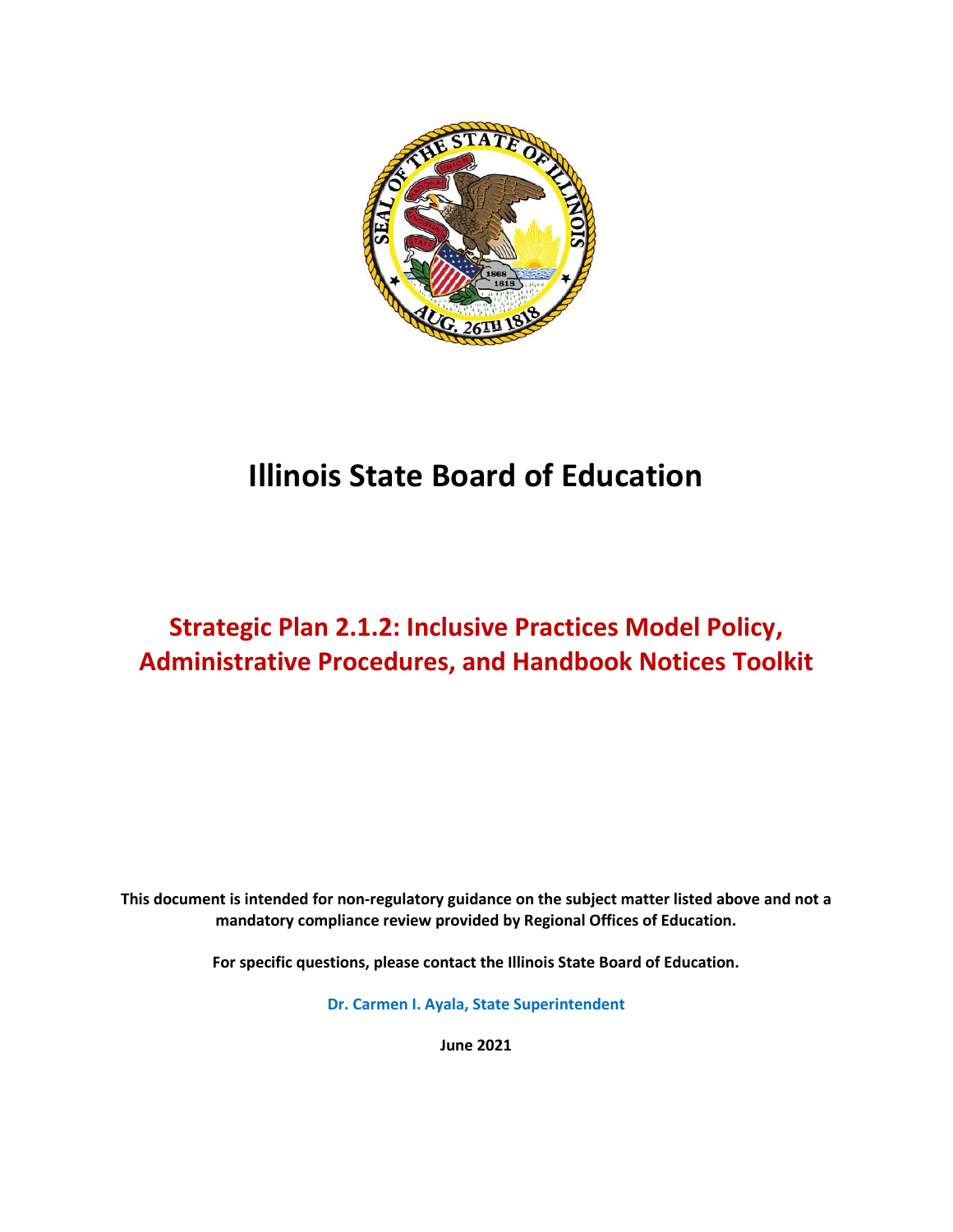## **Contents**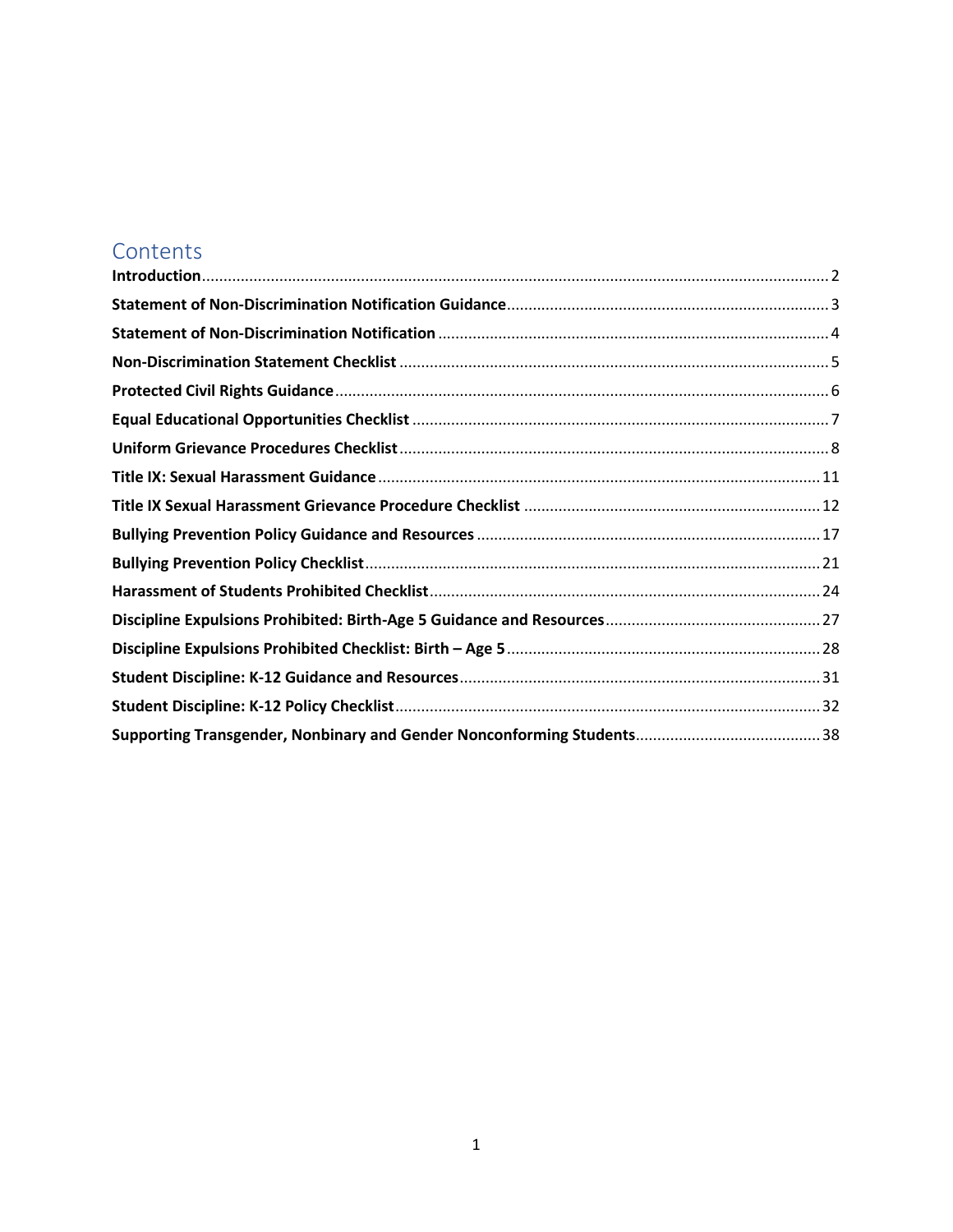### **Introduction**

<span id="page-2-0"></span>The Illinois State Board of Education (ISBE) aims to better prepare schools to meet the needs of their dynamic populations, leading to reduced numbers of suspensions and expulsions and to students feeling safer, mentally healthier, and more welcomed at school. As per Strategic Plan Goal 2.1.2, ISBE wishes to support district implementation of policy and guidance to promote students' safety and wellbeing, including non-discrimination and inclusion. The following model policy toolkit was created to provide schools/districts, charter schools, and non-public entities with related guidance and model policy checklists to assist with policy development in alignment with the requirements set forth in School Code and other state and federal legislation to create inclusive, non-discriminatory polices, administrative procedures, and handbook notices.

This document should not be confused with the information related to the ROE Compliance review process.

Please Note: While this toolkit is designed for school boards that do not use the Illinois Association of School Board's Policy Reference Education Subscription Service (PRESS) materials, districts that use PRESS materials for their policies and administrative procedures may find this as a helpful resource. Schools and districts may wish to consult with the Illinois Association of School Boards for additional guidance specific to board policies and administrative procedures. In addition, schools and districts may refer t[o School Board Polices Online to](https://www.iasb.com/policy-services-and-school-law/policy-services/school-board-policies-online/local-school-board-policies/) review local board policies.

If you have any questions, please feel free to reach out to the Student Care Department at [studentcare@isbe.net.](mailto:studentcare@isbe.net)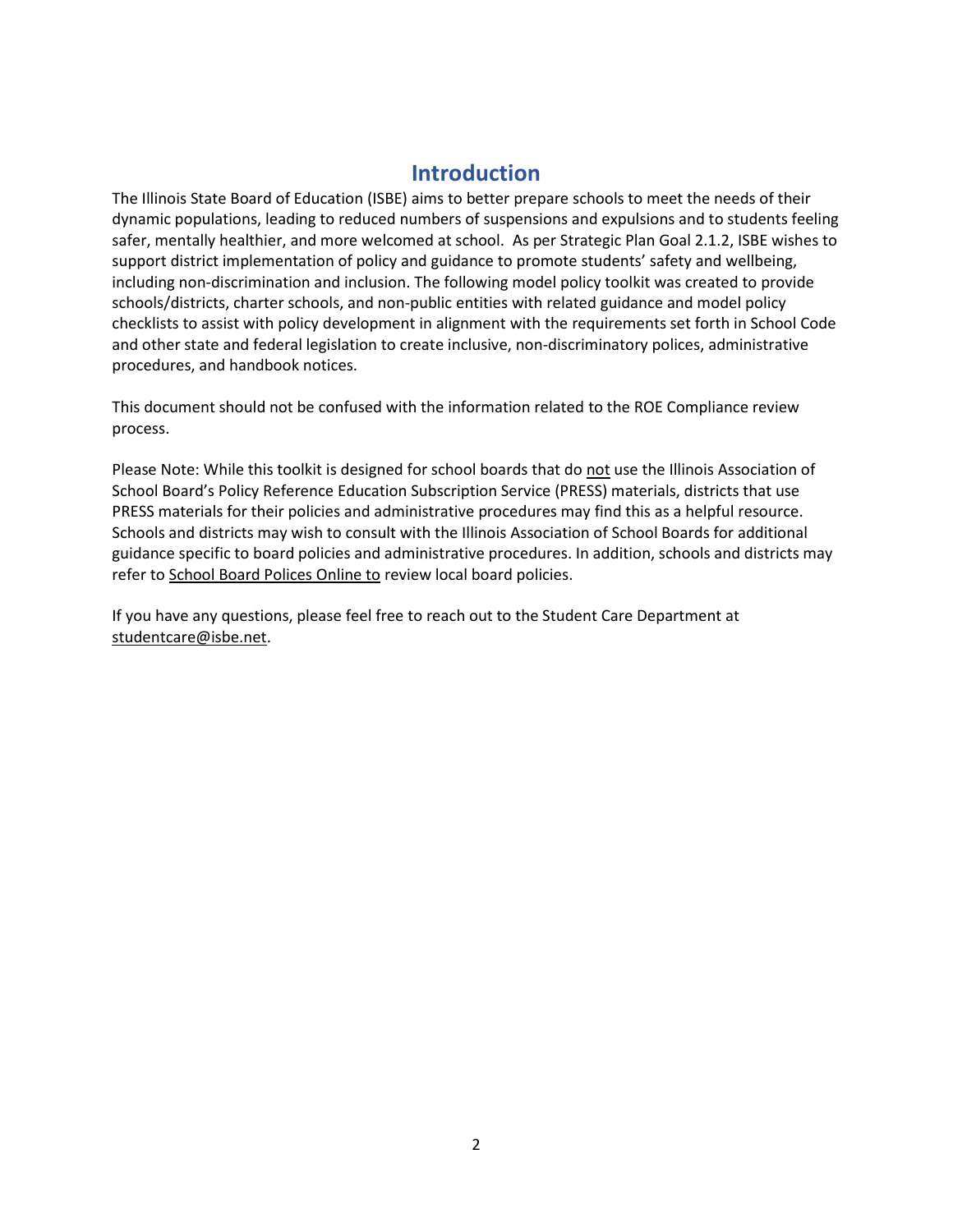### **Statement of Non-Discrimination Notification Guidance**

<span id="page-3-0"></span>**T**he Department of Education's (ED) Office for Civil Rights (OCR) enforces several statutes that protect the rights of beneficiaries in programs or activities that receive financial assistance from ED. These laws prohibit discrimination on the basis of race, color, and national origin (Title VI of the Civil Rights Act of 1964), sex (Title IX of the Education Amendments of 1972), disability (Section 504 of the Rehabilitation Act of 1973), and age (Age Discrimination Act of 1975). OCR also has enforcement responsibilities under Title II of the Americans with Disabilities Act, which prohibits state and local governments from discriminating on the basis of disability. In addition, OCR enforces the Boy Scouts of America Equal Access Act, which addresses equal access to meet on school premises or in school facilities for the Boy Scouts of America and other designated youth groups. For additional guidance related to the requirement o[f non-discrimination statements,](https://www2.ed.gov/about/offices/list/ocr/docs/nondisc.pdf) visit the [U.S. Department of Education Office of Civil](https://www2.ed.gov/about/offices/list/ocr/index.html)  [Rights.](https://www2.ed.gov/about/offices/list/ocr/index.html)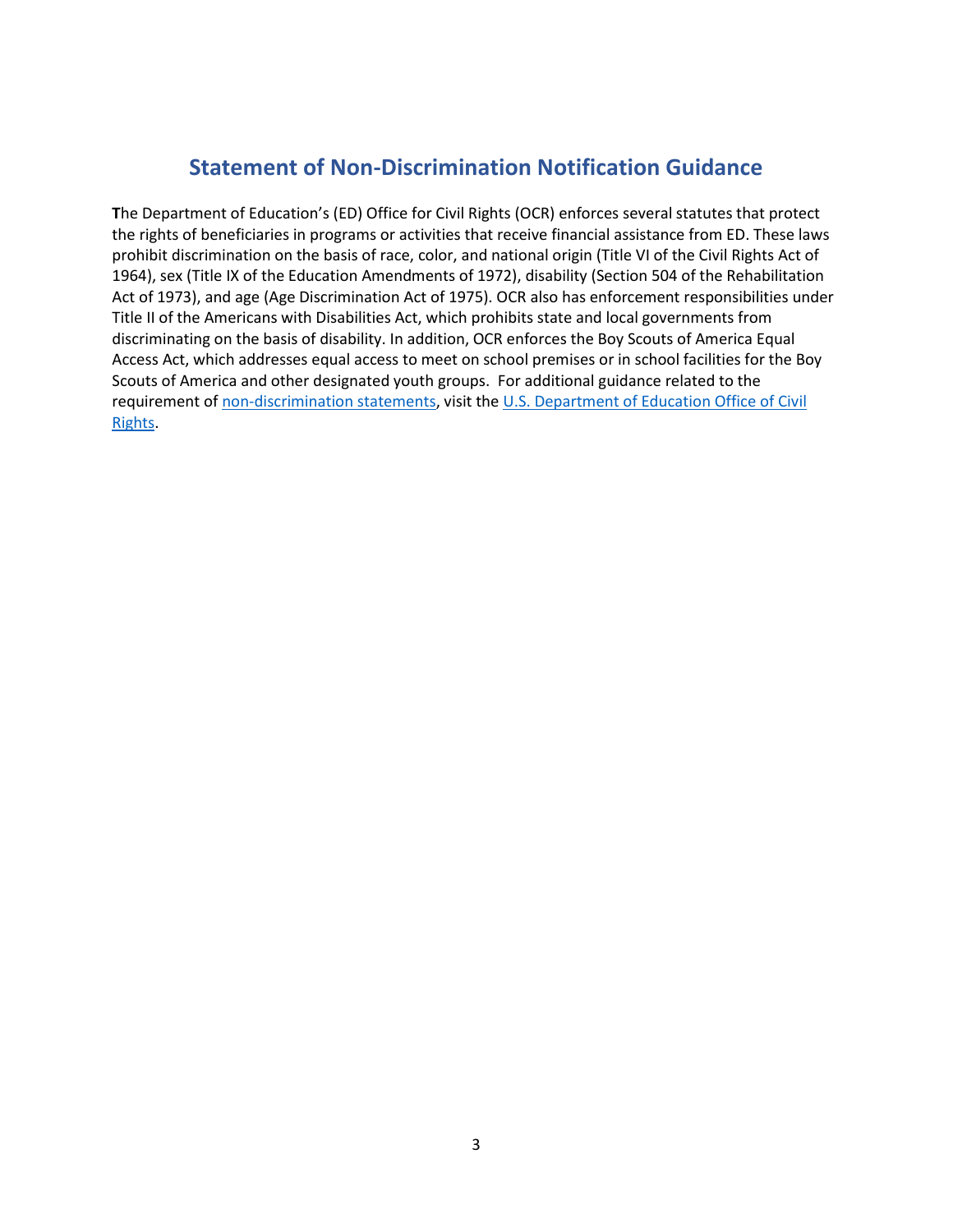### **Statement of Non-Discrimination Notification<sup>1</sup>**

<span id="page-4-0"></span>The Illinois State Board of Education believes that all students have the right to participate in school and school-related activities in an environment that is inclusive and free of discrimination. The foundational principles of non-discrimination are grounded in the expectations and requirements set forth by the U.S Department of Education Office for Civil Rights (OCR). Schools and districts are required to *notify*  students, parents, and others that they do not discriminate on the basis of race, color, national origin, sex, disability, and if applicable, that they provide equal access to the Boy Scouts of America and all other designated youth groups.<sup>234</sup> Schools and districts may include additional classifications within the non-discrimination statements.

The regulations implementing Title VI, Title IX, Section 504, the *Age Discrimination Act*, and the *Boy Scouts Act* contain requirements for recipients to issue notices of non-discrimination. (See 34 C.F.R. Sections 100.6(d), 106.9, 104.8, 110.25, and 108.9, respectively.) The Title II regulation also contains a notice requirement that applies to all entities of state or local government, whether or not they receive federal financial assistance. (See 28 C.F.R. Section 35.106.). Additional information related to the requirements is available at <https://www2.ed.gov/about/offices/list/ocr/docs/nondisc.pdf>

#### **Sample Notice of Non-discrimination** 5

The following sample notice of nondiscrimination meets the *minimum* requirements of the regulations enforced by OCR:

The (Name of Recipient) does not discriminate on the basis of race, color, national origin, sex, disability, or age in its programs and activities and provides equal access to the Boy Scouts and other designated youth groups. The following person has been designated to handle inquiries regarding the nondiscrimination policies:

Name and/or Title Address Telephone No.

Name and/or Title Address Telephone No.

For further information on notice of nondiscrimination, visit <https://ocrcas.ed.gov/contact-ocr> for the address and phone number of the OCR office that serves your area, or call 1-800-421-3481.

 $1$  The Statement of nondiscrimination is not required in policy but districts must give notice. Many school districts provide this required notice in their handbooks, posters, letterhead, other print sources, website, etc.

<sup>&</sup>lt;sup>2</sup> Only public elementary or secondary schools or local or state educational agencies that receive funds made available through the Department of Education **should** include the words "and provides equal access to the Boy Scouts and other designated youth groups."

<sup>&</sup>lt;sup>3</sup> For school boards that use IASB PRESS materials, the contents of this notice are addressed in policies 5:10, 5:20, 7:10, 7:20, 7:330, and 8:20.

<sup>4</sup> Some Districts opt to meet this requirement through the development of a board policy specific to, "Student Use of Buildings—Equal Access"

<sup>&</sup>lt;sup>5</sup> For use when more than one official has been designated to coordinate civil rights compliance.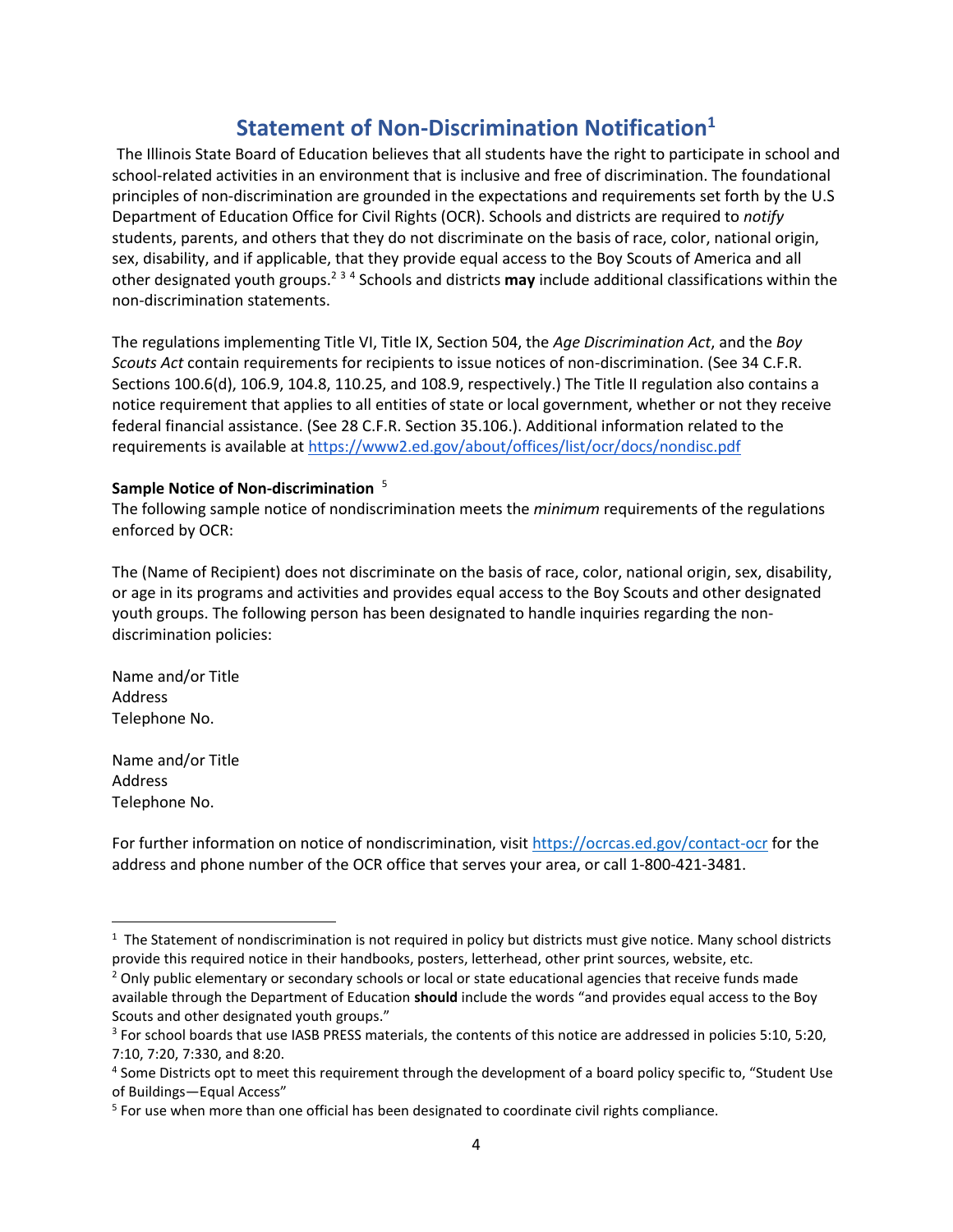# **Non-Discrimination Statement Checklist**

<span id="page-5-0"></span>

| #              |                                                                                                                                                                                                                                                                                                   |  |
|----------------|---------------------------------------------------------------------------------------------------------------------------------------------------------------------------------------------------------------------------------------------------------------------------------------------------|--|
| 1              | Does the statement include a statement of non-discrimination that specifies the basis of non-<br>discrimination, including, but not limited to race, color, national origin, sex, disability, and<br>age? The underlined categories must be included, but schools/districts may choose to include |  |
|                | additional information as desired.                                                                                                                                                                                                                                                                |  |
| $\overline{2}$ | Does the statement address equal access to the Boy Scouts and other designated groups to<br>meet on school premises or in school facilities? <sup>6</sup>                                                                                                                                         |  |
| 3              | Does the statement identify by name or title the employee(s) responsible for coordinating<br>the compliance efforts?                                                                                                                                                                              |  |
| 4              | Does the statement provide the address and telephone number of the employee(s)                                                                                                                                                                                                                    |  |
|                | responsible for coordinating the compliance efforts?                                                                                                                                                                                                                                              |  |
| 5              | Is the statement published in other languages as necessary/required?                                                                                                                                                                                                                              |  |
| 6              | Is the statement prominently displayed on the district website and on district publications?                                                                                                                                                                                                      |  |

<sup>&</sup>lt;sup>6</sup> Some Districts opt to meet this requirement through the development of a board policy specific to, "Student Use of Buildings—Equal Access"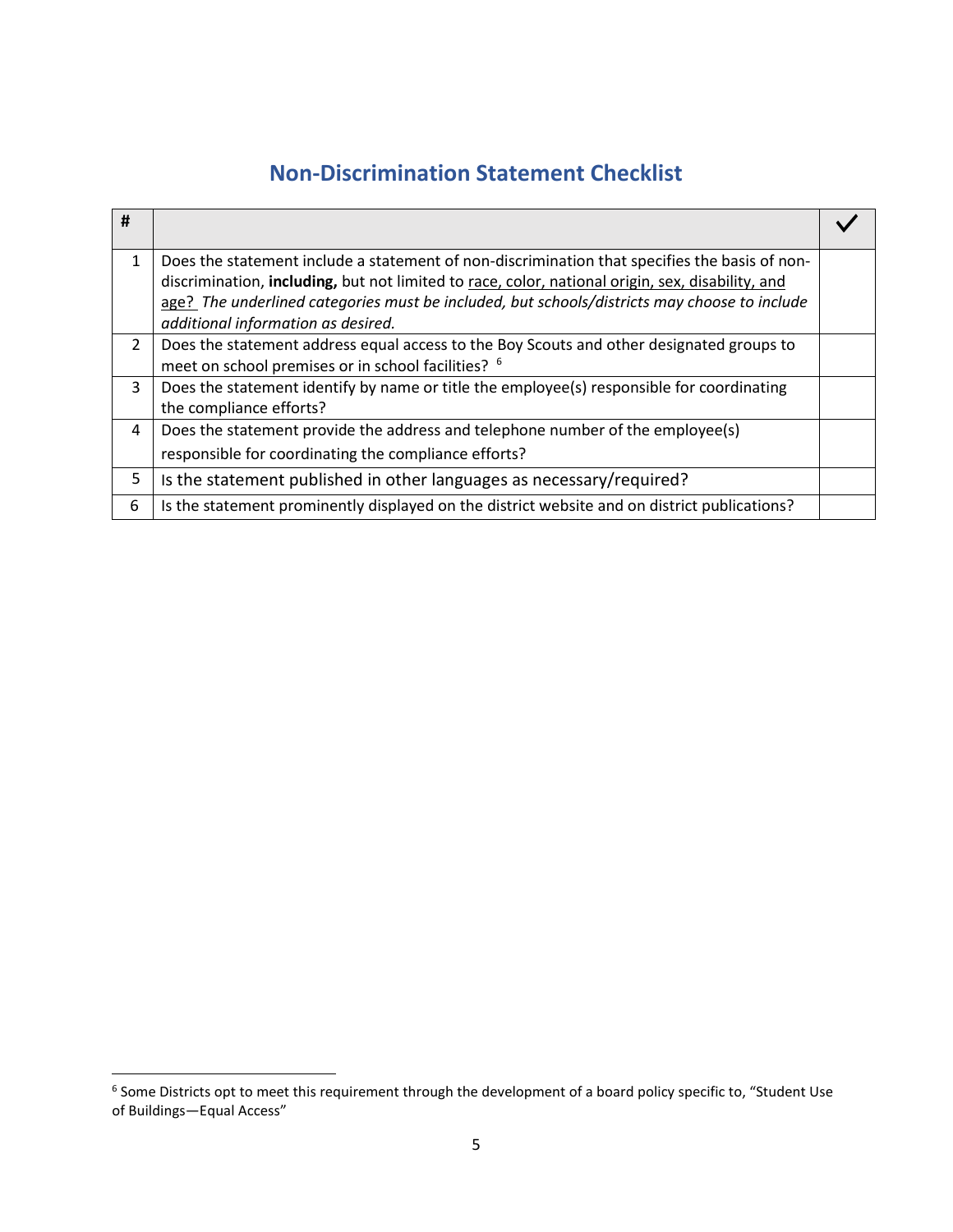## **Protected Civil Rights Guidance**

<span id="page-6-0"></span>School policies shall provide protection for students to avoid violation of civil rights. The following list of federal and state laws provide an overview of requirements.

- a. Title II of the Americans with Disabilities Act, [42 U.S.C. §](https://www.govinfo.gov/app/details/USCODE-2017-title42/USCODE-2017-title42-chap126-sec12101) 12101 et seq.
- b. Title IX of the Education Amendments of 1972, [20 U.S.C. §](https://www.govinfo.gov/app/details/USCODE-2017-title20/USCODE-2017-title20-chap38-sec1681) 1681 et seq., excluding Title IX sexual harassment complaints governed by the Board policy that includes the, *Title IX Sexual Harassment Grievance Procedure*
- c. Section 504 of the Rehabilitation Act of 1973, 29 U.S.C. § 791 et seq.
- d. Title VI of the Civil Rights Act, [42 U.S.C. §](https://www.govinfo.gov/app/details/USCODE-2017-title42/USCODE-2017-title42-chap21-subchapV-sec2000d) 2000d et seq.
- e. Equal Employment Opportunities Act (Title VII of the Civil Rights Act), 42 [U.S.C. §](https://www.govinfo.gov/app/details/USCODE-2017-title42/USCODE-2017-title42-chap21-subchapVI-sec2000e&collectionCode=USCODE) 2000e et seq.
- f. Sexual harassment prohibited by the State Officials and Employees Ethics Act, [5 ILCS 430/70-](https://www.ilga.gov/legislation/ilcs/ilcs4.asp?DocName=000504300HArt%2E+70&ActID=2529&ChapterID=2&SeqStart=8400000&SeqEnd=8900000) [5\(](https://www.ilga.gov/legislation/ilcs/ilcs4.asp?DocName=000504300HArt%2E+70&ActID=2529&ChapterID=2&SeqStart=8400000&SeqEnd=8900000)a); Illinois Human Rights Act, [775 ILCS 5/;](https://www.ilga.gov/legislation/ilcs/ilcs5.asp?ActID=2266&ChapterID=64) Title VII of the Civil Rights Act of 1964, [42 U.S.C. §](https://www.govinfo.gov/app/details/USCODE-2017-title42/USCODE-2017-title42-chap21-subchapVI-sec2000e&collectionCode=USCODE) [2000e](https://www.govinfo.gov/app/details/USCODE-2017-title42/USCODE-2017-title42-chap21-subchapVI-sec2000e&collectionCode=USCODE) et seq. (Title IX sexual harassment complaints are addressed under the Board policy that includes, *Title IX Sexual Harassment Grievance Procedure*)
- g. Breastfeeding accommodations for students, [105 ILCS 5/10-20.60](http://www.ilga.gov/legislation/ilcs/ilcs4.asp?DocName=010500050HArt%2E+10&ActID=1005&ChapterID=17&SeqStart=61700000&SeqEnd=86600000)
- h. Bullying, [105 ILCS 5/27-23.7](http://www.ilga.gov/legislation/ilcs/ilcs4.asp?DocName=010500050HArt%2E+27&ActID=1005&ChapterID=17&SeqStart=165400000&SeqEnd=173100000)
- i. Misuse of funds received for services to improve educational opportunities for educationally disadvantaged or deprived children
- j. Curriculum, instructional materials, and/or programs
- k. Victims' Economic Security and Safety Act, [820 ILCS 180/](http://www.ilga.gov/legislation/ilcs/ilcs3.asp?ActID=2502&ChapterID=68)
- l. Illinois Equal Pay Act of 2003, [820 ILCS 112/](http://www.ilga.gov/legislation/ilcs/ilcs3.asp?ActID=2502&ChapterID=68)
- m. Provision of services to homeless students
- n. Illinois Whistleblower Act, [740 ILCS 174/](http://www.ilga.gov/legislation/ilcs/ilcs3.asp?ActID=2495&ChapterID=57)
- o. Misuse of genetic information prohibited by the Illinois Genetic Information Privacy Act, [410 ILCS](http://www.ilga.gov/legislation/ilcs/ilcs3.asp?ActID=1567&ChapterID=35)  [513/](http://www.ilga.gov/legislation/ilcs/ilcs3.asp?ActID=1567&ChapterID=35) and Titles I and II of the Genetic Information Nondiscrimination Act, [42 U.S.C. §](https://www.govinfo.gov/app/details/USCODE-2017-title42/USCODE-2017-title42-chap21F-sec2000ff) [2000ff](https://www.govinfo.gov/app/details/USCODE-2017-title42/USCODE-2017-title42-chap21F-sec2000ff) et seq.
- p. Employee Credit Privacy Act, [820 ILCS 70/](http://www.ilga.gov/legislation/ilcs/ilcs3.asp?ActID=3277&ChapterID=68)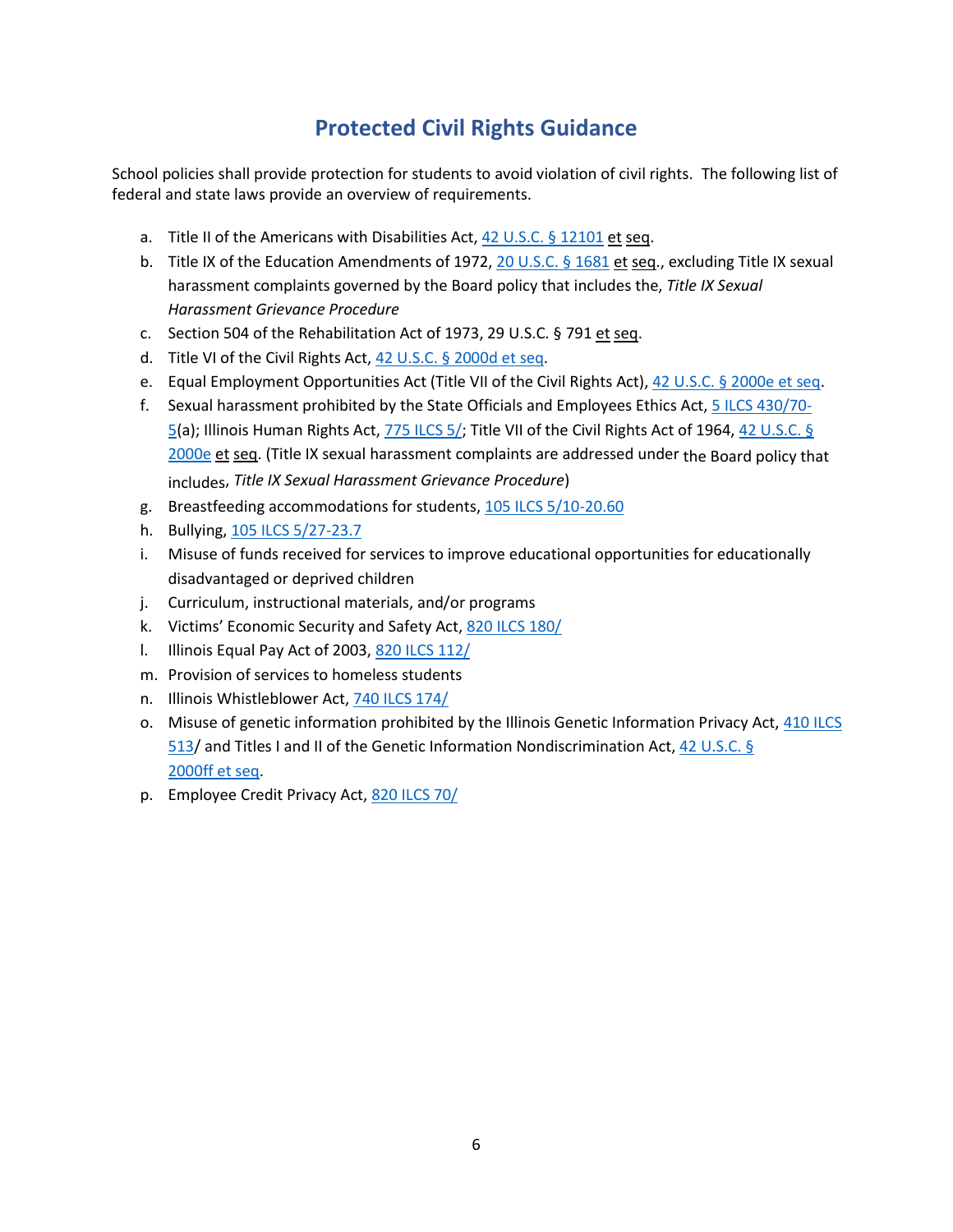# **Equal Educational Opportunities Checklist**

<span id="page-7-0"></span>

|                | All School Boards & Charter School Governing Bodies shall:                                                                                                                                                                                                            |  |
|----------------|-----------------------------------------------------------------------------------------------------------------------------------------------------------------------------------------------------------------------------------------------------------------------|--|
| $\mathbf{1}$   | Ensure that equal educational and extracurricular opportunities are made available to all<br>students, regardless of                                                                                                                                                  |  |
|                | Color, race, nationality, religion, sex; sexual orientation, ancestry, age, physical or<br>mental disability, gender identity, status of being homeless, immigration status,<br>order of protection status, actual or potential marital or parental status, including |  |
|                | pregnancy.                                                                                                                                                                                                                                                            |  |
| $\overline{2}$ | Not knowingly enter into agreements with any entity or any individual that discriminates                                                                                                                                                                              |  |
|                | against students on the basis of sex or any other protected status, except that the District                                                                                                                                                                          |  |
|                | remains viewpoint neutral when granting access to school facilities under Board policy 8:20                                                                                                                                                                           |  |
|                | Community Use of School Facilities.                                                                                                                                                                                                                                   |  |
| 3              | Provide any student with an opportunity file a discrimination grievance by using the Uniform                                                                                                                                                                          |  |
|                | Grievance Procedure.                                                                                                                                                                                                                                                  |  |
|                | Not deny equal access to programs, activities, services, or benefits or be limited in the                                                                                                                                                                             |  |
|                | exercise of any right, privilege, advantage, or denied equal access to educational and                                                                                                                                                                                |  |
|                | extracurricular programs and activities on the basis of sex, sexual orientation, or gender<br>identity.                                                                                                                                                               |  |
| 4              | Provide any student an opportunity to file a sex equity complaint by using the Uniform<br>Grievance Procedure.                                                                                                                                                        |  |
| 5              | Provide an opportunity to appeal the Board of Education's resolution of the complaint to the                                                                                                                                                                          |  |
|                | Regional Superintendent of Schools (pursuant to 105 ILCS 5/3-10 of the School Code) and,                                                                                                                                                                              |  |
|                | thereafter, to the State Superintendent of Education (pursuant to 105 ILCS 5/2-3.8 of the                                                                                                                                                                             |  |
|                | School Code).                                                                                                                                                                                                                                                         |  |
| 6              | Ensure that the Superintendent appoints a Nondiscrimination Coordinator, who also serves                                                                                                                                                                              |  |
|                | as the District's Title IX Coordinator.                                                                                                                                                                                                                               |  |
| $\overline{7}$ | The Superintendent and Building Principal shall use reasonable measures to inform staff<br>members and students of this policy and related grievance procedures.                                                                                                      |  |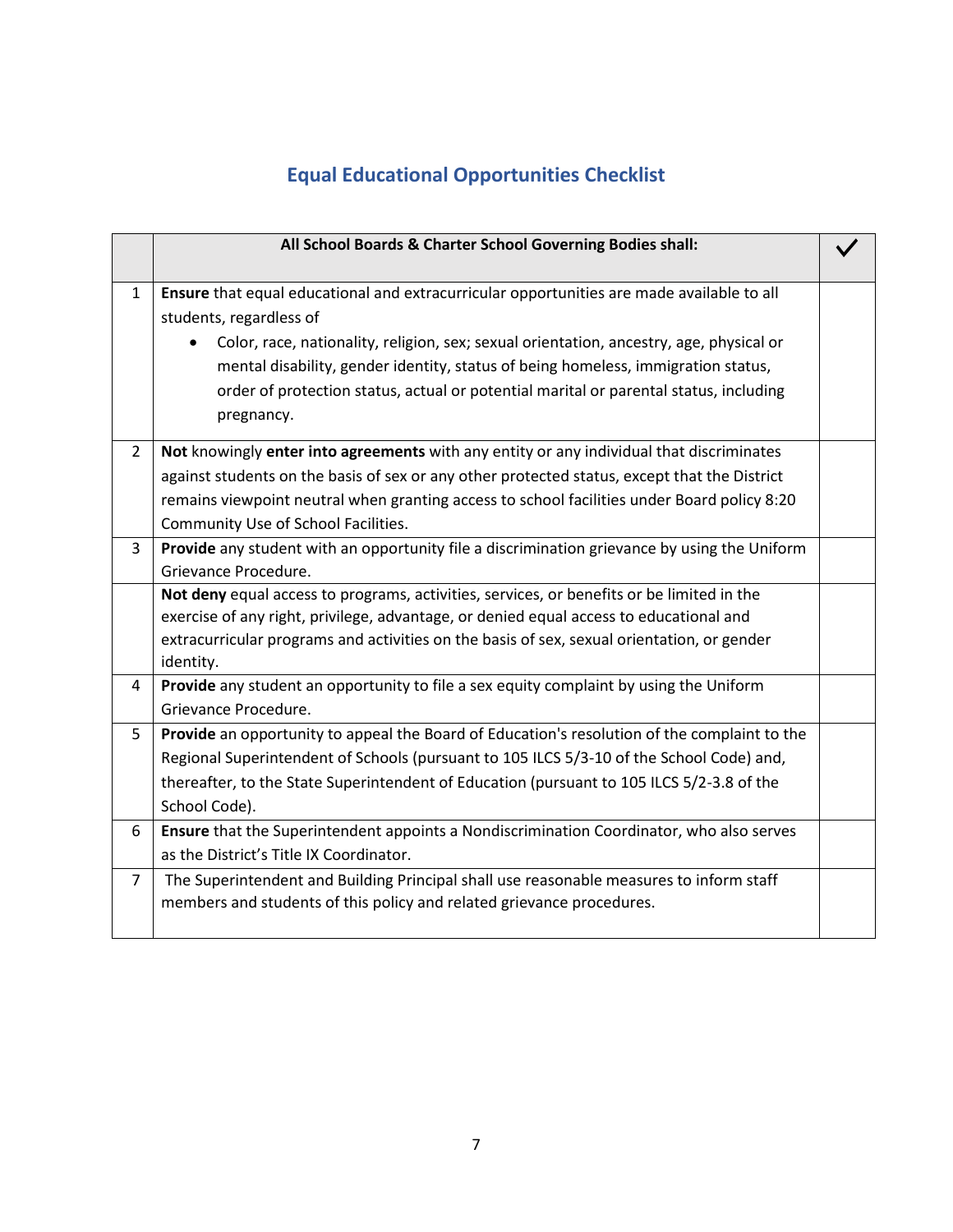# **Uniform Grievance Procedures Checklist**

<span id="page-8-0"></span>Schools and districts must maintain a grievance procedure process. A student, parent/guardian, employee, or community member should notify any District Complaint Manager if he or she believes that the School Board, its employees, or its agents have violated his or her rights guaranteed by the state or federal Constitution, state or federal statute, or board policy.

| $\#$           |    | <b>Uniform Grievance Procedure Policy</b>                                                               |  |
|----------------|----|---------------------------------------------------------------------------------------------------------|--|
| $\mathbf{1}$   |    | Is the policy and process easily located by an individual that wishes to file a grievance?              |  |
| $\overline{2}$ |    | Does the policy include the 16 (sixteen) categories of legislative items (with legal                    |  |
|                |    | references) a person can grieve?                                                                        |  |
|                | q. | Title II of the Americans with Disabilities Act, 42 U.S.C. § 12101 et seq.                              |  |
|                | r. | Title IX of the Education Amendments of 1972, 20 U.S.C. § 1681 et seq., excluding                       |  |
|                |    | Title IX sexual harassment complaints governed by the Board policy that includes                        |  |
|                |    | the, Title IX Sexual Harassment Grievance Procedure                                                     |  |
|                | S. | Section 504 of the Rehabilitation Act of 1973, 29 U.S.C. § 791 et seq.                                  |  |
|                | t. | Title VI of the Civil Rights Act, 42 U.S.C. § 2000d et seq.                                             |  |
|                |    | u. Equal Employment Opportunities Act (Title VII of the Civil Rights Act), 42 U.S.C. §<br>2000e et seq. |  |
|                | v. | Sexual harassment prohibited by the State Officials and Employees Ethics Act, 5 ILCS                    |  |
|                |    | 430/70-5(a); Illinois Human Rights Act, 775 ILCS 5/; Title VII of the Civil Rights Act of               |  |
|                |    | 1964, 42 U.S.C. § 2000e et seq. (Title IX sexual harassment complaints are addressed                    |  |
|                |    | under the Board policy that includes, Title IX Sexual Harassment Grievance                              |  |
|                |    | Procedure)                                                                                              |  |
|                |    | w. Breastfeeding accommodations for students, 105 ILCS 5/10-20.60                                       |  |
|                |    | x. Bullying, 105 ILCS 5/27-23.7                                                                         |  |
|                | у. | Misuse of funds received for services to improve educational opportunities for                          |  |
|                |    | educationally disadvantaged or deprived children                                                        |  |
|                | z. | Curriculum, instructional materials, and/or programs                                                    |  |
|                |    | aa. Victims' Economic Security and Safety Act, 820 ILCS 180/                                            |  |
|                |    | bb. Illinois Equal Pay Act of 2003, 820 ILCS 112/                                                       |  |
|                |    | cc. Provision of services to homeless students                                                          |  |
|                |    | dd. Illinois Whistleblower Act, 740 ILCS 174/                                                           |  |
|                |    | ee. Misuse of genetic information prohibited by the Illinois Genetic Information Privacy                |  |
|                |    | Act, 410 ILCS 513/ and Titles I and II of the Genetic Information Nondiscrimination                     |  |
|                |    | Act, 42 U.S.C. § 2000ff et seq.                                                                         |  |
|                |    | ff. Employee Credit Privacy Act, 820 ILCS 70/                                                           |  |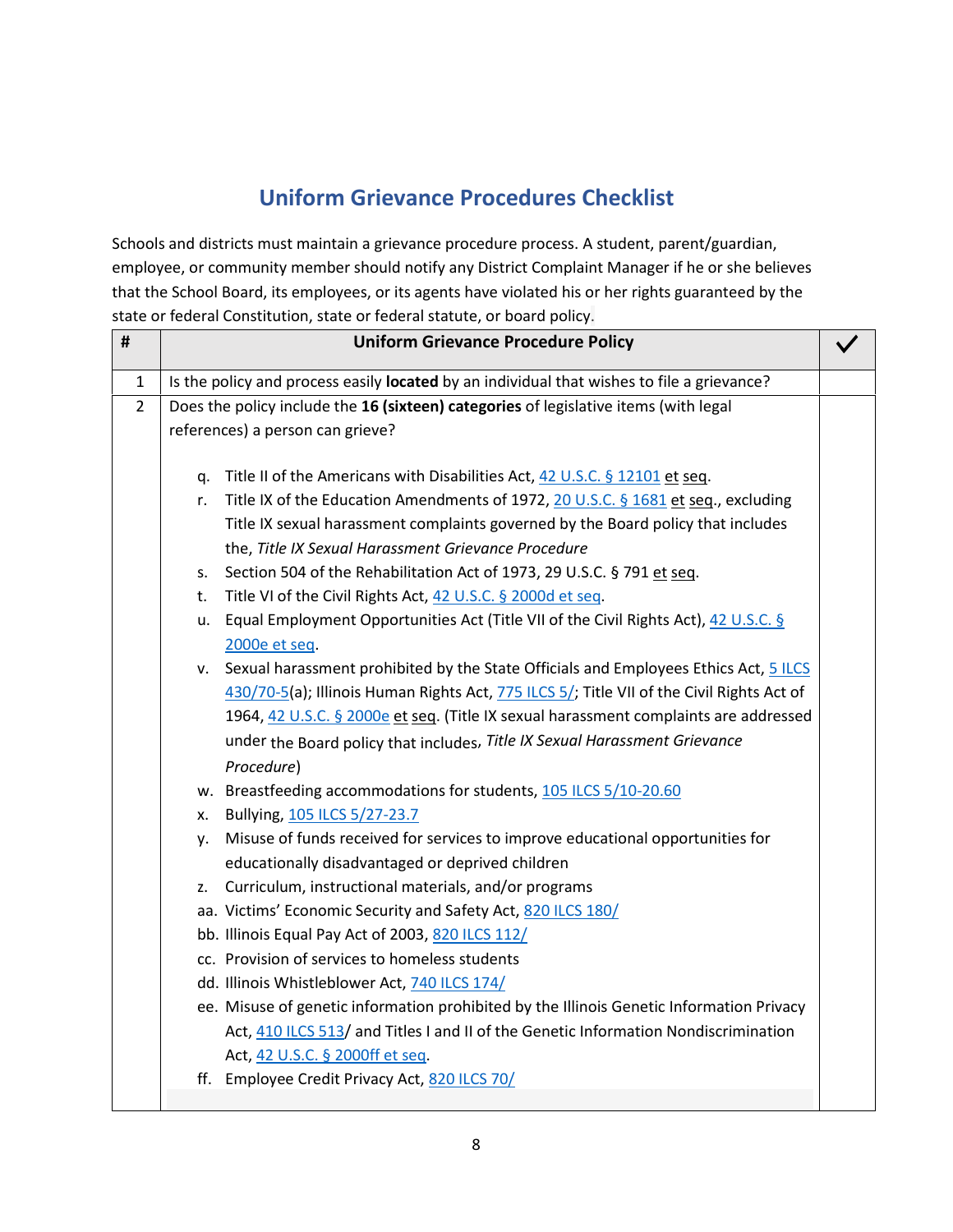| 3              | Does the policy include up-to-date contact information for the Title IX Coordinator(s)* and  |  |
|----------------|----------------------------------------------------------------------------------------------|--|
|                | Complaint Manager(s)? Contact information should include:                                    |  |
|                | Name/Title<br>a.                                                                             |  |
|                | b. Address                                                                                   |  |
|                | <b>Phone Number</b><br>$\mathsf{C}$ .                                                        |  |
|                | d. Email                                                                                     |  |
|                | NOTE: If possible, the Superintendent should appoint two Complaint Managers, one of          |  |
|                | each gender.                                                                                 |  |
| 4              | Does the policy include the process to file a complaint?                                     |  |
| 5              | Does the policy include information on informal resolution?                                  |  |
|                | a. Complaint Manager will attempt to resolve informally                                      |  |
|                | b. Complainant has the right to forgo the informal process.                                  |  |
|                | c. Parties must voluntarily agree to informal resolution and may withdraw from               |  |
|                | informal resolution at any time                                                              |  |
| 6              | Does the policy include a statement on the Complainant's right to pursue other remedies,     |  |
|                | e.g., criminal complaints, civil actions, etc.? If a person wishes to pursue another remedy  |  |
|                | subject to a complaint under this policy, the district will continue with its investigation. |  |
| $\overline{7}$ | Does the policy include timely and reasonable deadlines to respond to any filed complaints   |  |
|                | and that the Nondiscrimination Coordinator, Complaint Manager, or designee will address      |  |
|                | the complaint promptly and equitably?                                                        |  |
|                | Does the policy include a statement that all deadlines under this procedure may be           |  |
|                | extended as deemed appropriate by the administrator responsible for meeting the              |  |
|                | deadline under this policy?                                                                  |  |
|                | Does the policy clearly define school business days?                                         |  |
| 8              | Does the policy contain a statement that the Coordinator(s) need to consider other           |  |
|                | applicable policies when investigating complaints?                                           |  |
|                | E.g., for any complaint alleging bullying and/or cyberbullying of students, the              |  |
|                | Complaint Manager shall process and review the complaint according to the                    |  |
|                | bullying prevention policy, in addition to any response required by this policy.             |  |
| 9              | Does the policy include a statement of confidentiality of the Complainant, including         |  |
|                | limitations on confidentiality with certain types of complaints that are filed?              |  |
|                |                                                                                              |  |
|                | The complaint and identity of the Complainant will not be disclosed except as:               |  |
|                | a. Required by law or this policy;                                                           |  |
|                | b. Necessary to fully investigate the complaint; or                                          |  |
|                | c. Authorized by the Complainant.                                                            |  |
|                | The identity of any student witnesses will not be disclosed except as:                       |  |
|                | a. Required by law or any collective bargaining agreement;                                   |  |
|                | b. Necessary to fully investigate the complaint; or                                          |  |
|                |                                                                                              |  |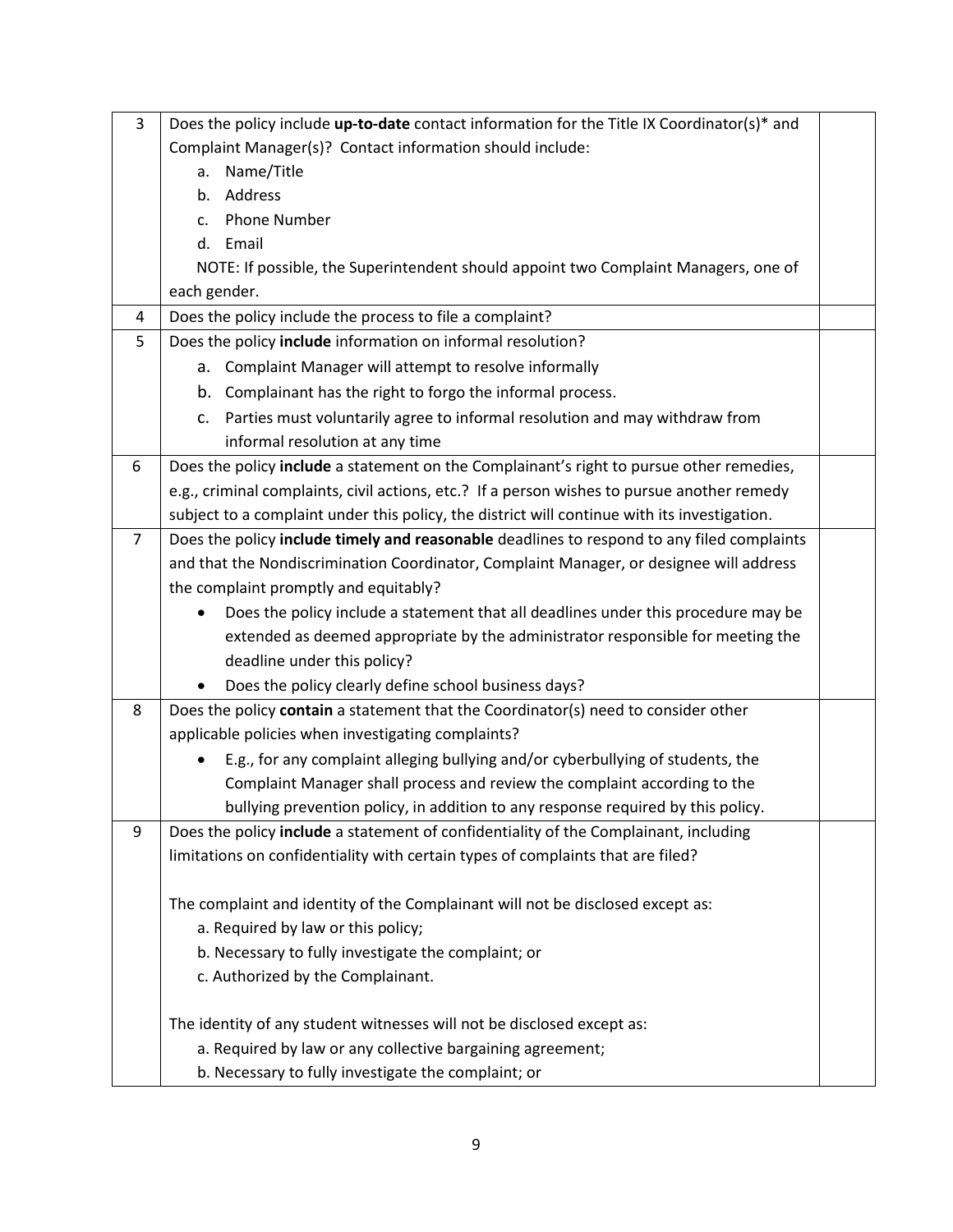|    | c. Authorized by the parent/guardian of the student witness, or by the student if the        |  |
|----|----------------------------------------------------------------------------------------------|--|
|    | student is 18 years of age or older.                                                         |  |
| 10 | Does the policy describe/summarize the investigative process to include, but not limited to: |  |
|    | a. who will investigate the complaint;                                                       |  |
|    | b who will keep the parties informed of the process and how often;                           |  |
|    | c. who will keep the Board informed;                                                         |  |
|    | d. the numbers of days to investigate and issue a report; and                                |  |
|    | e, the standard of proof used in investigation findings;                                     |  |
| 11 | Does the policy include a clearly defined decision and appeal process? Including:            |  |
|    | a. Who will issue the decision                                                               |  |
|    | b. The number of days to issue a decision                                                    |  |
|    | c. The standard of proof used                                                                |  |
|    | d. 10 school business day process to appeal to the school board                              |  |
|    | e. 30 school business day process for the school board to make a decision                    |  |
|    | f. 5 school business day for the district to notify the Complainant of the school board's    |  |
|    | decision                                                                                     |  |
| 12 | Does the policy include a section describing the appointment of a Nondiscrimination          |  |
|    | Coordinator and a Complaint Manager(s) and the applicable contact information?               |  |
| 13 | Does the policy include a list of legal references and cross references to other relevant    |  |
|    | board policies?                                                                              |  |

\*As per th[e U.S. Department of Education: Office for](https://www2.ed.gov/about/offices/list/ocr/blog/20200518.html) Civil Rights, effective August 14, 2020 schools are required to post on their websites:

- 1. The contact information for the school's Title IX Coordinator(s);
- 2. The school's non-discrimination policy; and
- 3. Training materials used to train the school's Title IX personnel

**The contact information of the Title IX Coordinator should be prominently displayed.**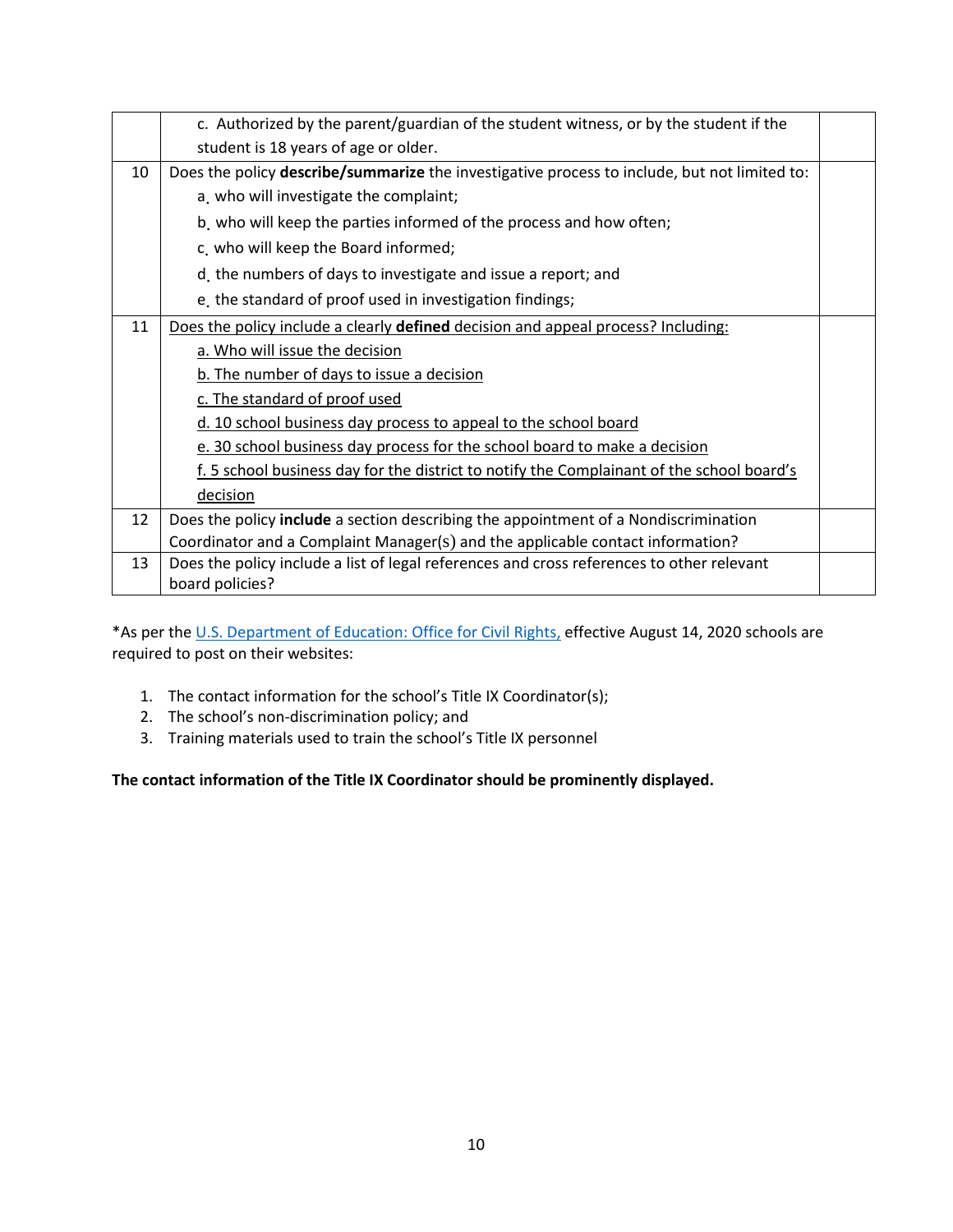### **Title IX: Sexual Harassment Guidance**

<span id="page-11-0"></span>Title IX of the Education Amendments of 1972 (Title IX) prohibits discrimination on the basis of sex in education programs and activities receiving Federal financial assistance. Sexual harassment of students can be a form of discrimination prohibited by Title IX. For additional guidance, please refer to  $\underline{\mathsf{U.S.}}$ [Department of Education Office of Civil Rights.](https://www2.ed.gov/about/offices/list/ocr/docs/sexhar00.html)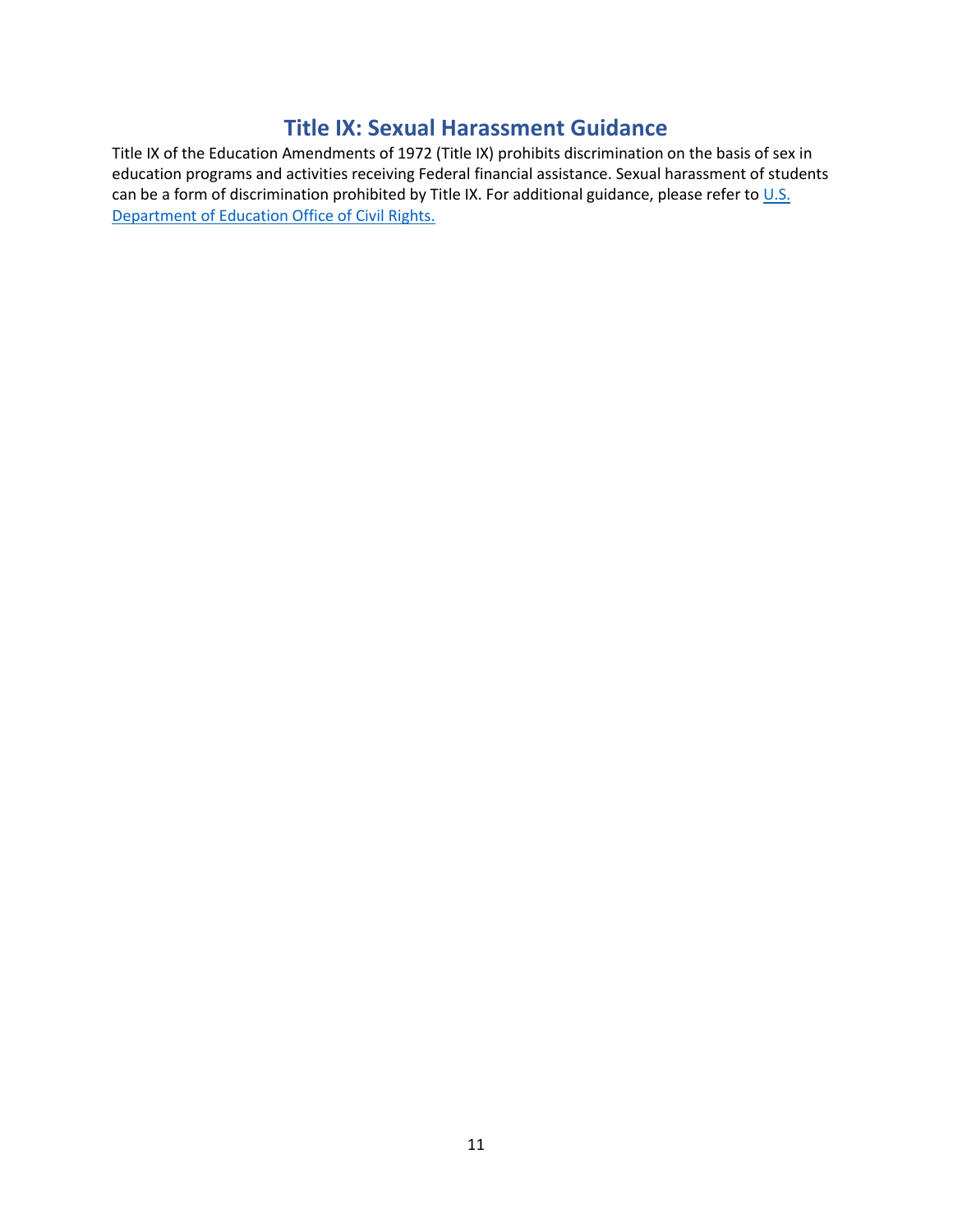# **Title IX Sexual Harassment Grievance Procedure Checklist**

<span id="page-12-0"></span>School Districts, Local Education Agency, Regional Office of Education, Cooperatives and/or Charter Schools must comply with the following checklist when drafting Title IX Sexual Harassment Grievance Procedures per 20 U.S.C. § 1681 et. seq., Title IX of the Educational Amendments of 1972 and 34 C.F.R. Part 106.

As per the [U.S. Department of Education: Office of Civil Rights,](https://www2.ed.gov/about/offices/list/ocr/blog/20200518.html) effective August 14, 2020 schools are required to post on their websites:

- 4. The contact information for the school's Title IX Coordinator(s);
- 5. The school's non-discrimination policy; and
- 6. Training materials used to train the school's Title IX personnel

The contact information of the Title IX Coordinator should be prominently displayed.

|                |                 | <b>THE IN SCAUGHT OF ASSILICTLY LOTTING CO</b>                                                |  |
|----------------|-----------------|-----------------------------------------------------------------------------------------------|--|
| #              |                 |                                                                                               |  |
| $\mathbf{1}$   |                 | Statement that:                                                                               |  |
|                | a.              | Providing an educational and workplace environment free from sexual harassment is             |  |
|                |                 | an important District goal                                                                    |  |
|                | b.              | The District does not discriminate on the basis of sex                                        |  |
|                | c.              | Sexual harassment as defined in Title IX is prohibited                                        |  |
| $\overline{2}$ |                 | Title IX Sexual Harassment is conduct on the basis of sex that satisfies one of more of the   |  |
|                | following:      |                                                                                               |  |
|                | a.              | An employee conditioning the provision of an aid, benefit, or service on an                   |  |
|                |                 | individual's participation in unwelcome sexual conduct; or                                    |  |
|                | $b_{-}$         | Unwelcome conduct determined by a reasonable person to be so severe, pervasive,               |  |
|                |                 | and objectively offensive that it effectively denies a person equal access to the             |  |
|                |                 | educational program or activity; or                                                           |  |
|                | C <sub>1</sub>  | "Sexual assault" as defined in 20 U.S.C. $\S$ 1092(f)(6)(A)(v), "dating violence" as          |  |
|                |                 | defined in 34 U.S.C. § 12291(a)(10), "domestic violence" as defined in 34 U.S.C. §            |  |
|                |                 | 12291(a)(8), or "stalking" as defined in 34 U.S.C. § 12291(a)(30).                            |  |
| 3              |                 | Include relevant definitions from 34 C.F.R. § 106.30: 1) Complainant, 2) Education Program or |  |
|                |                 | Activity, 3) Formal Title IX Sexual Harassment Complaint, 4) Respondent, and 5) Supportive    |  |
|                | <b>Measures</b> |                                                                                               |  |

### **Title IX Sexual Harassment Prohibited**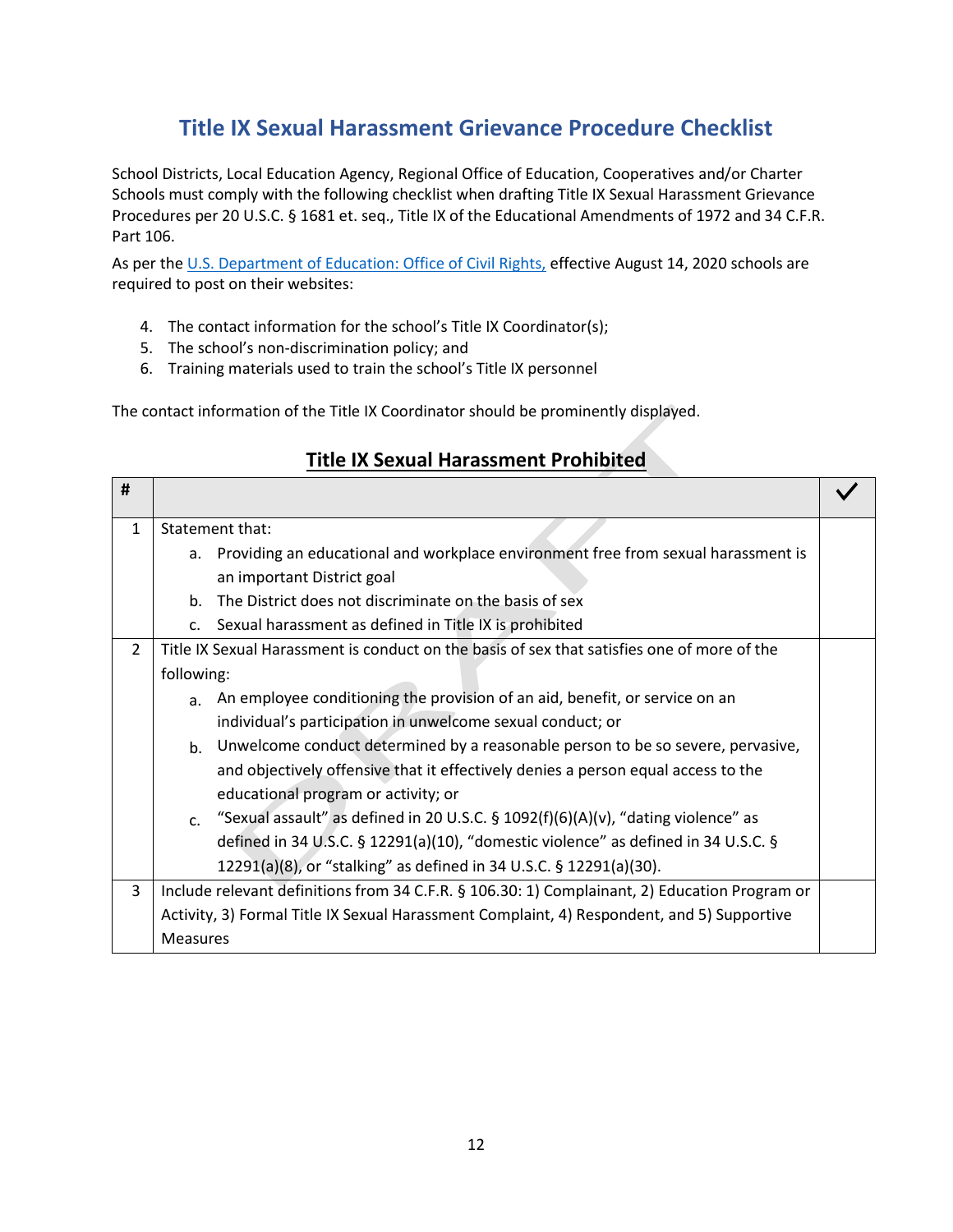# **Title IX Sexual Harassment Prevention and Response**

| # | The Superintendent or designee will ensure that the District prevents and responds to         |  |
|---|-----------------------------------------------------------------------------------------------|--|
|   | allegations of Title IX Sexual Harassment as follows:                                         |  |
|   | Notifies applicants for employment, students, parents/guardians, employees, and collective    |  |
|   | bargaining units of this policy and contact information for the Title IX Coordinator by, at a |  |
|   | minimum, prominently displaying them on the District's website and in each handbook made      |  |
|   | available to such persons                                                                     |  |

# **Making a Report**

| #              |                                                                                           |  |
|----------------|-------------------------------------------------------------------------------------------|--|
| 1              | Allow for a report to be made to:                                                         |  |
|                | The Title IX Coordinator,<br>а.                                                           |  |
|                | b.<br>Nondiscrimination Coordinator,                                                      |  |
|                | c.<br><b>Building Principal,</b>                                                          |  |
|                | d.<br>Assistant Building Principal,                                                       |  |
|                | e.<br>A Complaint Manager, or                                                             |  |
|                | f.<br>Any employee with whom the person is comfortable speaking                           |  |
| $\overline{2}$ | The person making the report may choose to report to a person of the same gender          |  |
| 3              | School employees who receive reports of incidents of sexual harassment shall respond by   |  |
|                | promptly making or forwarding the report to the Title IX Coordinator                      |  |
| 4              | Failure to promptly make or forward the report to the Title IX Coordinator may result in  |  |
|                | discipline up to and including discharge                                                  |  |
| 5              | The Superintendent shall keep this policy current                                         |  |
|                |                                                                                           |  |
| 6              | The Title IX Coordinator's name, office address, email address, and telephone number must |  |
|                | be current and included in the policy                                                     |  |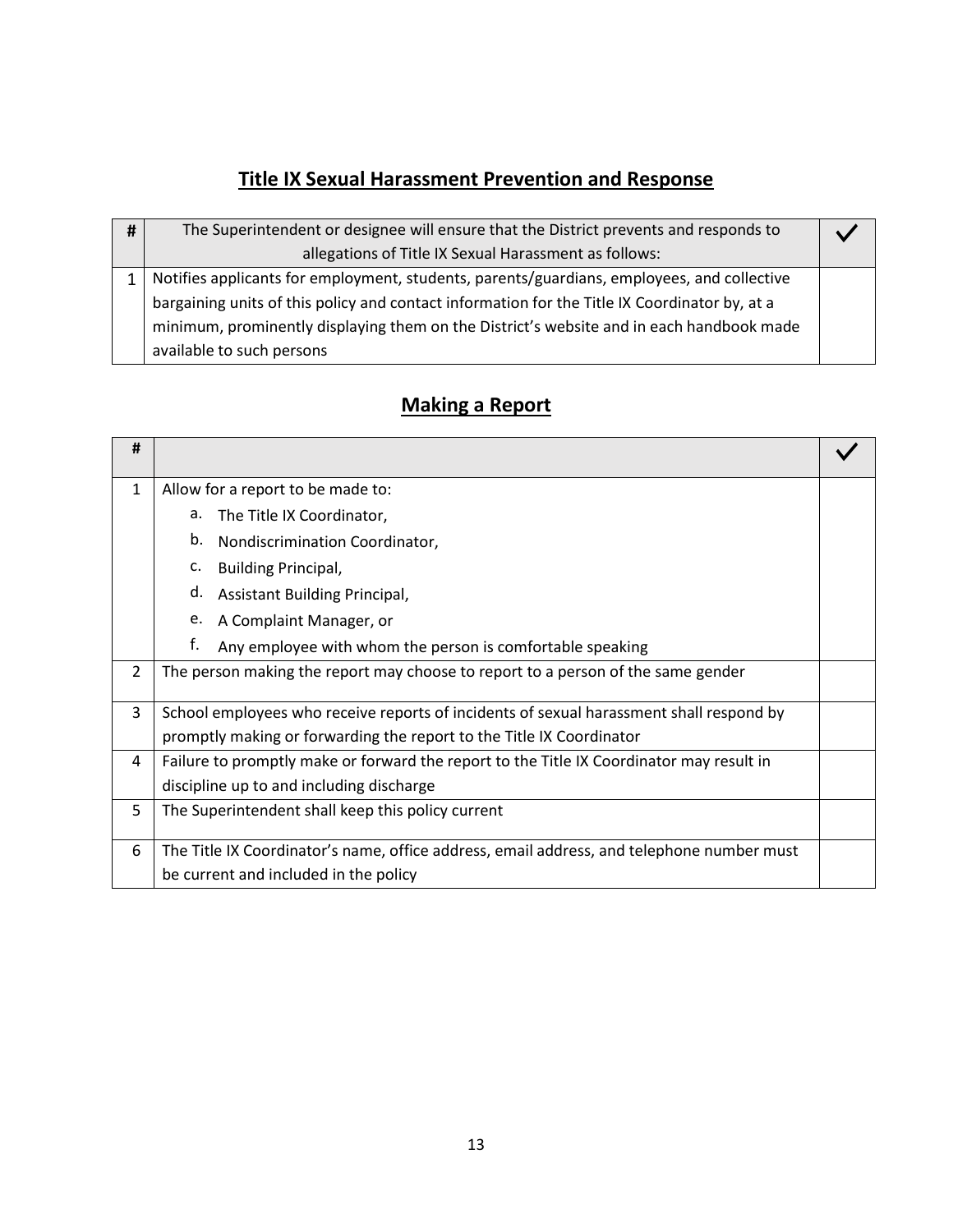### **Processing and Reviewing a Report or Complaint**

| #            |                                                                                                     |  |
|--------------|-----------------------------------------------------------------------------------------------------|--|
| $\mathbf{1}$ | Title IX Coordinator and/or designee will promptly contact the Complainant to:                      |  |
|              | discuss the availability of supportive measures;<br>а.                                              |  |
|              | consider the Complainant's wishes with respect to supportive measures;<br>b.                        |  |
|              | inform the Complainant of the availability of supportive measures with or without<br>$\mathsf{C}$ . |  |
|              | the filing of Formal Title IX Sexual Harassment Complaint; and                                      |  |
|              | explain to the Complainant the process for filing a Formal Title IX Sexual Harassment<br>d.         |  |
|              | Complaint                                                                                           |  |
| 2            | The Title IX Coordinator will analyze the report to identify and determine whether there is         |  |
|              | another or additional appropriate method for processing and reviewing the report.                   |  |
| 3            | The Title IX Coordinator should review all other relevant Board policies to determine if the        |  |
|              | allegations in the report require further action under any of the other policies                    |  |
| 4            | Reports of alleged sexual harassment will be confidential to the greatest extent practicable,       |  |
|              | subject to the District's duty to investigate and maintain an education program or activity         |  |
|              | that is productive, respectful, and free of sexual harassment                                       |  |

### **Formal Title IX Sexual Harassment Complaint Grievance Process**

| #              |                                                                                                |  |
|----------------|------------------------------------------------------------------------------------------------|--|
| $\mathbf{1}$   | The Title IX Coordinator will investigate any Formal Title IX Sexual Harassment Complaint that |  |
|                | is filed or appoint a qualified person to investigate                                          |  |
| $\overline{2}$ | The Superintendent or designee shall implement procedures to ensure that all Formal Title IX   |  |
|                | Sexual Harassment Complaints are processed and reviewed according to the Title IX grievance    |  |
|                | process that fully complies with 34 C.F.R. § 106.45                                            |  |
| 3              | District's grievance process shall, at a minimum, include information in rows 4-18:            |  |
| 4              | Treat Complainants and Respondents equitably by:                                               |  |
|                | Providing remedies to a Complainant where a determination of responsibility for<br>a.          |  |
|                | sexual harassment has been made against the Respondent; and                                    |  |
|                | b. Following a grievance process that complies with 34 C.F.R. § 106.45 before the              |  |
|                | imposition of any disciplinary sanction or other actions that are not supportive               |  |
|                | measures as defined in 34 C.F.R. § 106.30, against a respondent                                |  |
|                |                                                                                                |  |
| 5              | Remedies must be designed to restore or preserve equal access to the recipient's education     |  |
|                | program or activity. Remedies do not need to be non-disciplinary or non-punitive and do not    |  |
|                | need to avoid burdening the respondent (34 CFR Part 106.45(b)(1)(i))                           |  |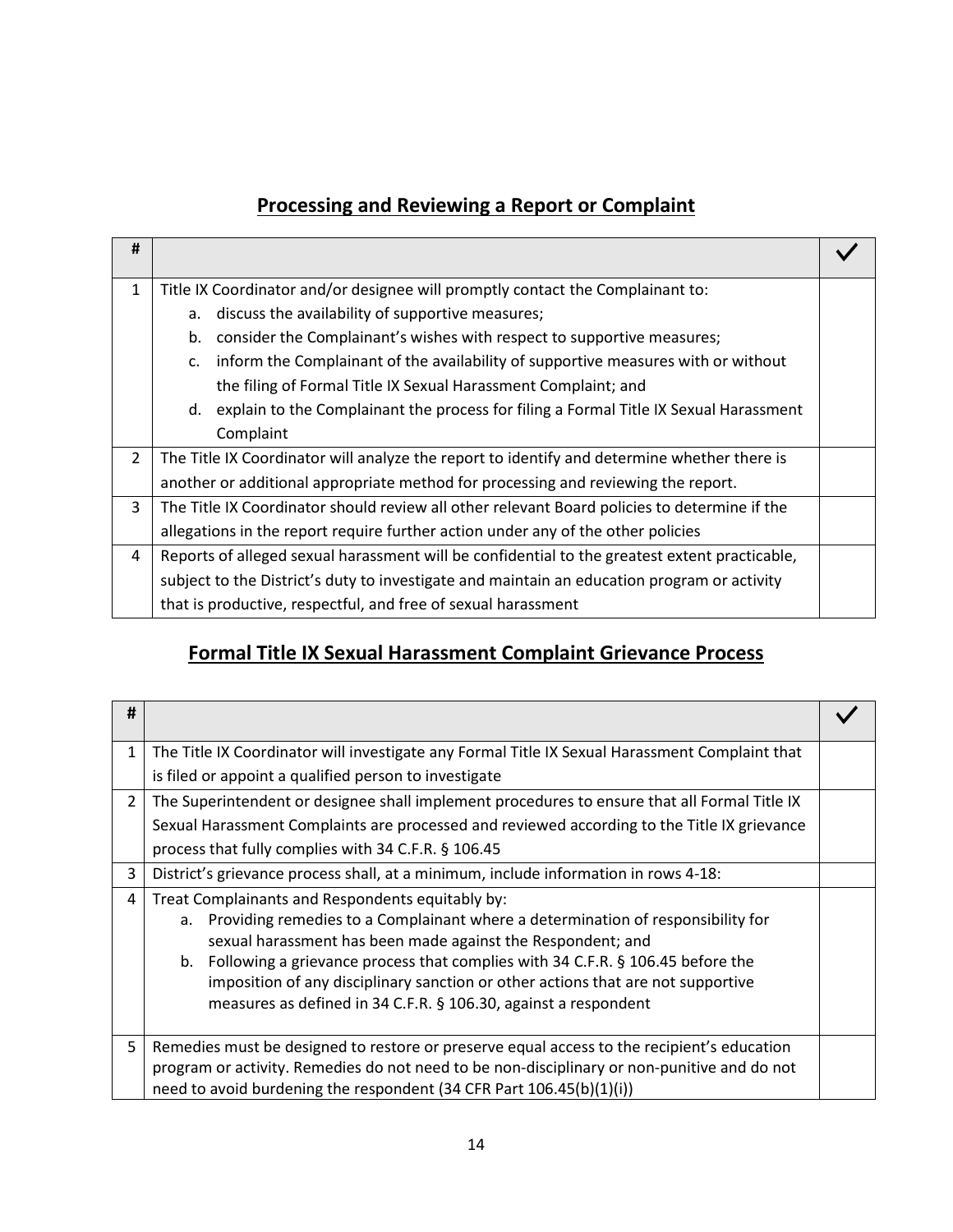| 6              | Require an objective evaluation of all relevant evidence, including inculpatory and exculpatory  |  |
|----------------|--------------------------------------------------------------------------------------------------|--|
|                | evidence.                                                                                        |  |
| $\overline{7}$ | Credibility determinations may not be based on a person's status as a Complainant,               |  |
|                | Respondent, or Witness                                                                           |  |
| 8              | Require that any individual designated by the District as a Title IX Coordinator, investigator,  |  |
|                | decision-maker, or any person designated by the District to facilitate an informal resolution    |  |
|                | process:                                                                                         |  |
|                | Not have a conflict of interest or bias for or against Complainants or Respondents<br>a.         |  |
|                | generally or an individual Complainant or Respondent                                             |  |
|                | b. Receive training on the definition of sexual harassment, scope of the District's              |  |
|                | education program or activity, how to conduct an investigation and grievance process,            |  |
|                | and how to serve impartially                                                                     |  |
| 9              | Require that any individual designated by the District as an investigator receiving training on  |  |
|                | issues of relevance to create an investigative report that fairly summarizes relevant evidence   |  |
| 10             | Require that any individual designated by the District as a decision-maker receive training on   |  |
|                | issues of relevance of questions and evidence, including when questions and evidence about       |  |
|                | the Complainant's sexual predisposition or prior sexual behavior are not relevant                |  |
| 11             | If a live hearing is used, require that any individual designated by the District as a decision- |  |
|                | maker receive training on any technology to be used at a live hearing (34 CFR Part               |  |
|                | $106.45(b)(1)(i))^{7}$                                                                           |  |
| 12             | Include a presumption that the Respondent is not responsible for the alleged conduct until a     |  |
|                | determination regarding responsibility is made at the conclusion of the grievance process        |  |
| 13             | Include reasonably prompt timeframes for conclusion of the grievance process                     |  |
| 14             | Describe the range of possible disciplinary sanctions and remedies the District may implement    |  |
|                | following any determination or responsibility                                                    |  |
| 15             | Base all decisions upon the preponderance of evidence standard or if the school board has        |  |
|                | chosen it, the clear and convincing evidence standard                                            |  |
| 16             | Include the procedures and permissible bases for the Complainant and Respondent to appeal        |  |
| 17             | Describe the range of supportive measures available to Complainants and Respondents              |  |
| 18             | Not require, allow, rely upon, or otherwise use questions or evidence that constitute or seek    |  |
|                | disclosure of information protected under a legally recognized privilege unless the person       |  |
|                | holding such privilege has waived the privilege                                                  |  |

 $\overline{\phantom{a}}$ 

 $7$  As per IASB, this training is only required if an educational institution opts to have live hearings.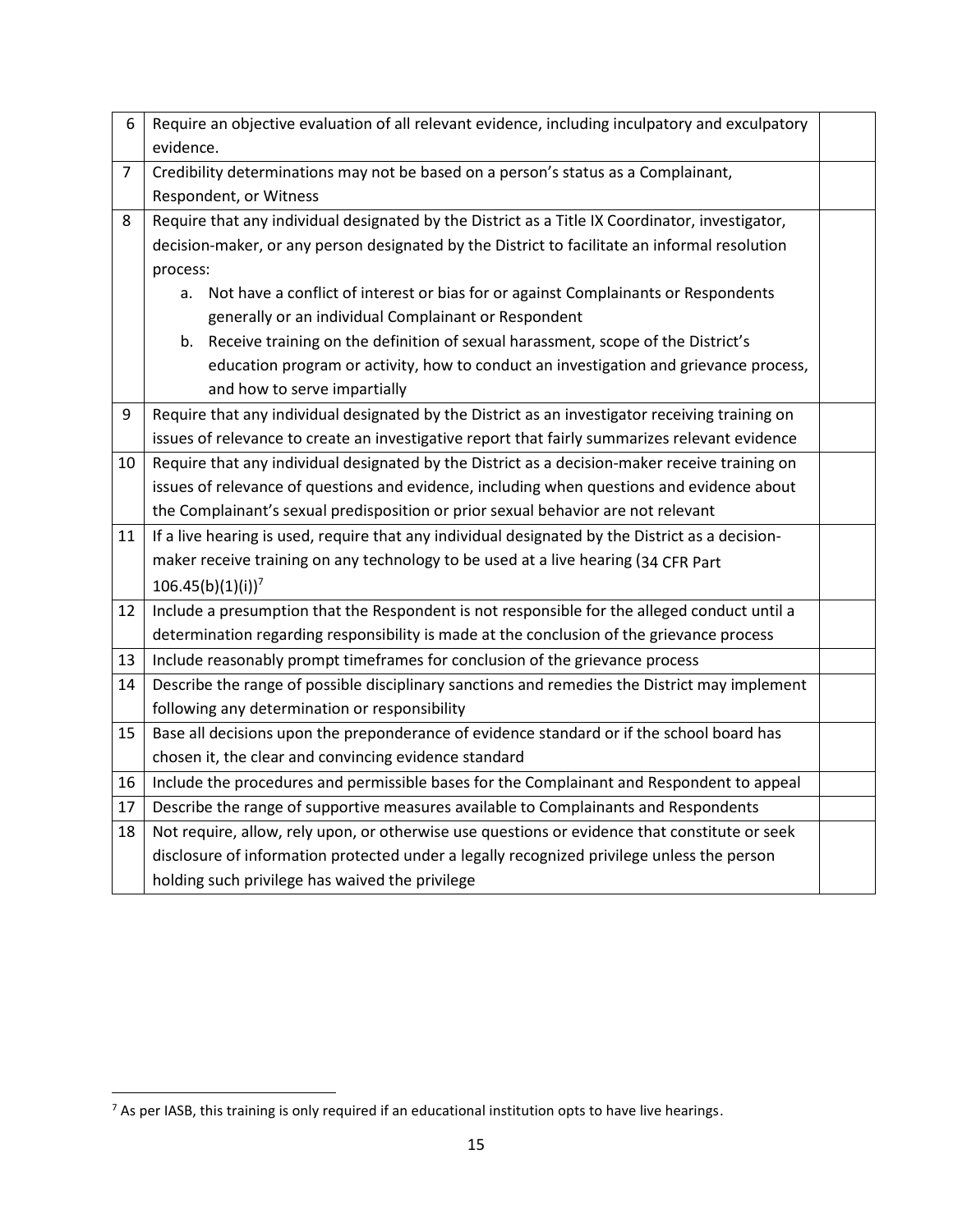# **Enforcement**

| #              |                                                                                                      |  |
|----------------|------------------------------------------------------------------------------------------------------|--|
| 1              | Any District employee who is determined, at the conclusion of the grievance process, to have         |  |
|                | engaged in sexual harassment will be subject to disciplinary action up to and including              |  |
|                | discharge.                                                                                           |  |
| $\overline{2}$ | Any <b>third party</b> who is determined, at the conclusion of the grievance process, to have        |  |
|                | engaged in sexual harassment will be addressed in accordance with the authority of the Board         |  |
|                | in the context of the relationship of the third party to the District                                |  |
| 3              | Any District student who is determined, at the conclusion of the grievance process, to have          |  |
|                | engaged in sexual harassment will be subject to disciplinary action, including, but not limited      |  |
|                | to, suspension and expulsion consistent with student behavior policies                               |  |
| 4              | Any person who knowingly makes a false accusation regarding sexual harassment will likewise          |  |
|                | be subject to disciplinary action                                                                    |  |
| 5              | This policy does not increase or diminish the ability of the District or the parties to exercise any |  |
|                | other rights under existing law                                                                      |  |

# **Retaliation Prohibited**

| #             |                                                                                                     |  |
|---------------|-----------------------------------------------------------------------------------------------------|--|
|               | The District prohibits any form of retaliation against anyone who, in good faith, has made a        |  |
|               | report or complaint, assisted, or participated or refused to participate in any manner in a         |  |
|               | proceeding under this policy                                                                        |  |
| $\mathcal{P}$ | Claims of retaliation should be reported under the Board's Uniform Grievance Procedure or           |  |
|               | other relevant Board policies                                                                       |  |
| 3             | Any person who retaliates against others for reporting or complaining of violations of this         |  |
|               | policy or for participating in any manner under this policy will be subject to disciplinary action, |  |
|               | up to and including discharge, with regard to employees, or suspension and expulsion, with          |  |
|               | regard to students                                                                                  |  |

# **Legal References, Cross References, and Policy Date**

| Make sure the policy lists relevant legal references, cross references to relevant Board policies, |  |
|----------------------------------------------------------------------------------------------------|--|
| and includes the date the policy was adopted                                                       |  |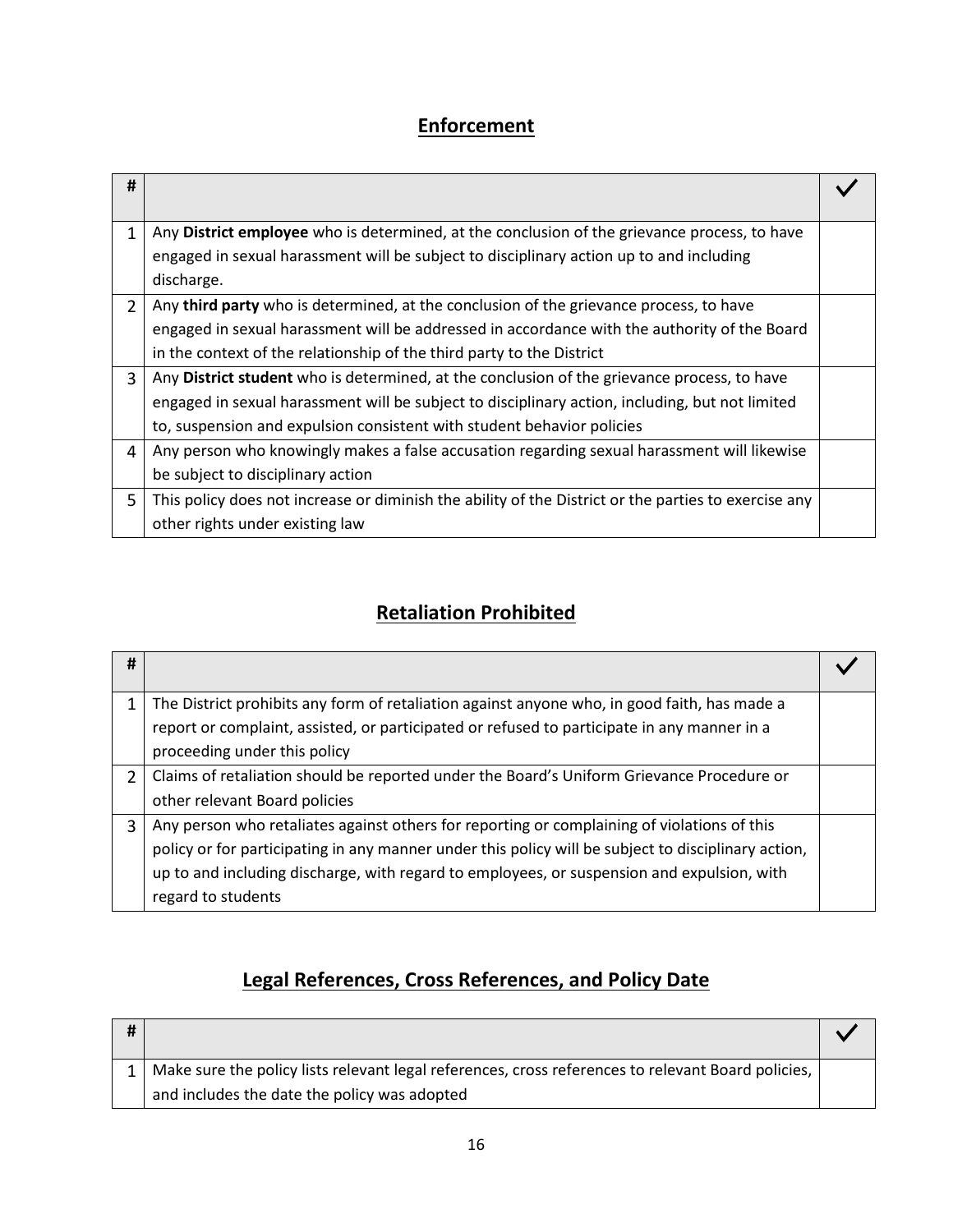### **Bullying Prevention Policy Guidance and Resources**

<span id="page-17-0"></span>Illinois School Code, 105 ILCS 5/27-23.7 requires that all public schools, non-sectarian nonpublic schools, and charter schools are to create and implement policies concerning bullying prevention. These policies must also be reviewed and re-evaluated every two (2) years and be updated to reflect any necessary and appropriate revisions. Acceptable documentation to satisfy the re-evaluated policy submission include one of the following, as applicable:

- 1. An updated version of the policy with the amendment/modification date included in the reference portion of the policy;
- 2. If no revisions are deemed necessary, a copy of board minutes clearly indicating that the policy was re-evaluated, and no changes were deemed to be necessary or a signed statement from the board president indicating that the policy was re-evaluated, and no changes were deemed to be necessary.

Policies should be sent via email to [bullyingpolicy@isbe.net](mailto:bullyingpolicy@isbe.net) no later than **September 30 of each year**. If you have any questions contact the Student Care Department by calling (217) 785-5585. For a breakdown of the statute and a detailed list of what the policy should encompass, you can reference [Bullying Prevention Policy Requirements and Guidance](https://www.isbe.net/Documents/Bullying-Prev-Policy-Req.pdf)

#### **Intended Purpose of Document:**

The purpose of this communication is to provide updates for the 2019-20 school year in regards to bullying policies, the content of those policies and procedures/timelines for submission to the Illinois State Board of Education. Questions regarding the applicability, development, and maintenance of bullying policies or this document can be directed to [bullyingpolicy@isbe.net.](mailto:bullyingpolicy@isbe.net)

#### **Background**

Under 105 ILCS 5/27- 23.7, all public school districts, non-sectarian nonpublic schools, and charter schools in Illinois are required to develop and implement policies concerning bullying prevention. The policies are required to be updated every two (2) years and filed with the Illinois State Board of Education—including each revision. Additionally, state statute specifically requires certain content and components to be included in a bullying policy, which is outlined in this document.

A. Bullying" includes "cyber-bullying" and means any severe or pervasive physical or verbal act or conduct, including communications made in writing or electronically, directed toward a student or students that has or can be reasonably predicted to have the effect of one or more of the following: (1) placing the student or students in reasonable fear of harm to the student's or students' person or property; (2) causing a substantially detrimental effect on the student's or students' physical or mental health; (3) substantially interfering with the student's or students' academic performance; or (4) substantially interfering with the student's or students' ability to participate in or benefit from the services, activities, or privileges provided by a school.

1) Bullying, as defined in 105 ILCS 5/27- 23.7, may take various forms, including without limitation one or more of the following: harassment, threats, intimidation, stalking, physical violence, sexual harassment, sexual violence, theft, public humiliation, destruction of property, or retaliation for asserting or alleging an act of bullying. This list is meant to be illustrative and non-exhaustive.

2) Cyberbullying, as defined in 105 ILCS 5/27- 23.7, is bullying through the use of technology or any electronic communication, including without limitation any transfer of signs, signals, writing, images, sounds, data, or intelligence of any nature transmitted in whole or in part by a wire, radio,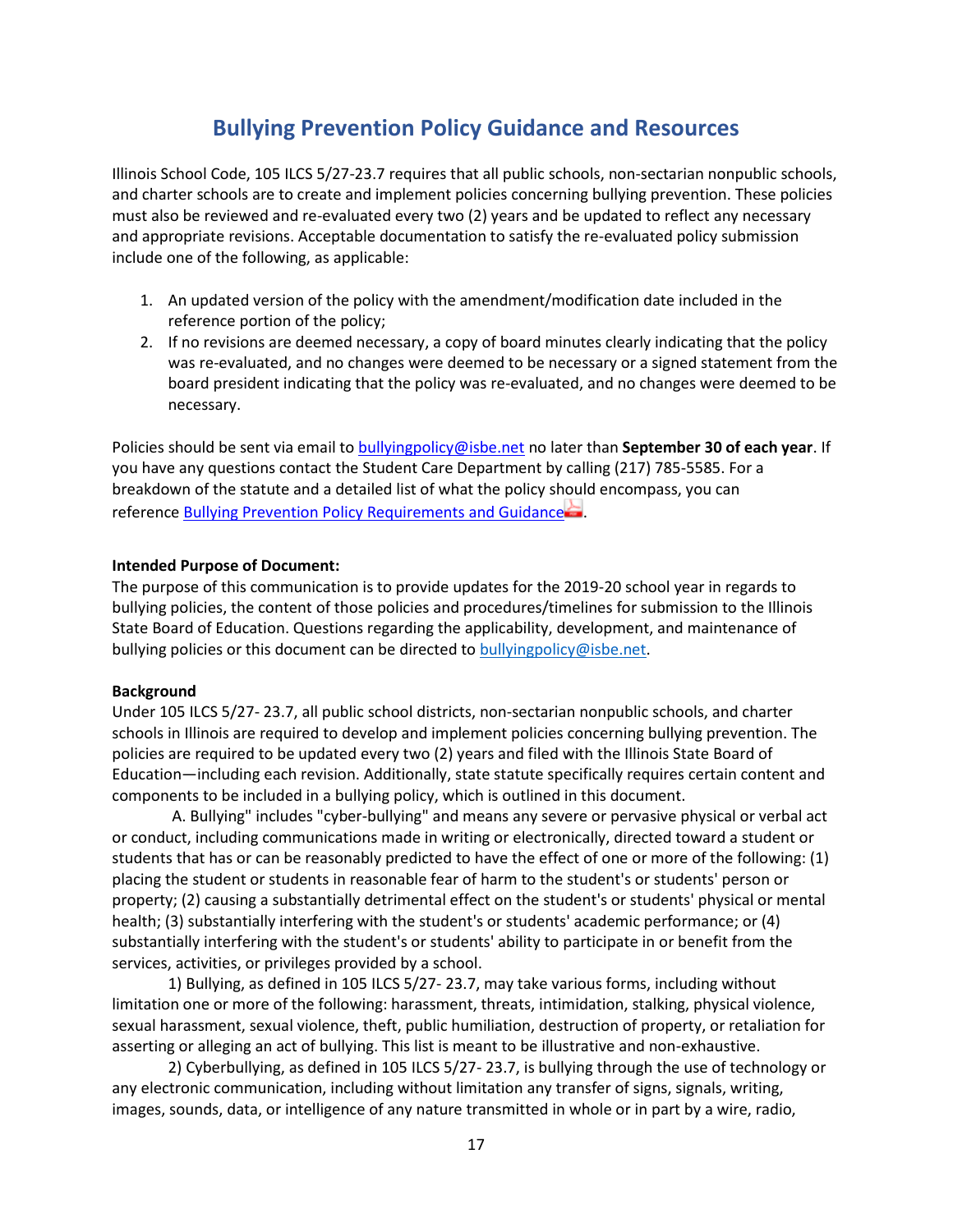electromagnetic system, photoelectronic system, or photo-optical system, including without limitation electronic mail, Internet communications, instant messages, or facsimile communications. "Cyberbullying" includes the creation of a webpage or weblog in which the creator assumes the identity of another person or the knowing impersonation of another person as the author of posted content or messages if the creation or impersonation creates any of the effects enumerated in the definition of bullying in this Section. "Cyberbullying" also includes the distribution by electronic means of a communication to more than one person or the posting of material on an electronic medium that may be accessed by one or more persons if the distribution or posting creates any of the effects enumerated in the definition of bullying in [105 ILCS 5/27- 23.7(b)].

i. Prohibition on Cyberbullying. Bullying is prohibited through the transmission of information from a computer that is accessed at a non-school-related location, activity, function, or program or from the use of technology or an electronic device that is not owned, leased, or used by a school district or school if the bullying causes a substantial disruption to the educational process or orderly operation of a school. This item applies only in cases in which a school administrator or teacher receives a report that bullying through this means has occurred and does not require a district or school to staff or monitor any non-school-related activity, function, or program. ii. The Process to Determine if an Incident is Within the Scope of the Policy. 105 ILCS 5/27- 23.7 also requires that a district's bullying policy or implementing procedure shall include a process to investigate whether a reported act of bullying is within the permissible scope of the district's or school's jurisdiction. Also, shall require that the district or school provide the victim with information regarding services that are available within the district and community; such as counseling, support services, and other programs.

#### **Content Requirements for Bullying Policies**

Under [105 ILCS 5/27-](https://www.ilga.gov/legislation/ilcs/fulltext.asp?DocName=010500050K27-23.7) 23.7, each public school district, charter school, and non- sectarian nonpublic school must formally adopt a policy on bullying that includes at least all of the following components and criteria:

A. Defines "bullying," including "cyberbullying," as any severe or pervasive physical or verbal act or conduct, including communications made in writing or electronically, directed toward a student or students that has or can be reasonably predicted to have the effect of one or more of the following:

1) Placing the student or students in reasonable fear of harm to the student's or students' person or property;

2) Causing a substantially detrimental effect on the student's or students' physical or mental health;

3) Substantially interfering with the student's or students' academic performance; or

4) Substantially interfering with the student's or students' ability to participate in or benefit from the services, activities, or privileges provided by a school.

B. States that bullying may take various forms, including without limitation one or more of the following: harassment, threats, intimidation, stalking, physical violence, sexual harassment, sexual violence, theft, public humiliation, destruction of property, or retaliation for asserting or alleging an act of bullying. This list is meant to be illustrative and non-exhaustive.

C. Includes a statement that bullying is contrary to State law and the policy of the school district. D. Includes procedures for promptly reporting bullying, including but not limited to, identifying and providing the school e-mail address (if applicable) and school telephone number for the staff person or persons responsible for receiving such reports and a procedure for anonymous reporting.

E. Consistent with federal and state laws and rules governing student privacy rights includes procedures or promptly informing parents or guardians of all students involved in the alleged incident of bullying and discussing, as appropriate, the availability of social work services, counseling, school psychological services, other interventions, and restorative measures.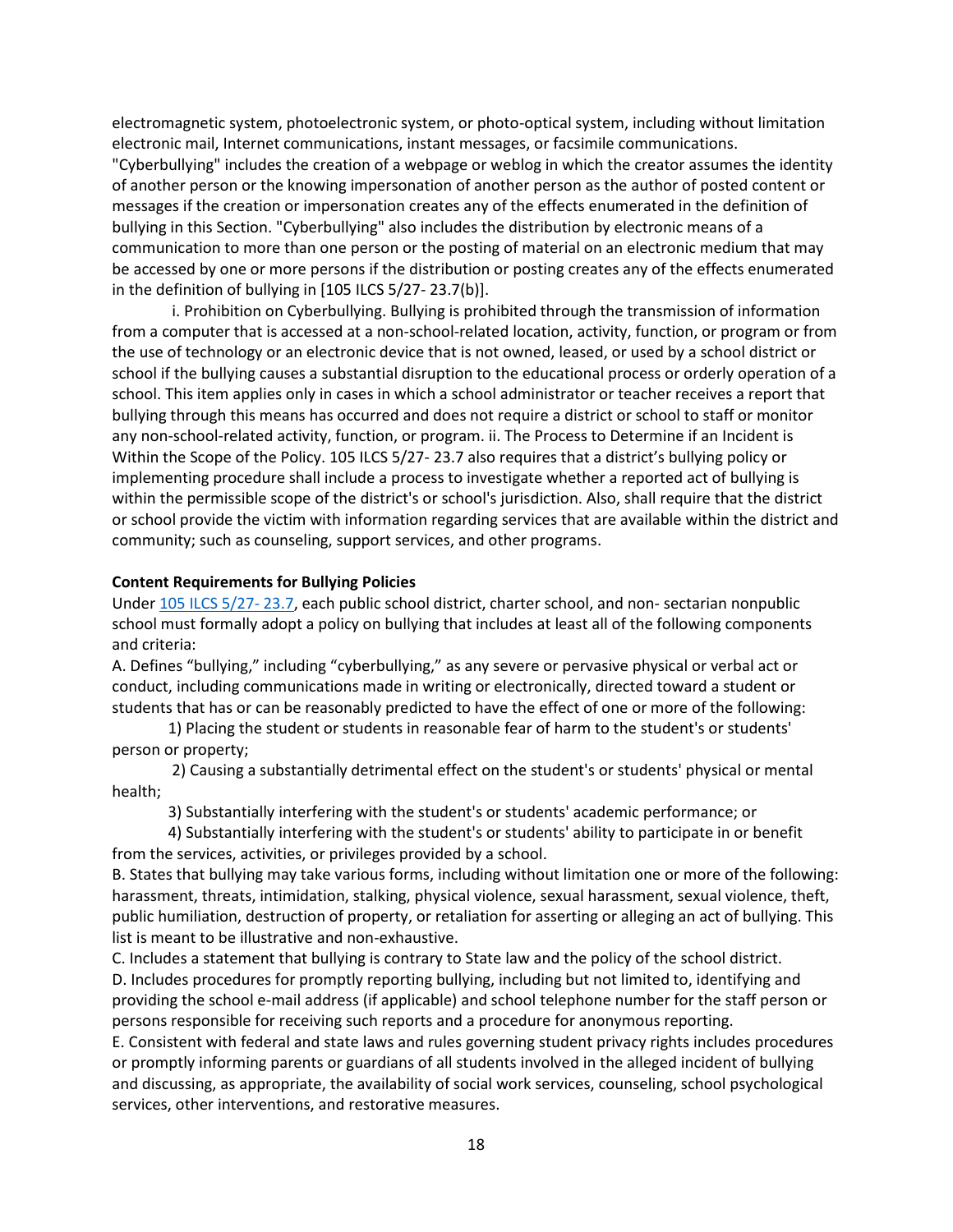F. Contains procedures for promptly investigating and addressing reports of bullying, including the following:

1) Making all reasonable efforts to complete the investigation within ten (10) school days after the date the report of the incident of bullying was received and taking into consideration additional relevant information received during the investigation about the reported incident of bullying.

2) Involving appropriate school support personnel and other staff persons with knowledge, experience, and training on bullying prevention, as deemed appropriate, in the investigation process.

3) Notifying the principal or school administrator or his or her designee of the report of the incident of bullying as soon as possible after the report is received.

4) Consistent with Federal and State laws and rules governing student privacy rights and providing parents/guardians of the students who are parties to the investigation information about the investigation and an opportunity to meet with the school administrator or designee to discuss the investigation, the findings of the investigation, and the actions taken to address the reported incident of bullying.

G. Includes the interventions that can be taken to address bullying, which may include, but are not limited to, school social work services, restorative measures, social-emotional skill building, counseling, school psychological services, and community-based services.

H. Includes a statement prohibiting reprisal or retaliation against any person who reports an act of bullying and the consequences and appropriate remedial actions for a person who engages in reprisal or retaliation.

I. Includes consequences and appropriate remedial actions for a person found to have falsely accused another of bullying as a means of retaliation or as a means of bullying.

J. Contains a policy evaluation process to assess the outcomes and effectiveness of the policy that includes, but is not limited to, factors such as:

1) The frequency of victimization.

- 2) Student, staff, and family observations of safety at a school.
- 3) Identification of areas of a school where bullying occurs.
- 4) The types of bullying that are common or occurring.
- 5) Bystander intervention or participation.

6) The information developed as part of the evaluation process must be posted on the district website. If the internet website is not available, the information must be provided to school administrators, school board members, school personnel, parents, guardians, and students. K. The bullying policy aligns with the other policies of the school board.

L. The policy or implementing procedure shall include a process to investigate whether a reported act of bullying is within the permissible scope of the district's or school's jurisdiction. Furthermore, it shall require that the district or school provide the victim with information regarding services that are available within the district and community, such as counseling, support services, and other programs.

#### **Development, Notification, and Posting**

Each policy on bullying adopted by must:

A. Be based on engagement with a range of school stakeholders, including students and parents or guardians.

B. Where applicable, be posted where other policies, rules, or standards of conduct are posted in the school.

C. Be posted on the district or school website.

D. Be included in the school handbook.

E. Be distributed annually to parents, guardians, students, and school personnel, including new employees when hired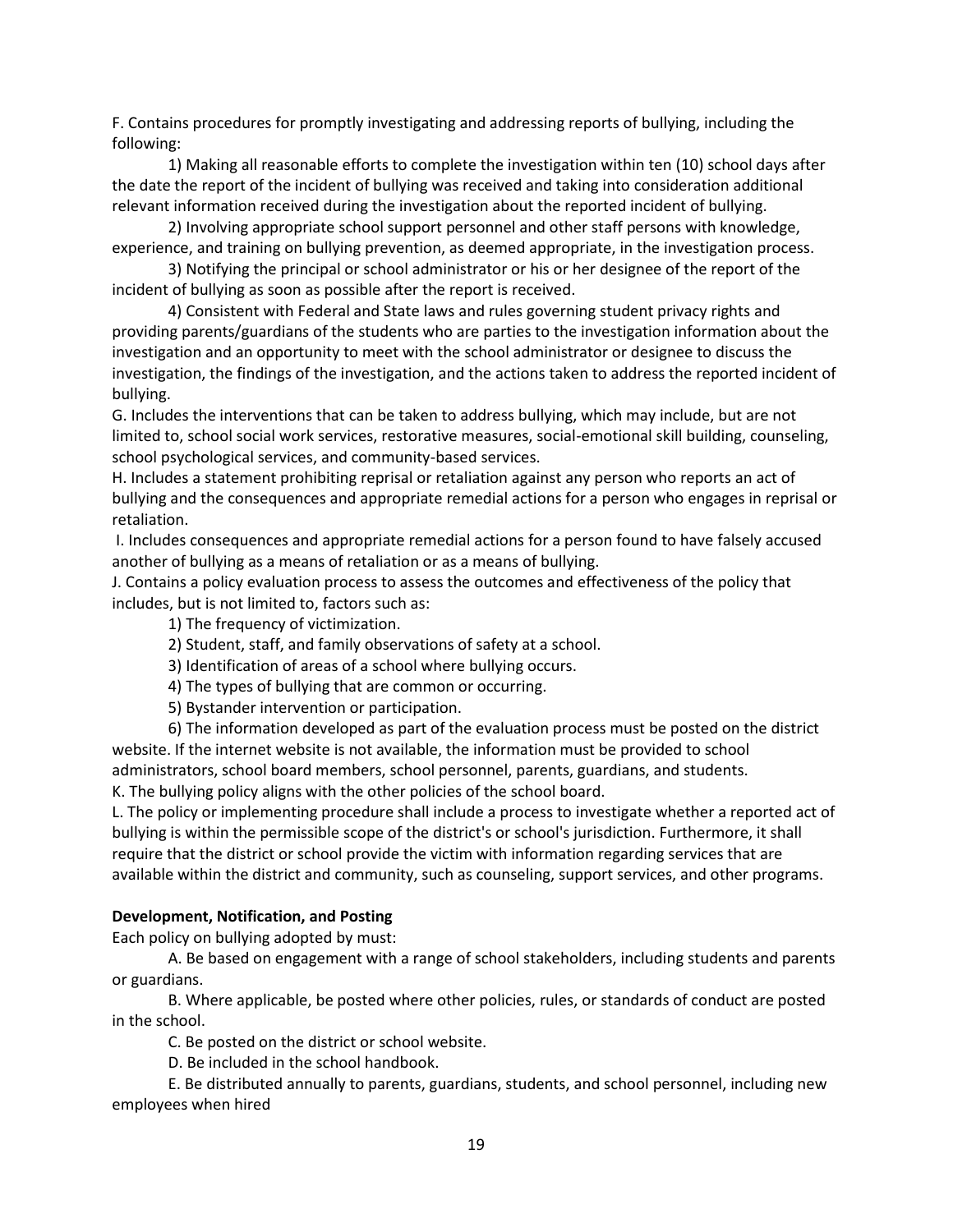#### **Reevaluation and Submission to the Illinois State Board of Education**

Policies must be filed with ISBE by September 30 each year, public school districts that do not have an appropriate policy in place will not be considered to be out of compliance with the law. Policies must also be reviewed and re-evaluated every two (2) years and be updated to reflect any necessary and appropriate revisions. Acceptable documentation to satisfy the re-evaluated policy submission includes one of the following, as applicable:

- I. An updated version of the policy with the amendment/modification date included in the reference portion of the policy;
- **II.** II. If no revisions are deemed necessary, a copy of board minutes indicating that the policy was reevaluated and no changes were deemed to be necessary, or a signed statement from the board president indicating that the policy was re-evaluated and no changes were deemed to be necessary.

Initial policies in conformance with those above must be sent via email to bullyingpolicy@isbe.net no later than September 30 each year.

Questions or concerns may be directed to the Illinois State Board of Education by calling 217-782-5270 or by email at [bullyingpolicy@isbe.net.](mailto:bullyingpolicy@isbe.net)

#### **Additional resources and other information is available on the bullying prevention [page.](https://www.isbe.net/Pages/Bullying-Prevention.aspx)**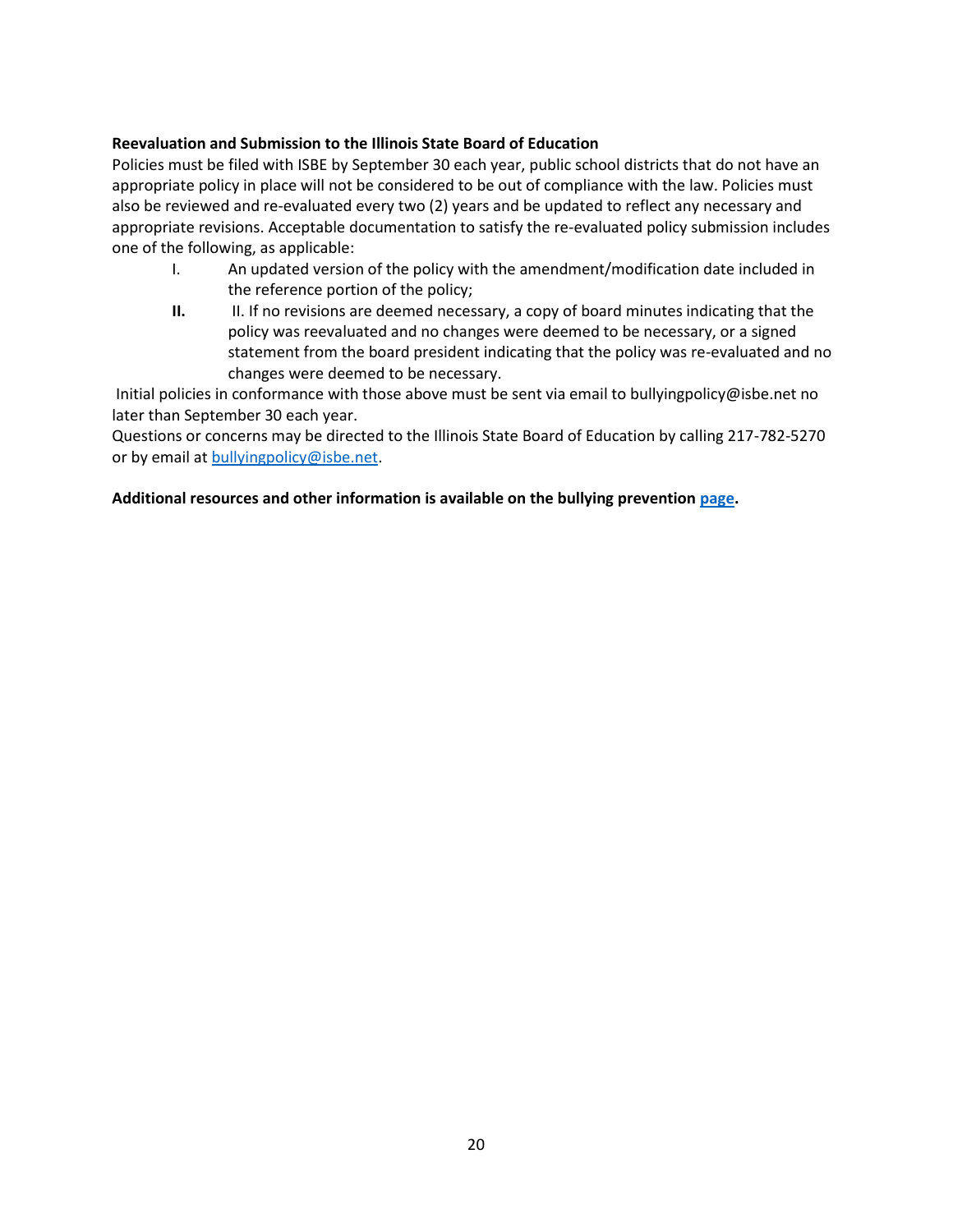### **Bullying Prevention Policy Checklist** 105 ILCS 5/27- 23.7

<span id="page-21-0"></span>As per the requirements set forth in [105 ILCS 5/27-](https://www.ilga.gov/legislation/ilcs/fulltext.asp?DocName=010500050K27-23.7)23.7, school districts, charter schools, and nonpublic, non-sectarian elementary or secondary schools should educate students, parents, and school district, charter school or non-public, non-sectarian elementary or secondary personnel about what behaviors constitute prohibited bullying. In addition, as per School Code each identified entity shall create, maintain, and implement a bullying prevention policy. The policy must be filed with the Illinois State Board of Education for review. \* Upon receipt, ISBE will notify the school district of approval status or the need for revisions to meet the requirement of the law.

**#**

| #              |                                                                                        |  |
|----------------|----------------------------------------------------------------------------------------|--|
| $\mathbf{1}$   | Include a statement that bullying, intimidation, and harassment are detrimental to     |  |
|                | the learning environment for both the student and the educator and all students        |  |
|                | deserve equal access to a safe, non-hostile learning environment for academic          |  |
|                | success.                                                                               |  |
| $\overline{2}$ | State that bullying on the basis of actual or perceived race, color, national origin,  |  |
|                | military status, unfavorable discharge status from the military service, sex, sexual   |  |
|                | orientation, gender identity, gender-related identity or expression, ancestry, age,    |  |
|                | religion, physical or mental disability, order of protection status, status of being   |  |
|                | homeless, or actual or potential marital or parental status, including pregnancy,      |  |
|                | association with a person or group with one or more of the aforementioned actual       |  |
|                | or perceived characteristics, or any other distinguishing characteristic is prohibited |  |
|                | in each of the following situations:                                                   |  |
|                | a. During any school-sponsored education program or activity.                          |  |
|                | b. While in school, on school property, on school buses or other school                |  |
|                | vehicles, at designated school bus stops waiting for the school bus, or at             |  |
|                | school-sponsored or school-sanctioned events or activities.                            |  |
|                | c. Through the transmission of information from a school computer, a                   |  |
|                | school computer network, or other similar electronic school equipment.                 |  |
|                | d. Through the transmission of information from a computer that is                     |  |
|                | accessed at a non-school-related location, activity, function, or program or           |  |
|                | from the use of technology or an electronic device that is not owned,                  |  |
|                | leased, or used by a school district or school if the bullying causes a                |  |
|                | substantial disruption to the educational process or orderly operation of a            |  |
|                | school. This item (4) applies only in cases in which a school administrator or         |  |
|                | teacher receives a report that bullying through this means has occurred and            |  |
|                | it does not require a district or school to staff or monitor any non-school-           |  |
|                | related activity, function, or program.                                                |  |

#### **Bullying Policy Bi-Annual (Every 2 Year) Requirements**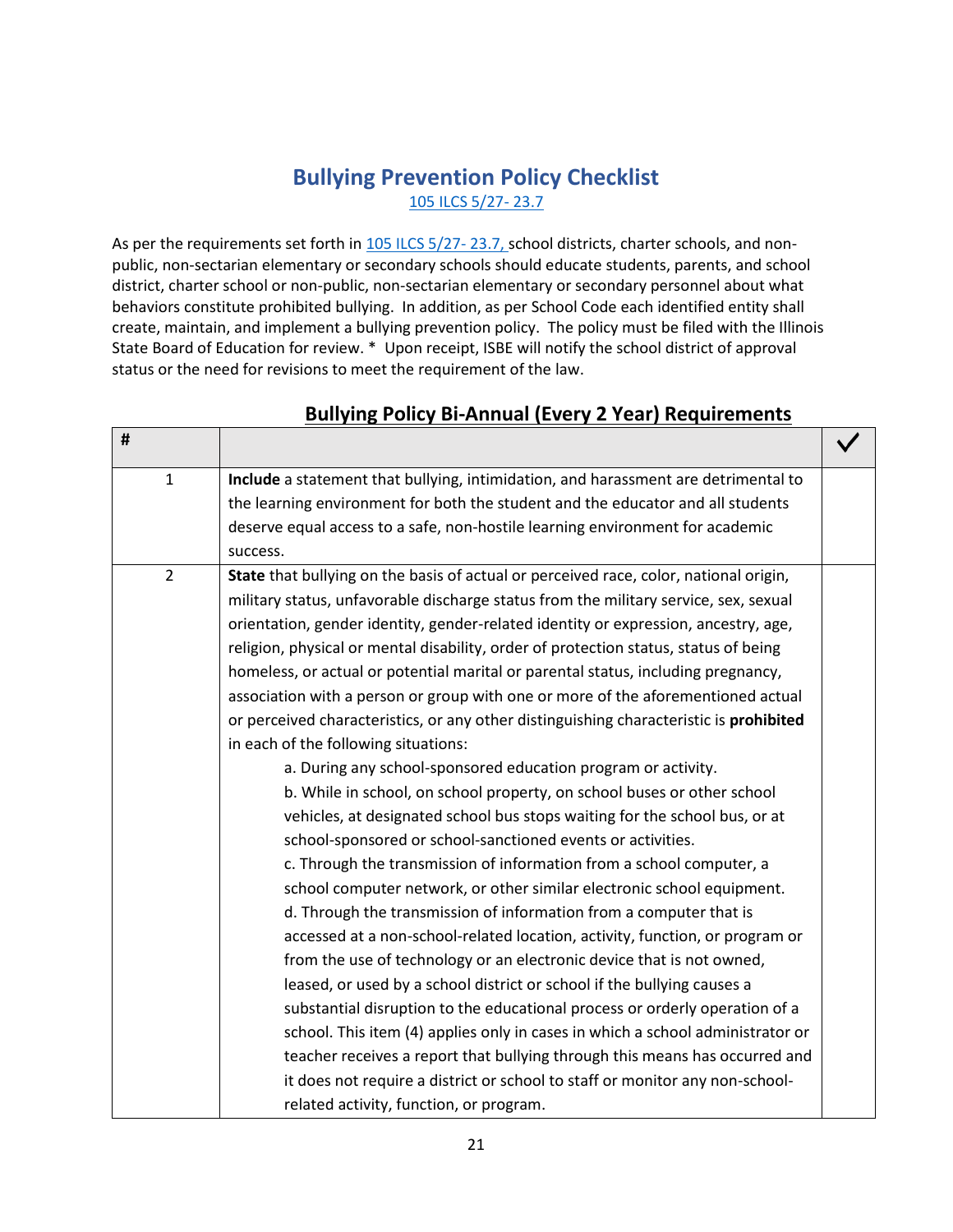| 3              | Define "bullying," including "cyberbullying," as any severe or pervasive physical or        |  |
|----------------|---------------------------------------------------------------------------------------------|--|
|                | verbal act or conduct, including communications made in writing or electronically,          |  |
|                | directed toward a student or students that has or can be reasonably predicted to            |  |
|                | have the effect of one or more of the following:                                            |  |
|                | a. Placing the student or students in reasonable fear of harm to the                        |  |
|                | student's or students' person or property;                                                  |  |
|                | b. Causing a substantially detrimental effect on the student's or students'                 |  |
|                | physical or mental health;                                                                  |  |
|                | c. Substantially interfering with the student's or students' academic                       |  |
|                | performance; or d. Substantially interfering with the student's or students'                |  |
|                | ability to participate in or benefit from the services, activities, or privileges           |  |
|                | provided by a school.                                                                       |  |
| 4              | State that bullying may take various forms as detailed under 105 ILCS 5/27-23.7,            |  |
|                | including without limitation one or more of the following: harassment, threats,             |  |
|                | intimidation, stalking, physical violence, sexual harassment, sexual violence, theft,       |  |
|                | public humiliation, destruction of property, or retaliation for asserting or alleging an    |  |
|                | act of bullying. This list is meant to be illustrative and non-exhaustive.                  |  |
| 5              | Be posted on the district website and/or provided to school administrators, school          |  |
|                | board members, school personnel, parents, guardians, and students                           |  |
| 6              | Include a statement that bullying is contrary to state law and the policy of the            |  |
|                | school or school district.                                                                  |  |
| $\overline{7}$ | Address privacy and procedures consistent with federal and state laws and rules             |  |
|                | governing student privacy rights includes procedures or promptly informing parents          |  |
|                | or guardians of all students involved in the alleged incident of bullying and               |  |
|                | discussing, as appropriate, the availability of social work services, counseling, school    |  |
|                | psychological services, other interventions, and restorative measures.                      |  |
| 8              | Include procedures for prompt investigating and addressing reports of bullying,             |  |
|                | including the following:                                                                    |  |
|                | a. Making all reasonable efforts to complete the investigation within ten                   |  |
|                | (10) school days after the date the report of the incident of bullying was                  |  |
|                | received and taking into consideration additional relevant information                      |  |
|                | received during the investigation about the reported incident of bullying.                  |  |
|                | b. Involving appropriate school support personnel and other staff persons                   |  |
|                | with knowledge, experience, and training on bullying prevention, as                         |  |
|                | deemed appropriate, in the investigation process.                                           |  |
|                | c. Notifying the principal or school administrator or his or her designee of                |  |
|                | the report of the incident of bullying as soon as possible after the report is<br>received. |  |
|                | d. Consistent with Federal and State laws and rules governing student                       |  |
|                | privacy rights and providing parents/guardians of the students who are                      |  |
|                | parties to the investigation information about the investigation and an                     |  |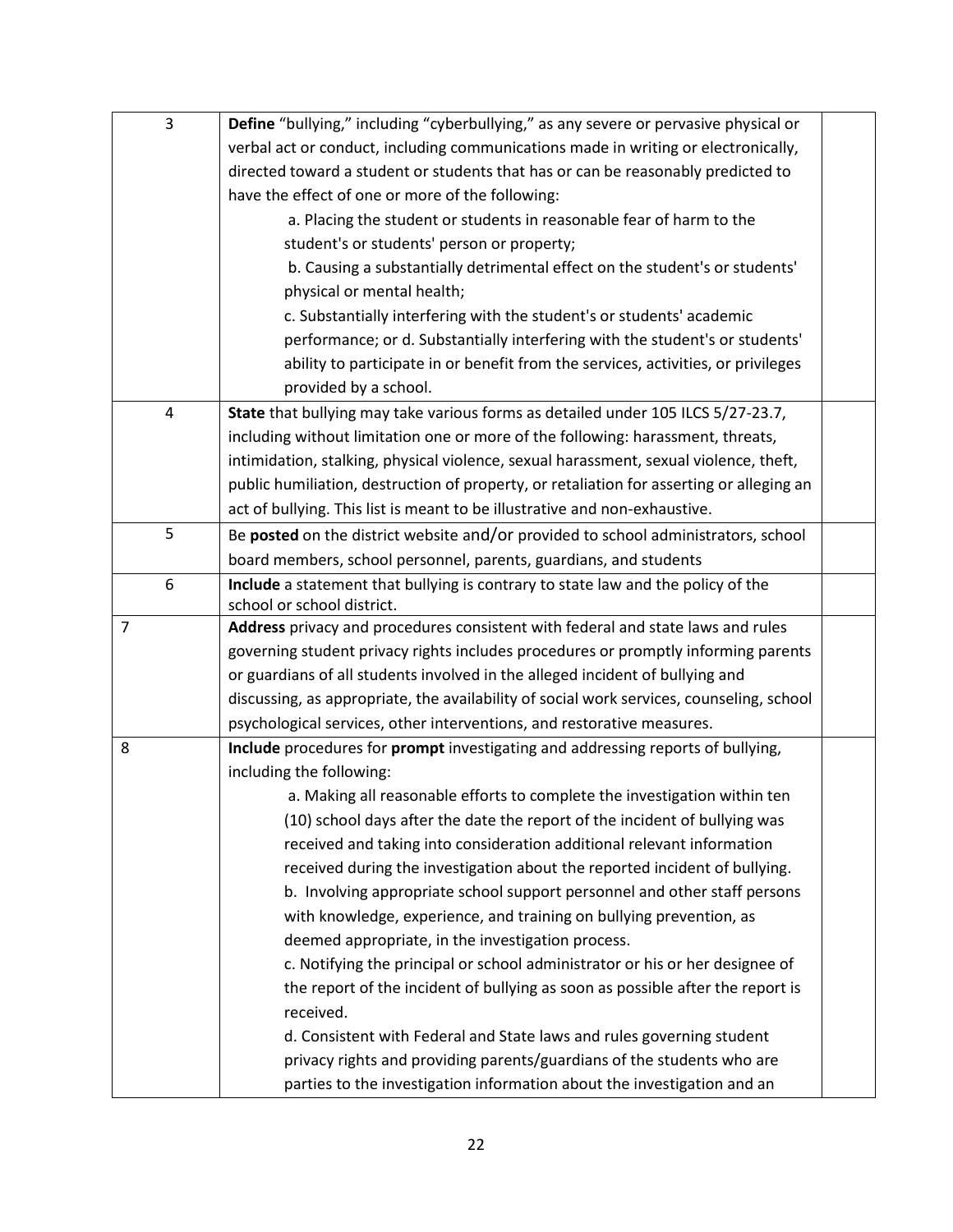|    | opportunity to meet with the school administrator or designee to discuss                                                                                                                                                                                                                                                                                                                     |  |
|----|----------------------------------------------------------------------------------------------------------------------------------------------------------------------------------------------------------------------------------------------------------------------------------------------------------------------------------------------------------------------------------------------|--|
|    | the investigation, the findings of the investigation, and the actions taken to                                                                                                                                                                                                                                                                                                               |  |
|    | address the reported incident of bullying.                                                                                                                                                                                                                                                                                                                                                   |  |
| 10 | Include the interventions that can be taken to address bullying, which may include,                                                                                                                                                                                                                                                                                                          |  |
|    | but are not limited to, school social work services, restorative measures, social-                                                                                                                                                                                                                                                                                                           |  |
|    | emotional skill building, counseling, school psychological services, and community-                                                                                                                                                                                                                                                                                                          |  |
|    | based services.                                                                                                                                                                                                                                                                                                                                                                              |  |
| 11 | Include a statement prohibiting reprisal or retaliation against any person who                                                                                                                                                                                                                                                                                                               |  |
|    | reports an act of bullying and the consequences and appropriate remedial actions                                                                                                                                                                                                                                                                                                             |  |
|    | for a person who engages in reprisal or retaliation.                                                                                                                                                                                                                                                                                                                                         |  |
| 12 | Include a policy evaluation process to assess the outcomes and effectiveness of the<br>policy that includes, but is not limited to, factors such as:<br>a.) The frequency of victimization.                                                                                                                                                                                                  |  |
|    | b.) Student, staff, and family observations of safety at a school.                                                                                                                                                                                                                                                                                                                           |  |
|    | c.) Identification of areas of a school where bullying occurs.                                                                                                                                                                                                                                                                                                                               |  |
|    | d.) The types of bullying that are common or occurring.                                                                                                                                                                                                                                                                                                                                      |  |
|    | e.) Bystander intervention or participation.                                                                                                                                                                                                                                                                                                                                                 |  |
|    | The information developed as part of the evaluation process must be posted on the<br>district website. If the internet website is not available, the information must be<br>provided to school administrators, school board members, school personnel,<br>parents, guardians, and students.                                                                                                  |  |
| 13 | Include a process to investigate whether a reported act of bullying is within the<br>permissible scope of the district's or school's jurisdiction. Furthermore, it shall<br>require that the district or school provide the victim with information regarding<br>services that are available within the district and community, such as counseling,<br>support services, and other programs. |  |
| 14 | Include the requirements for development, notification, and posting:                                                                                                                                                                                                                                                                                                                         |  |
|    | Each policy on bullying adopted by must:                                                                                                                                                                                                                                                                                                                                                     |  |
|    | a. Be based on engagement with a range of school stakeholders, including<br>students and parents or guardians.                                                                                                                                                                                                                                                                               |  |
|    | b. Where applicable, be posted where other policies, rules, or standards of                                                                                                                                                                                                                                                                                                                  |  |
|    | conduct are posted in the school.                                                                                                                                                                                                                                                                                                                                                            |  |
|    | c. Be posted prominently on the district or school website                                                                                                                                                                                                                                                                                                                                   |  |
|    | d. Be included in the school handbook.                                                                                                                                                                                                                                                                                                                                                       |  |
|    | e. Be distributed annually to parents, guardians, students, and school                                                                                                                                                                                                                                                                                                                       |  |
|    | personnel, including new employees when hired.                                                                                                                                                                                                                                                                                                                                               |  |

\*Every two (2) years, schools are required to review and re-evaluate their bullying policy, make any necessary and appropriate revisions, and file the updated policy with ISBE. This can be demonstrated by an updated version of the policy with the amendment/modification date included in the reference portion of the policy; if no revisions are deemed necessary, a copy of board minutes indicating that the policy was reevaluated and no changes were deemed to be necessary, or a signed statement from the board president indicating that the policy was re-evaluated and no changes were deemed to be necessary. The date should be clearly identified to ensure compliance with the 2-year review period.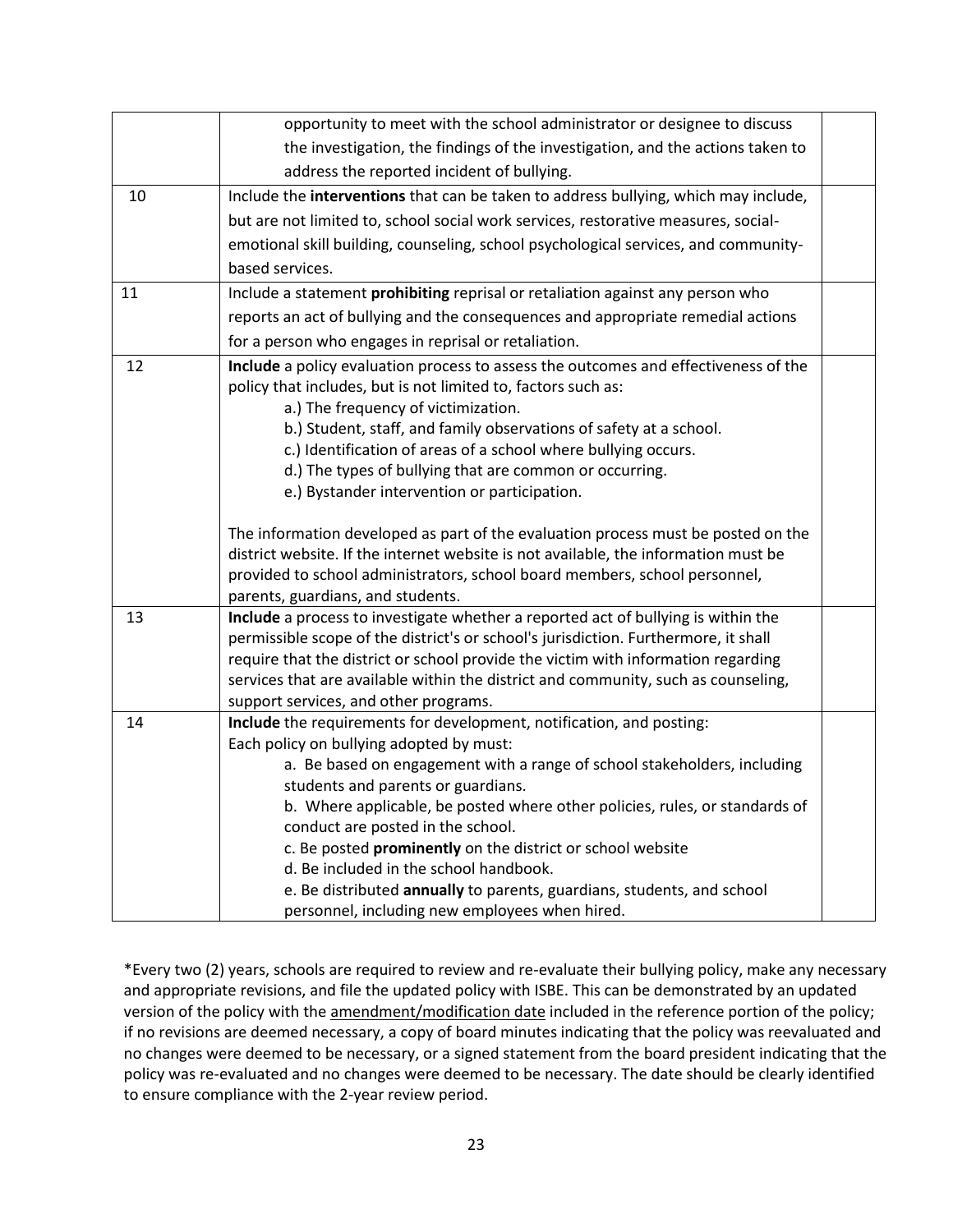# **Harassment of Students Prohibited Checklist**

<span id="page-24-0"></span>No person, including a School District employee or agent, or student, shall harass, intimidate, or bully a student on the basis of actual or perceived: race; color; national origin; military status; unfavorable discharge status from military service; sex; sexual orientation; gender identity; gender-related identity or expression; ancestry; age; religion; physical or mental disability; order of protection status; status of being homeless; actual or potential marital or parental status, including pregnancy; association with a person or group with one or more of the aforementioned actual or perceived characteristics; or any other distinguishing characteristic.

#### **General**

| # |                                                                                                    |  |
|---|----------------------------------------------------------------------------------------------------|--|
|   | Statement that:                                                                                    |  |
|   | prohibits harassment of students under the following provisions:<br>1 <sup>1</sup>                 |  |
|   | the District does not tolerate harassment<br>2.                                                    |  |
| 2 | Title VI of the Civil Rights Act of 1964 prohibits discrimination on the basis of race, color, and |  |
|   | national origin.                                                                                   |  |
|   | Title IX of the Education Amendments of 1972 prohibits sex discrimination and sexual               |  |
|   | harassment. Sexual harassment enforcement will be included under other Board policies that         |  |
|   | include the Title IX Sexual Harassment Grievance Procedure.                                        |  |
|   | Section 504 of the Rehabilitation Act of 1973 prohibits discrimination on the basis of             |  |
|   | disability.                                                                                        |  |

### **Making a Report or Complaint**

| #              |                                                                                           |  |
|----------------|-------------------------------------------------------------------------------------------|--|
| 1              | Encourage prompt reporting to any of the following:                                       |  |
|                | 1)<br>Nondiscrimination Coordinator,                                                      |  |
|                | 2)<br><b>Building Principal,</b>                                                          |  |
|                | 3)<br><b>Assistant Building Principal,</b>                                                |  |
|                | 4)<br>Dean of Students,                                                                   |  |
|                | 5)<br>A Complaint Manager, or                                                             |  |
|                | 6)<br>Any employee with whom the student is comfortable speaking.                         |  |
| $\overline{2}$ | The person making the report may choose to report to a person of the same gender.         |  |
| 3              | Reports under this policy will be processed and reviewed according to the appropriate     |  |
|                | grievance procedure as determined by the Board's Uniform Grievance Policy and/or Title IX |  |
|                | Sexual Harassment Grievance Procedure.                                                    |  |
| 4              | The Superintendent shall keep this policy current.                                        |  |
| 5              | The Nondiscrimination Coordinator's name, office address, email address, and telephone    |  |
|                | number must be current and included in the policy.                                        |  |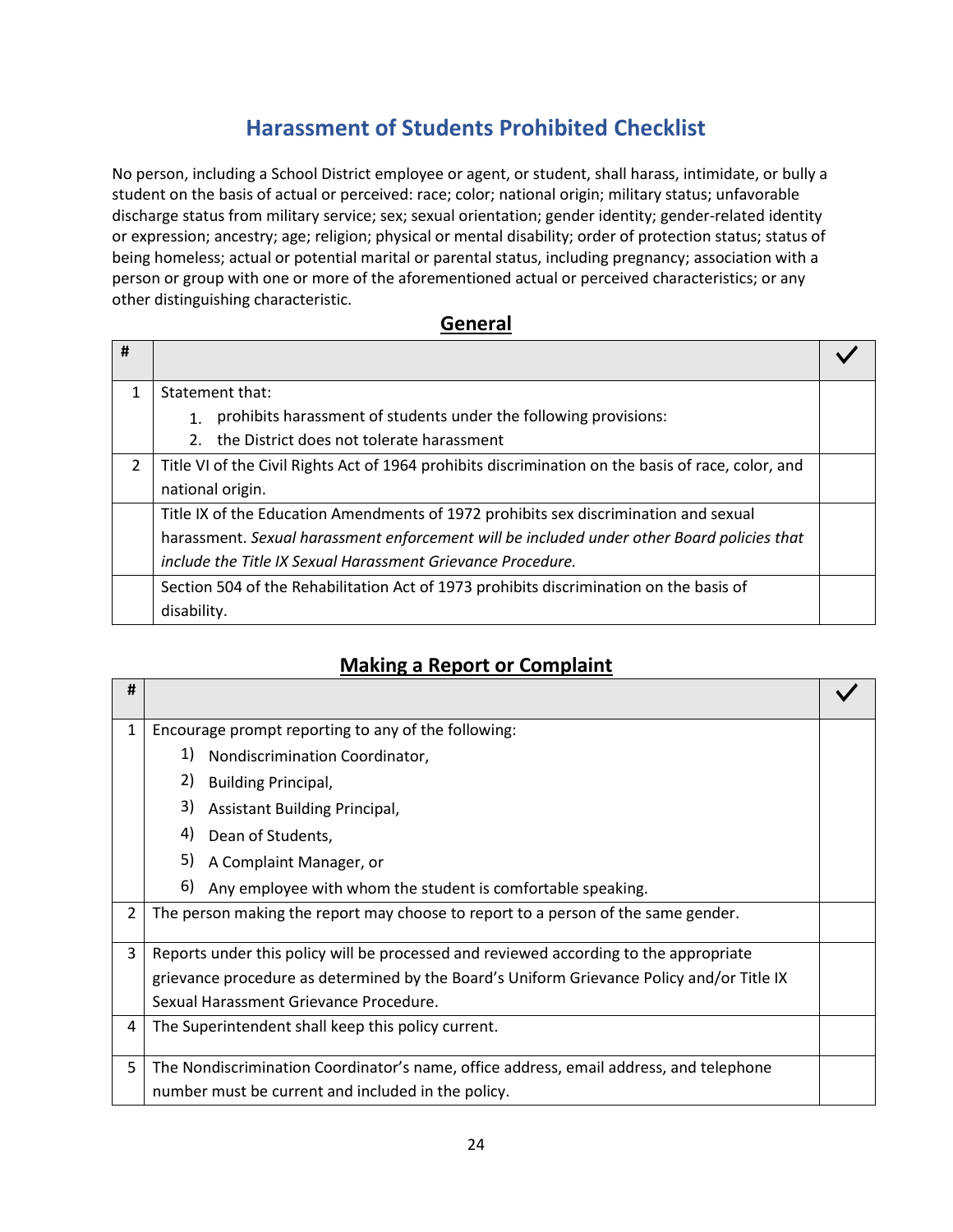| 6 | The Complaint Manager's name, office address, email address, and telephone number must |  |
|---|----------------------------------------------------------------------------------------|--|
|   | be current and included in the policy.                                                 |  |
|   | The Superintendent shall inform students of this policy by including age-appropriate   |  |
|   | information about the contents of this policy:                                         |  |
|   | in the District's student handbook(s),<br>1)                                           |  |
|   | on the District's website, and<br>2)                                                   |  |
|   | anywhere that policies, rules, and standards of conduct are posted.<br>3)              |  |
| 8 | The Superintendent shall inform staff of this policy by including this policy:         |  |
|   | in the appropriate employee handbook(s), and<br>1)                                     |  |
|   | anywhere that policies, rules, and standards of conduct are posted.<br>2)              |  |

# **Investigation Process**

| # |                                                                                                 |  |
|---|-------------------------------------------------------------------------------------------------|--|
| 1 | School employees who receive a report or complaint must respond by promptly forwarding          |  |
|   | the report or complaint to the Nondiscrimination Coordinator or a Complaint Manager.            |  |
| 2 | Failure to promptly forward the report to the Nondiscrimination Coordinator or a Complaint      |  |
|   | Manager may result in discipline up to and including discharge.                                 |  |
|   | The Nondiscrimination Coordinator or designee shall consider whether action under any           |  |
|   | other Board policies should be initiated depending on the nature of the complaint or report.    |  |
| 3 | Reports of harassment will be confidential to the greatest extent practicable, subject to the   |  |
|   | District's duty to investigate and maintain an education program or activity that is            |  |
|   | productive, respectful, and free of unlawful discrimination, including harassment.              |  |
| 4 | It is encouraged that the District address the investigation process within the written policy. |  |

# **Enforcement**

| #              |                                                                                               |  |
|----------------|-----------------------------------------------------------------------------------------------|--|
| 1              | Any District employee who is determined, at the conclusion of the grievance process, to have  |  |
|                | engaged in harassment, will be subject to disciplinary action up to and including discharge.  |  |
| $\overline{2}$ | Any third party who is determined, at the conclusion of the grievance process, to have        |  |
|                | engaged in harassment, will be addressed in accordance with the authority of the Board in the |  |
|                | context of the relationship of the third party to the District.                               |  |
| 3              | Any District student who is determined, at the conclusion of the grievance process, to have   |  |
|                | engaged in harassment, will be subject to disciplinary action, including, but not limited to, |  |
|                | suspension and expulsion consistent with student behavior policies.                           |  |
| 4              | Any person who knowingly makes a false accusation regarding sexual harassment will likewise   |  |
|                | be subject to disciplinary action                                                             |  |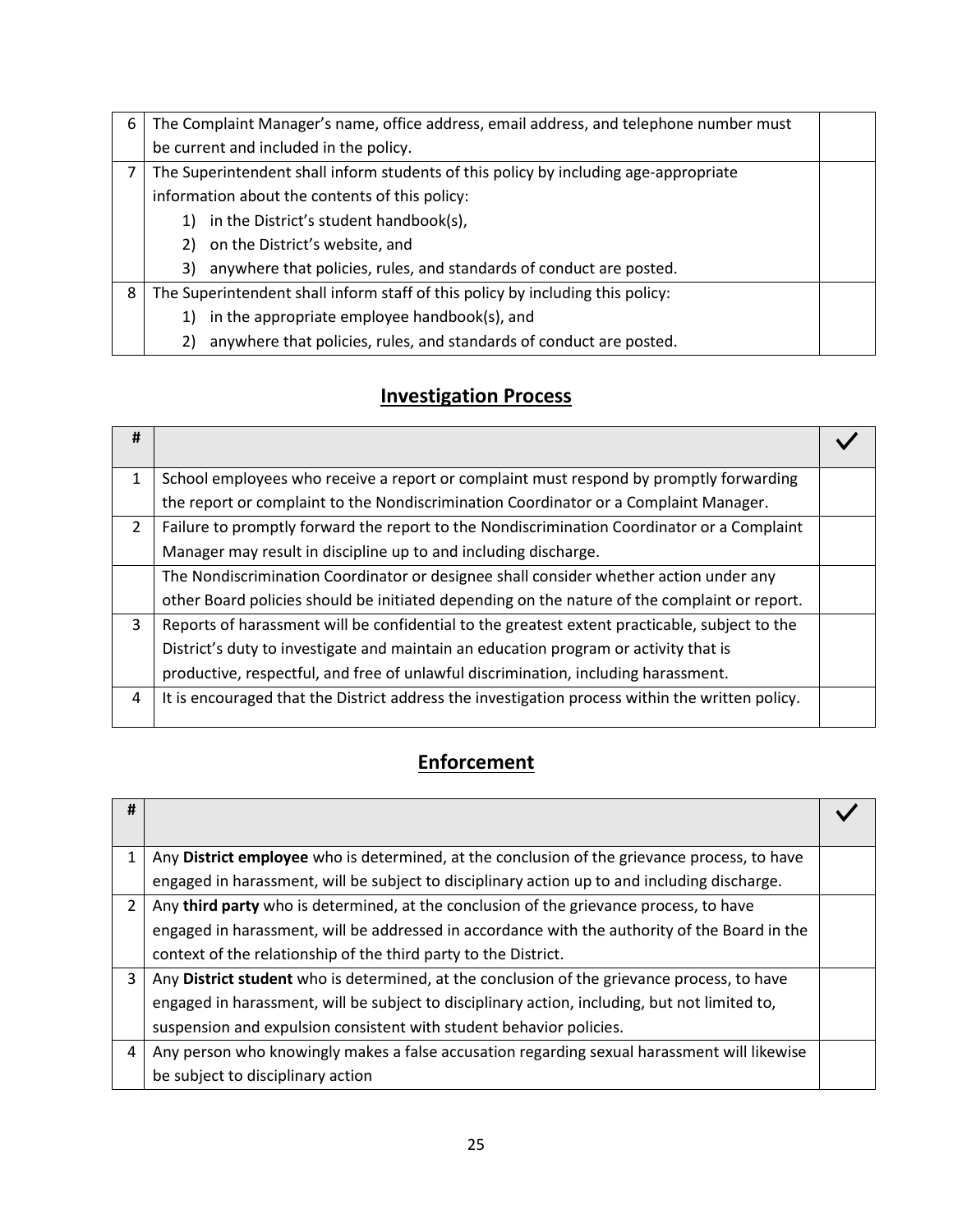# **Retaliation Prohibited**

| #           |                                                                                                     |  |
|-------------|-----------------------------------------------------------------------------------------------------|--|
| 1           | The District prohibits any form of retaliation against anyone who, in good faith, has made a        |  |
|             | report or complaint, assisted, or participated or refused to participate in any manner in a         |  |
|             | proceeding under this policy.                                                                       |  |
| $2^{\circ}$ | Claims of retaliation should be reported under the Board's Uniform Grievance Procedure or           |  |
|             | other relevant Board policies.                                                                      |  |
| 3           | Any person who retaliates against others for reporting or complaining of violations of this         |  |
|             | policy or for participating in any manner under this policy will be subject to disciplinary action, |  |
|             | up to and including discharge, with regard to employees, or suspension and expulsion, with          |  |
|             | regard to students.                                                                                 |  |

# **Legal References, Cross References, and Policy Date**

| 1   Make sure the policy lists relevant legal references, cross references to relevant Board policies, |  |
|--------------------------------------------------------------------------------------------------------|--|
| and includes the date the policy was adopted                                                           |  |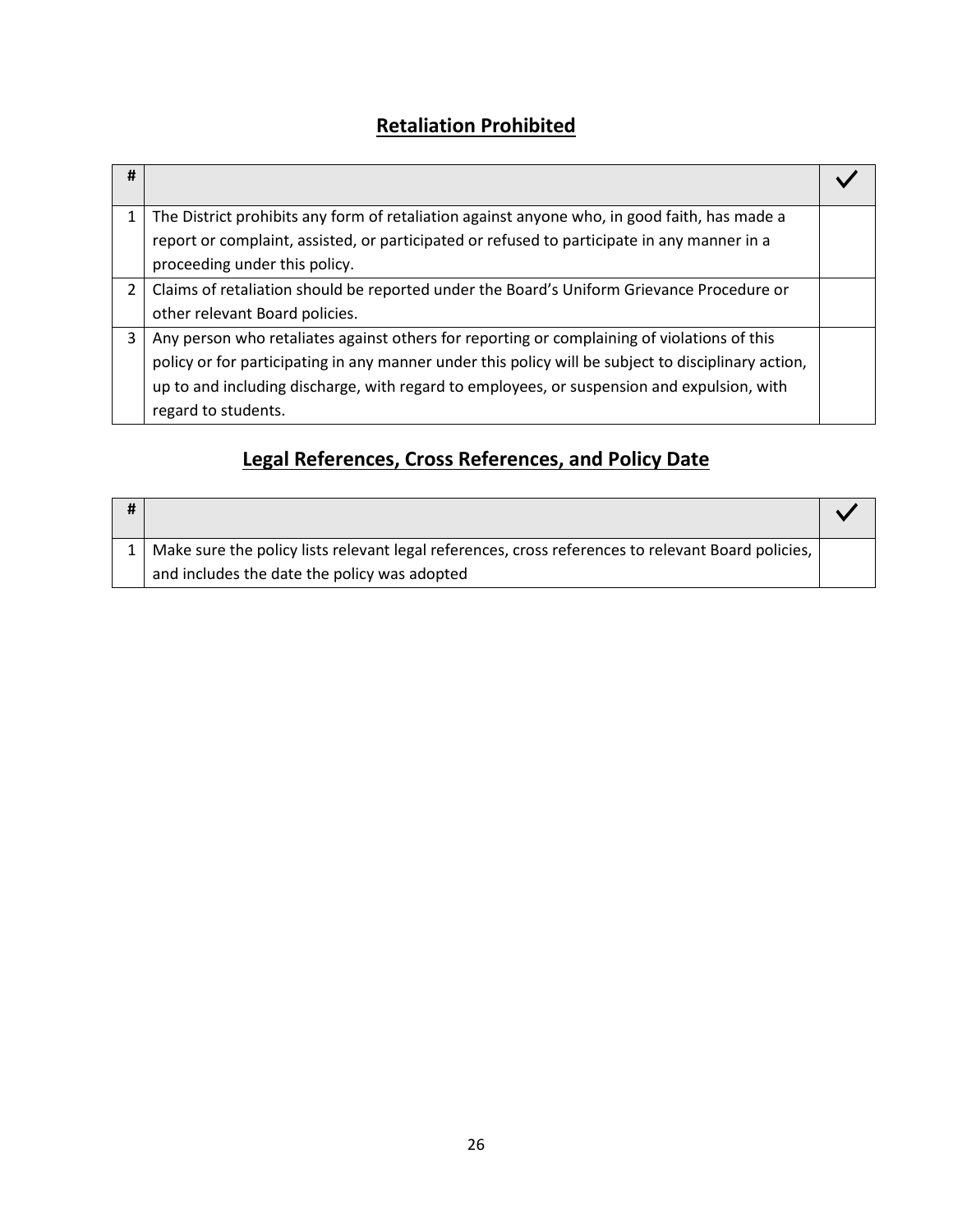### <span id="page-27-0"></span>**Discipline Expulsions Prohibited: Birth-Age 5 Guidance and Resources**

Research suggests that school expulsion and suspension practices are associated with negative educational, health, and developmental outcomes for children; for additional information on [P.A. 100-](https://www.ilga.gov/legislation/publicacts/fulltext.asp?Name=100-0105) [0105](https://www.ilga.gov/legislation/publicacts/fulltext.asp?Name=100-0105) visit the [Governor's Office for Early Childhood D](https://www2.illinois.gov/sites/OECD/Pages/Suspension-and-Expulsion-Resources.aspx)evelopment. School boards that use PRESS materials should consult an IASB policy consultant related to the need for Birth – Age 5 materials.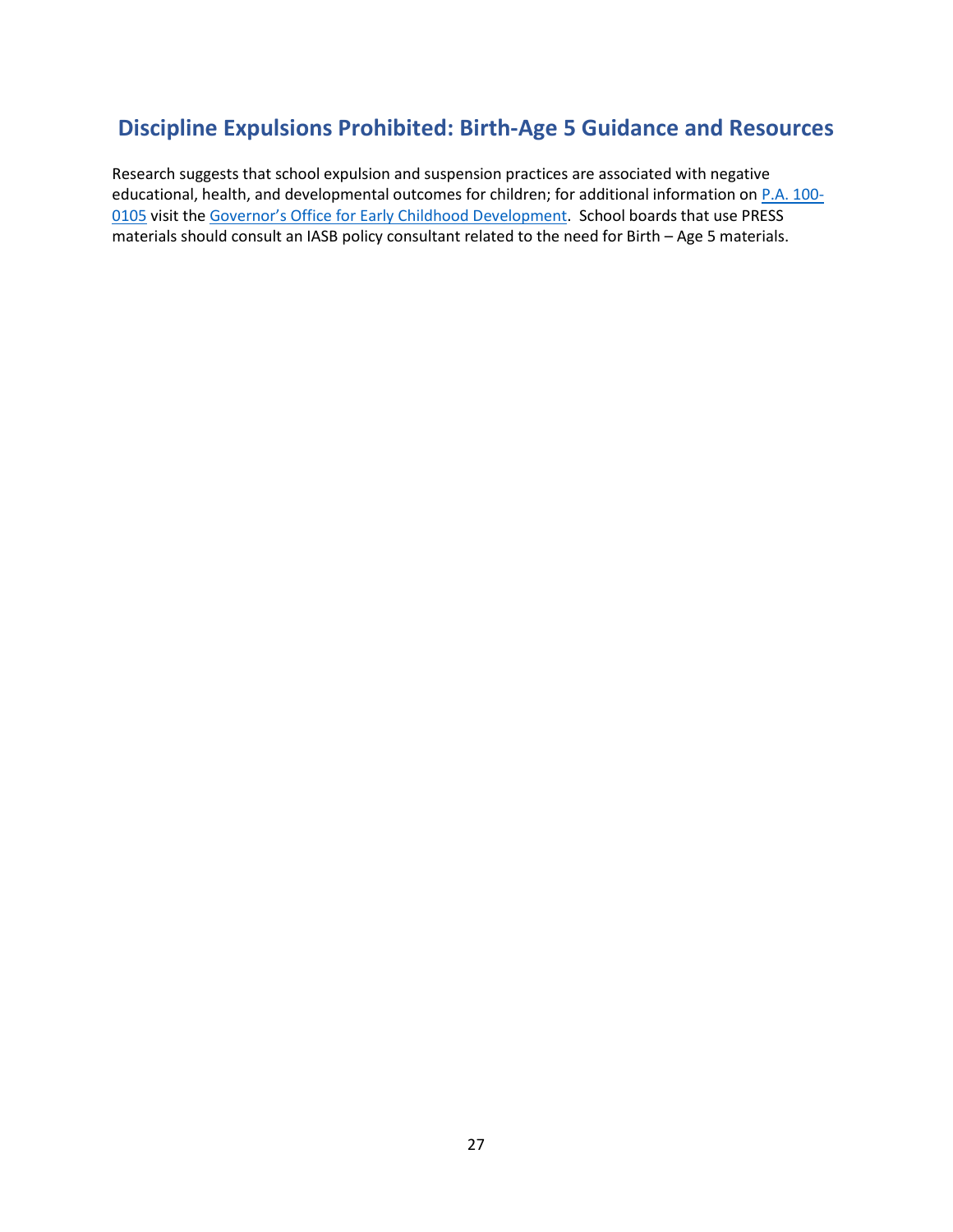# **Discipline Expulsions Prohibited Checklist: Birth – Age 5<sup>8</sup>**

#### [Public Act 100-0105](https://www.ilga.gov/legislation/publicacts/fulltext.asp?Name=100-0105)

<span id="page-28-0"></span>In accordance with the requirements set forth in [Public Act 100-0105,](https://www.ilga.gov/legislation/publicacts/fulltext.asp?Name=100-0105) early care and education (ECE), providers are prohibited from expelling young children (0-5) from their programs because of a child's behavior. This requirement applies to the following early childhood programs: school-and communitybased programs receiving Early Childhood Block Grant funds, licensed child care providers serving children ages 0-5, and Head Start and early Head Start programs. If it becomes ultimately necessary to remove a child, providers can work with the family on a "planned transition" to a more appropriate setting for the well-being of the child or his or her peers and staff. School boards that use PRESS materials should consult an IASB policy consultant related to the need for Birth – Age 5 materials.

| #              | All Early Childhood Programs Shall:                                                              |  |
|----------------|--------------------------------------------------------------------------------------------------|--|
| $\mathbf{1}$   | Ensure that the goals of any disciplinary action by state-funded or state-licensed early         |  |
|                | childhood programs shall always include the well-being of all children.                          |  |
| $\overline{2}$ | Prohibit expulsion. Planned transitions to settings that are able to better meet a child's needs |  |
|                | are not considered expulsion and shall follow the requirements as per Public Act 100-0105.       |  |
| 3              | Safeguard changes to services for children with an individualized education program or           |  |
|                | individualized family service plan. Any changes shall be in alignment with the federal           |  |
|                | Individuals with Disabilities Education Act.                                                     |  |
| 4              | Engage children experiencing difficulties as well as others in the classrooms and prohibit the   |  |
|                | behavior-related removal (expulsions) of young children from early care and education            |  |
|                | settings without prior 1) documentation, (2) intervention and (3) planned transitions.           |  |
| 5              | Ensure early childhood professionals receive training, technical assistance, and professional    |  |
|                | development support to respond to the social-emotional needs of young children.                  |  |
| 6              | Ensure that early childhood professional have the resources needed to support children's         |  |
|                | social and emotional health and to address challenging behaviors.                                |  |
|                | Early childhood programs may utilize and the State Board of Education, the Department of         |  |
|                | Human Services, and the Department of Children and Family Service shall recommend                |  |
|                | training, technical support, and professional development resources to improve the ability of    |  |
|                | early childhood program staff to:                                                                |  |
|                | 1. promote social-emotional development and behavioral health;                                   |  |
|                | address challenging behaviors; and<br>2.                                                         |  |
|                | understand trauma and trauma-informed care, cultural competence, family<br>3.                    |  |
|                | engagement with diverse populations, the impact of implicit bias on adult behavior,              |  |
|                | and the use of reflective practice techniques.                                                   |  |

#### **General**

 $^8$  School boards that use PRESS materials should consult an IASB policy consultant related to the need for Birth  $-$ Age 5 materials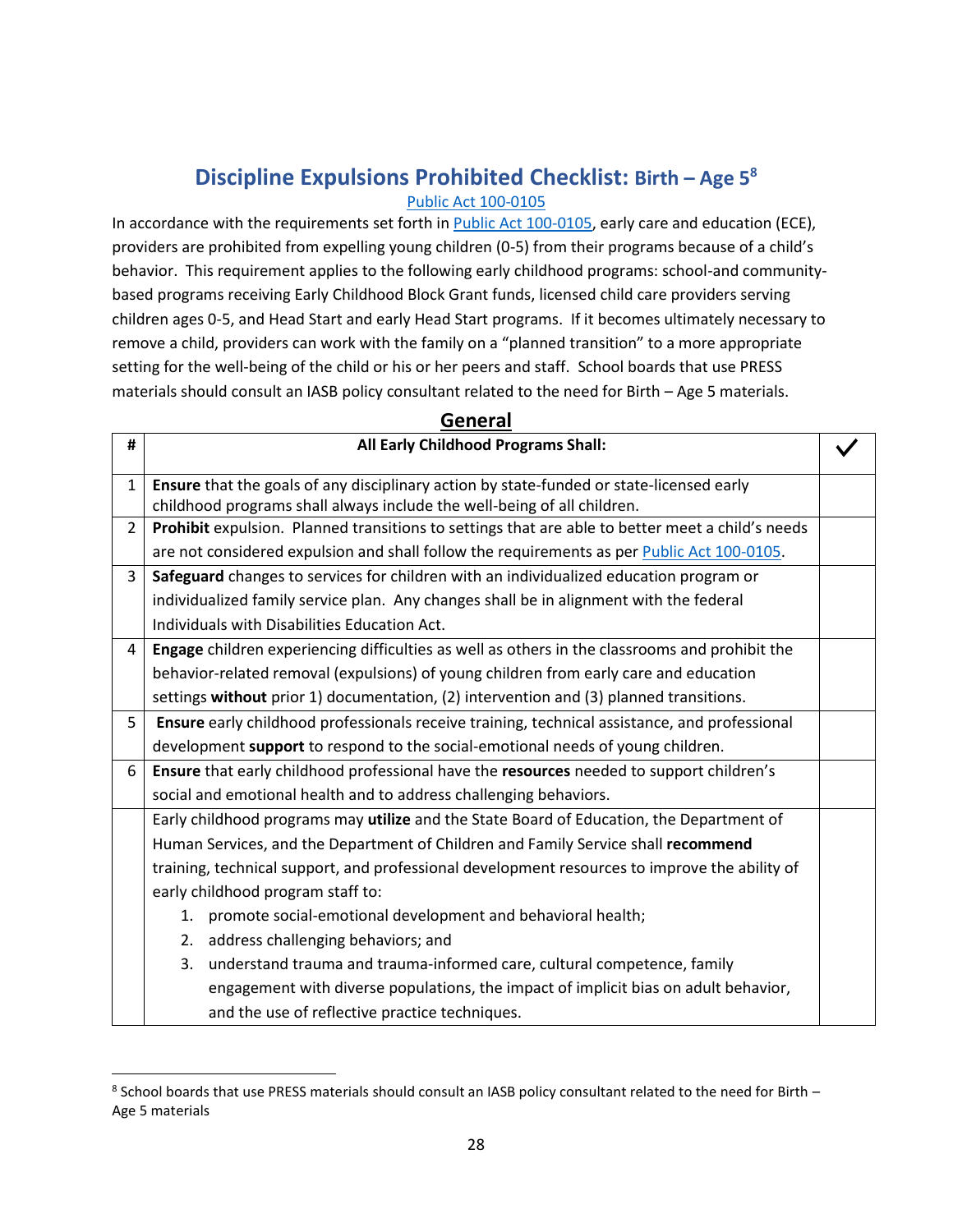|                |             | Supports shall include the availability of resources to contract with infant and early childhood |  |
|----------------|-------------|--------------------------------------------------------------------------------------------------|--|
|                |             | mental health consultants.                                                                       |  |
| $\overline{7}$ |             | Report on an annual basis to the Illinois State Board of Education the:                          |  |
|                |             | a. total number of children served in the program year;                                          |  |
|                |             | b. total number of children who left the program in the program year;                            |  |
|                | $c_{\cdot}$ | number of planned transitions to another program due to children's behavior                      |  |
|                |             | disaggregated by race, gender, disability, language, class/group size, teacher-child             |  |
|                |             | ratio, and length of program day;                                                                |  |
|                |             | d. number of temporary removals of a child from attendance in group settings due to a            |  |
|                |             | serious threat disaggregated by race, gender, disability, language, class/group size,            |  |
|                |             | teacher-child ratio, and length of program day; and                                              |  |
|                |             | e. hours of infant/early childhood mental health consultant contact with program                 |  |
|                |             | leaders, staff, and families over the program year.                                              |  |

# **Addressing Persistent and Serious Challenging Behaviors**

| #              | In the event of persistent and serious challenging behavior the ECE shall:                                                                                                                                                                                                                                                                                                                                                                                                                                                                                                       |  |
|----------------|----------------------------------------------------------------------------------------------------------------------------------------------------------------------------------------------------------------------------------------------------------------------------------------------------------------------------------------------------------------------------------------------------------------------------------------------------------------------------------------------------------------------------------------------------------------------------------|--|
| 1              | Document steps taken to ensure that the child can participate in the program safely,<br>including:<br>observations of initial and ongoing challenging behaviors;<br>strategies for remediation and intervention plans to address the behaviors; and<br>communication with the parent(s) or legal guardian(s), including participation of the<br>parent(s) or legal guardian(s) in planning and decision-making.                                                                                                                                                                  |  |
| $\overline{2}$ | The early childhood program shall, with the required consent of the parent(s) or legal<br>guardian(s), utilize a range of community resources, if available and deemed necessary,<br>including, but not limited to:<br>developmental screenings;<br>referrals to programs and services administered by a local education agency or early<br>intervention agency under Parts B and C of the federal Individuals with Disabilities<br><b>Education Act; and</b><br>consultation with infant and early childhood mental health consultants and the child's<br>health care provider. |  |
| 3              | The early childhood program shall document all attempts to engage resources, as well as the<br>parent(s) or legal guardian(s) participation and consent attempted/obtained.                                                                                                                                                                                                                                                                                                                                                                                                      |  |
| 4              | The early childhood program shall ensure that communication with the parent(s) or legal<br>guardian(s) be conducted in a culturally and linguistically competent manner.                                                                                                                                                                                                                                                                                                                                                                                                         |  |
| 5              | If all available interventions and supports, as recommended by qualified professionals, have<br>been exhausted, and the program determines in its professional judgement that transitioning<br>to another program is necessary, staff, with parent(s) or legal guardian(s) permission, a<br>transition plan shall be created.                                                                                                                                                                                                                                                    |  |
| 6              | The current and pending programs shall create a transition plan designed to ensure continuity<br>of services and comprehensive development of the child.                                                                                                                                                                                                                                                                                                                                                                                                                         |  |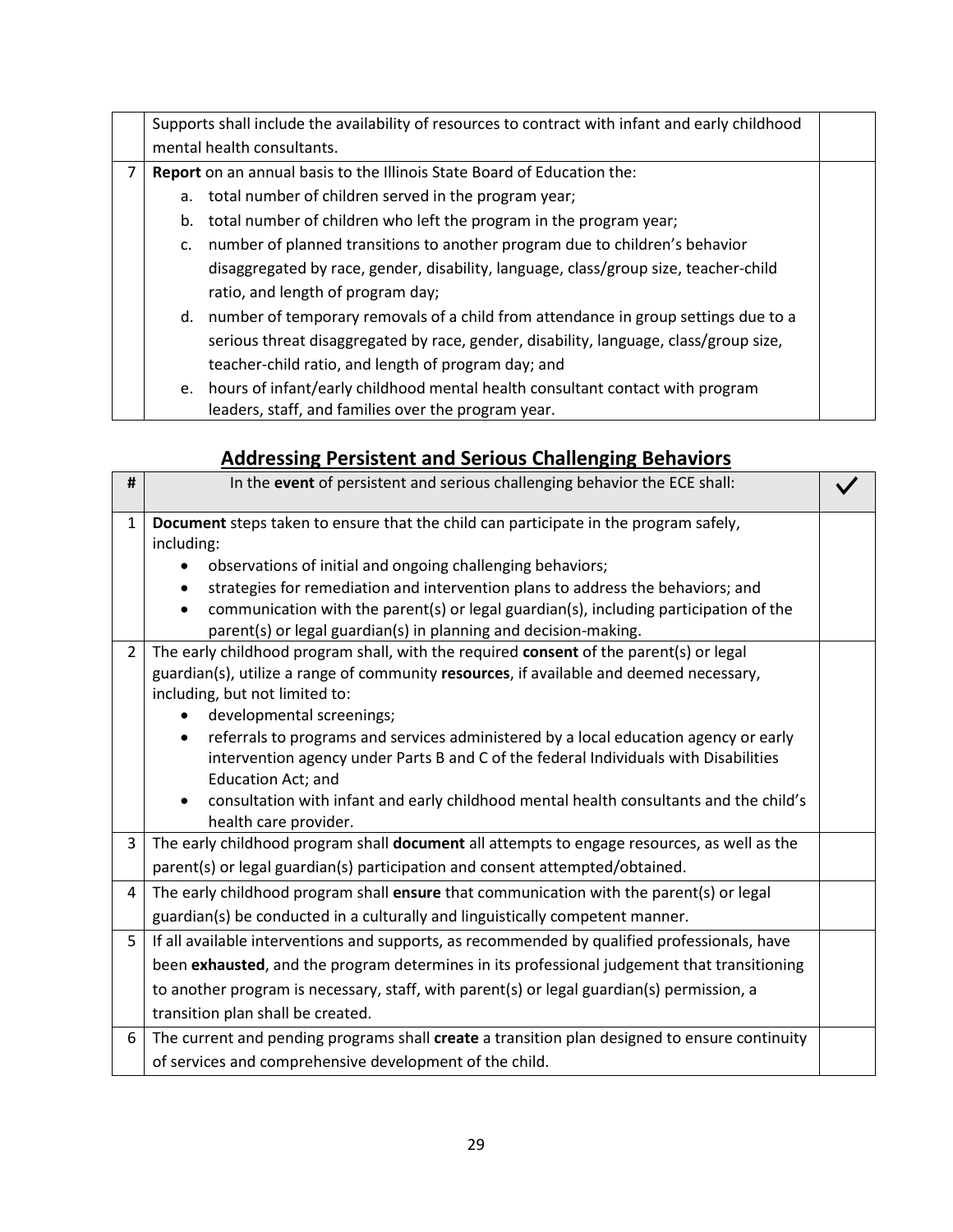| 7   A parent(s) or legal guardian(s) may voluntarily <b>withdraw</b> his or her child from an early |  |
|-----------------------------------------------------------------------------------------------------|--|
| childhood program. Programs should request and keep on file a written statement from the            |  |
| parent(s) or legal guardian(s) indicating the decision to withdraw his or her child.                |  |

### **Removal for Serious Threat**

| #              |                                                                                                   |  |
|----------------|---------------------------------------------------------------------------------------------------|--|
|                | In the event that a child is a serious safety threat to self or others or behaviors identified in |  |
|                | 105 ILCS 5/10-22.6(d), he or she may be removed temporarily from group settings.                  |  |
|                | Temporary removal of students from group settings shall trigger processes detailed in rows 1-     |  |
|                | 6 of the previous chart.                                                                          |  |
| 3 <sup>1</sup> | The child shall be placed back in the group setting as soon as possible.                          |  |
|                |                                                                                                   |  |

### **Resources**

#### **Illinois Pyramid Model State Leadership Team - Office of Early Childhood Development**

The Illinois Pyramid Model focuses on common vision for social-emotional development across all statewide training efforts create a cohesive and effective approach to addressing all levels of need of very young children, including those with challenging behaviors and special needs that align with Illinois' Social-Emotional Early Learning Standards.

The Illinois Pyramid Model recognizes that the Pyramid Model conceptual framework emphasizes strong relationships, support for social competence, and the prevention of challenging behaviors, and is congruent with its social-emotional foundations for infants, toddlers, and preschool-age children. The Illinois SLT collaborates with the [Pyramid Model Consortium](http://www.pyramidmodel.org/) to train Illinois early childhood professionals across the state in professional development systems that work together to strengthen interagency collaboration at the state and local levels.

By using the Pyramid Model framework, programs will become confident in their social emotional practices, reduce challenging behaviors, and reduce suspensions and eliminate expulsions. Additional information on the Illinois Pyramid Model is available [here.](https://www2.illinois.gov/sites/OECD/Pages/Pyramid-Model.aspx)

The Governor's Office of Early Childhood Development, in collaboration with the Illinois Pyramid Model State Leadership Team, created the [Social-Emotional Toolkit](https://isbe-my.sharepoint.com/personal/kbarnes_isbe_net/Documents/Attachments/Provider%20-%20SE%20Toolkit_06.01.20%20doc.pdf%20(illinois.gov)) which provides a collection of collected resources, with a focus on wellness, resilience, and reflective leadership, to help manage stressors and to promote wellness and self-care. Furthermore, the toolkit provides resources to assist with connecting with families and caregivers, resources to assist families and caregivers, and available training opportunities.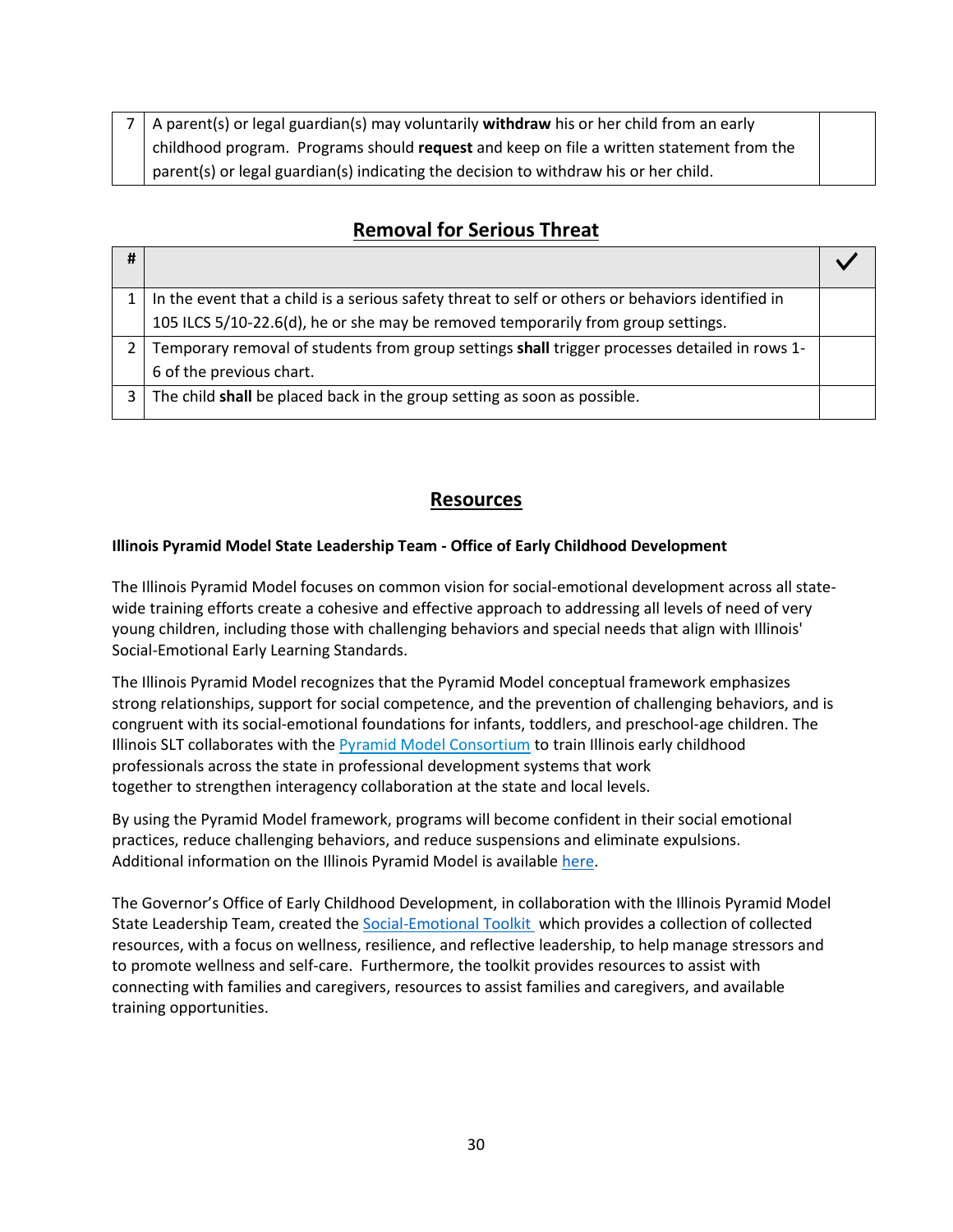# **Student Discipline: K-12 Guidance and Resources**

#### <span id="page-31-0"></span>**SCHOOL CODE RESTRICTIONS ON SUSPENSION AND EXPULSION**

Formerly known as Senate Bill 100, [Public Act 99-0456](http://www.ilga.gov/legislation/publicacts/fulltext.asp?Name=099-0456) amends several provisions of the Illinois School Code in efforts to reduce exclusionary discipline practices by school districts. Sponsored by [Senator](http://www.ilga.gov/senate/senator.asp?GA=99&MemberID=2100)  [Kimberly A. Lightford,](http://www.ilga.gov/senate/senator.asp?GA=99&MemberID=2100) this legislation is the culmination of the statewide efforts of student groups, parents, educators, administrators, community organizations, legislators, and other stakeholders. [P.A.](http://www.ilga.gov/legislation/publicacts/fulltext.asp?Name=099-0456)  [99-0456](http://www.ilga.gov/legislation/publicacts/fulltext.asp?Name=099-0456) took effect on September 16, 2016.

#### **DATA REPORTING REQUIREMENTS**

Districts must continue to provide ISBE with data on the total number of suspensions, expulsions, and removals to alternative settings as previously required pursuant to [P.A. 98-1102.](http://www.ilga.gov/legislation/publicacts/fulltext.asp?Name=098-1102)

Data will continue to be collected and housed by ISBE at Data Analysis – [Expulsions, Suspensions, and](https://www.isbe.net/Pages/Expulsions-Suspensions-and-Truants-by-District.aspx)  [Truants by District.](https://www.isbe.net/Pages/Expulsions-Suspensions-and-Truants-by-District.aspx)

Beginning in the 2017-2018 school year, ISBE will analyze the data collected over 3 consecutive school years, starting with the 2014-2015 school year, and identify any district in the top 20% for suspensions, expulsions, and removals to alternative settings. ISBE will require that each of these identified districts develop a plan identifying strategies to reduce exclusionary discipline rates and/or disproportionality.

#### **RESOURCES**

- School Discipline
	- [Transforming School Discipline Collaborative \(TSDC\) Self-Assessment Checklist](https://www.isbe.net/documents/tsdc-pa99-0456-checklist.pdf)
	- **[Transforming School Discipline Collaborative \(TSDC\) Sample Code](https://www.isbe.net/documents/tsdc-model-code-conduct.pdf)**
- Alternative Discipline Techniques: Restorative Justice
	- o Evidence Review
		- **EXECT** Illinois Criminal Justice Information Authority An Inventory and Examination of [Restorative Justice Practices for Youth in Illinois](http://www.icjia.state.il.us/assets/pdf/ResearchReports/InventoryandExaminationofRestorativeJusticePracticesforYouthIllinois_042013.pdf)  $(2013)$  – (see Appendix B: Inventory of Illinois restorative justice programs)
	- o [Illinois Balanced and Restorative Justice](http://www.ibarj.org/)
	- o [Transforming School Discipline Collaborative \(TSDC\) Restorative Justice Toolkit](https://www.transformschooldiscipline.org/tsdc-toolkit)
- Culturally Responsible Practices
	- o [ISBE Learning Supports webpages](https://www.isbe.net/Pages/Learning-Supports.aspx)
		- **Example 25 [Culturally Sensitive/Responsive Teaching](https://www.isbe.net/Pages/Culturally-Sensitive-and-Responsive-Teaching.aspx)**

#### Federal Guidance

- U.S. Department of Education
	- o [Guiding Principles: A Resource Guide for Improving School Climate and Discipline](http://www2.ed.gov/policy/gen/guid/school-discipline/guiding-principles.pdf)
	- o [Directory of Federal School Climate and Discipline Resources](http://www2.ed.gov/policy/gen/guid/school-discipline/appendix-1-directory.pdf)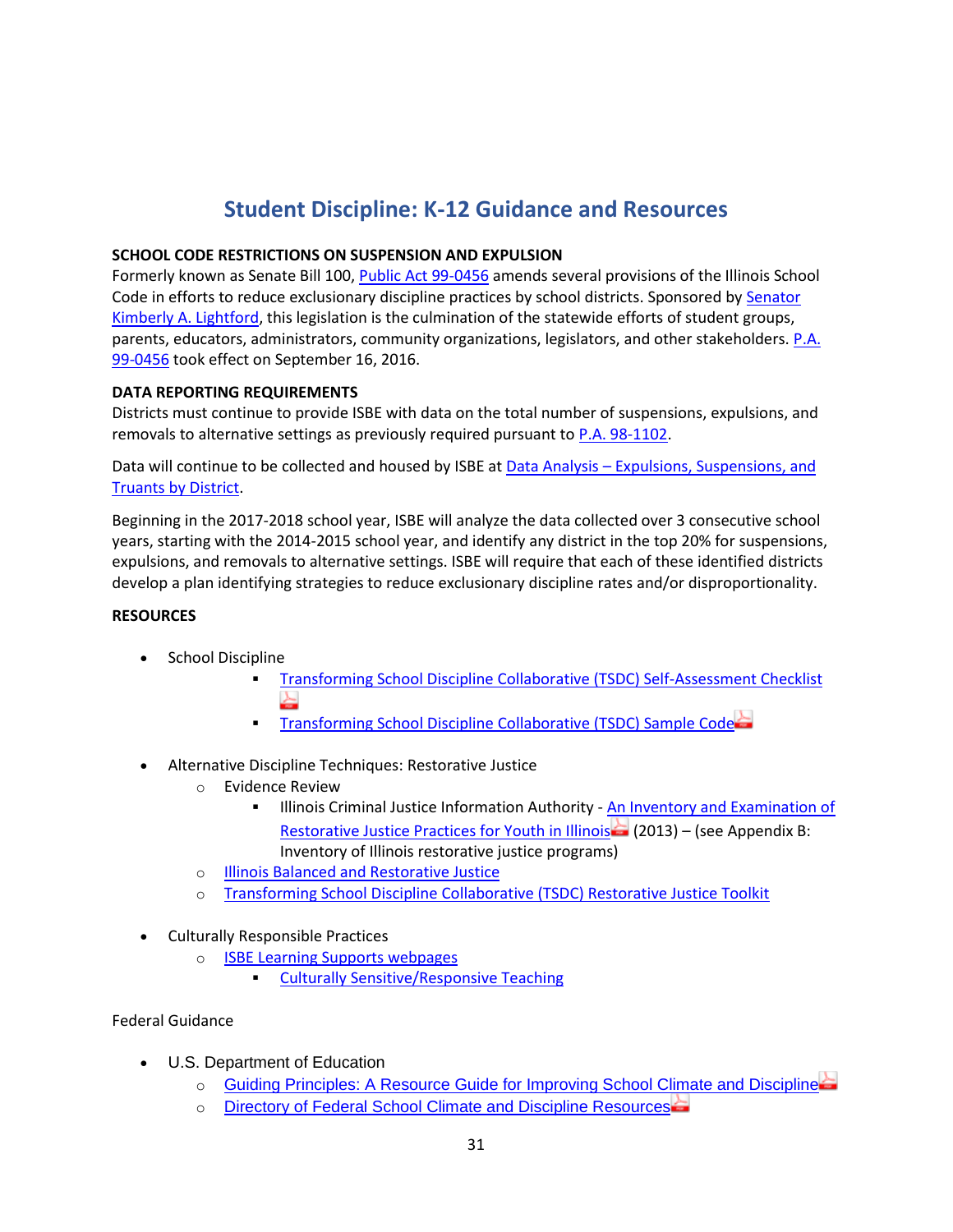o [Rethinking Discipline webpage](http://www2.ed.gov/policy/gen/guid/school-discipline/index.html)

### **Student Discipline: K-12 Policy Checklist** [PA 099-0456](https://www.ilga.gov/legislation/publicacts/fulltext.asp?Name=099-0456)

<span id="page-32-0"></span>In accordance with the requirements set forth in [PA 099-0456,](https://www.ilga.gov/legislation/publicacts/fulltext.asp?Name=099-0456) school boards or the governing body of a charter school shall ensure student discipline polices are aligned to **limit** and **reduce** the number and duration of expulsions and suspensions to the greatest extent practicable with the use of disciplinary interventions and consequences.

| #              | All School Boards & Charter School Governing Bodies:                                        |  |
|----------------|---------------------------------------------------------------------------------------------|--|
| $\mathbf{1}$   | Shall limit the number and duration of expulsions and suspensions to the greatest extent    |  |
|                | practicable with the use of disciplinary interventions and consequences.                    |  |
| $\overline{2}$ | Should consider alternative forms of non-exclusionary discipline measures before the use of |  |
|                | suspension/expulsion and when using only use for legitimate educational purposes.           |  |
| $\overline{3}$ | Shall not institute zero-tolerance policies by which students are suspended for particular  |  |
|                | behaviors.                                                                                  |  |
| 4              | Shall adopt policies to allow, when not otherwise required, out-of-school suspensions of    |  |
|                | longer than 3 days, expulsions, and disciplinary removals to alternative schools only after |  |
|                | behavioral and disciplinary interventions have been exhausted and the student's continuing  |  |
|                | presence in school would either:                                                            |  |
|                | 1. Pose a threat to the safety of other students, staff or members of the school            |  |
|                | community; or                                                                               |  |
|                | 2. Substantially disrupt, impede, or interfere with the operation of the school.*           |  |
| 5              | Shall make a reasonable effort to resolve school safety concerns using student behavioral   |  |
|                | and disciplinary interventions with documentation of which interventions were used or if it |  |
|                | was determined that interventions were not feasible.                                        |  |
| 6              | Shall create policies to facilitate the re-engagement of students who are suspended out-of- |  |
|                | school, expelled, or returning from an alternative school setting.                          |  |
| $\overline{7}$ | Shall make reasonable efforts to provide ongoing professional development to teachers,      |  |
|                | administrators, school board members, school resource officers, and staff on the adverse    |  |
|                | consequences of school exclusion and justice-system involvement, effective classroom        |  |
|                | management strategies, culturally responsive discipline, and developmentally appropriate    |  |
|                | disciplinary methods that promote positive and healthy school climates.                     |  |
| 8              | Shall invite the Department of Human Services to consult with the board when there is       |  |
|                | evidence that mental illness may be the cause for suspension or expulsion.                  |  |
| 9              | Shall not encourage students to drop out voluntarily due to behavioral or academic          |  |
|                | difficulties.                                                                               |  |

### **Student Suspension/Expulsion Reductions**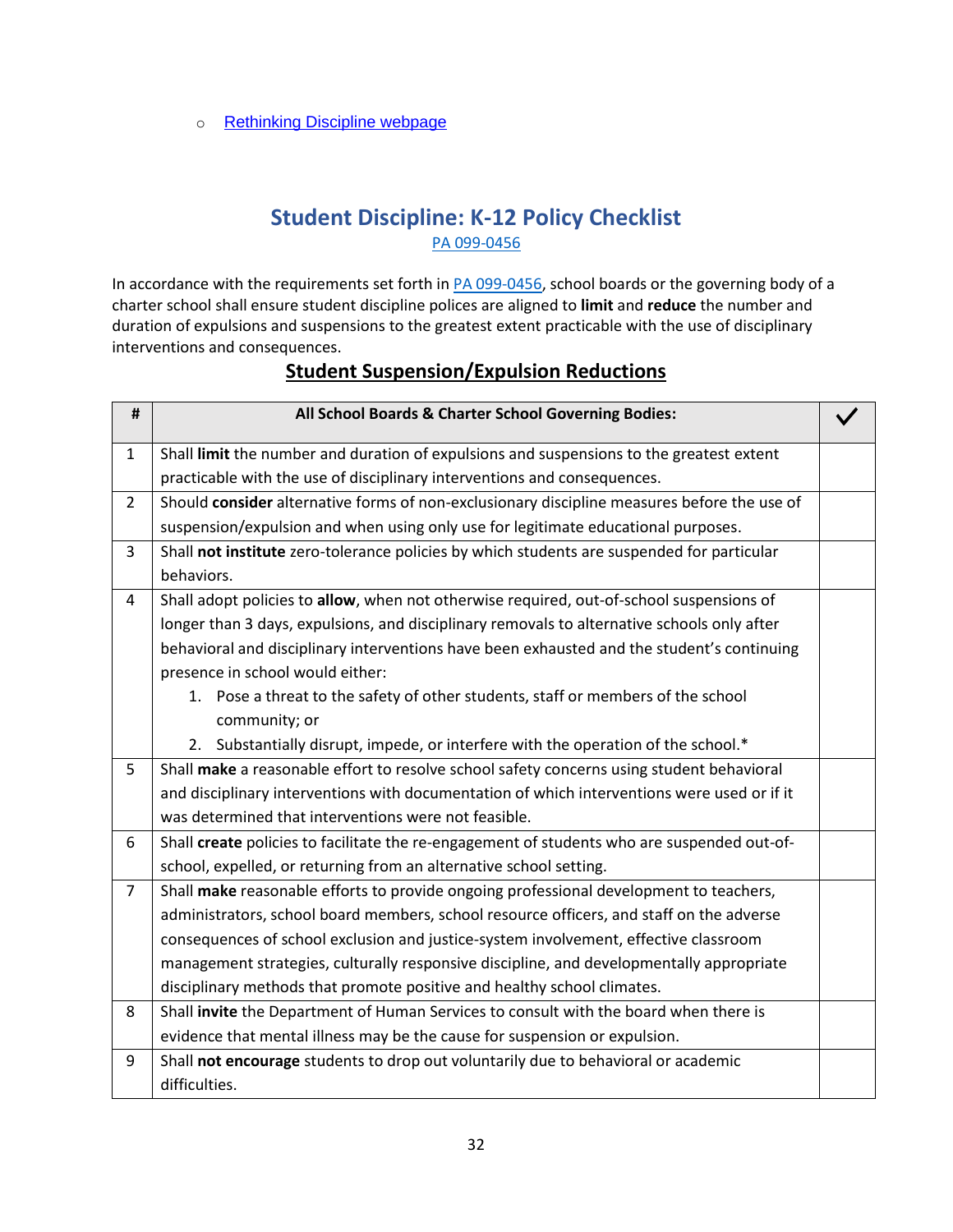#### 10 Shall **not issue** monetary fines to students or parents/guardians for damages, stolen or lost property.

\*For purposes of subsection (b-20) of PA 099-0456:

- The determination of whether "appropriate and available behavioral and disciplinary interventions have been exhausted" shall be made by school officials.
- "Threat to the safety of other students, staff, or members of the school community" and "substantially disrupt, impede, or interfere with the operation of the school" shall be determined on a case-by-case basis by school officials.

#### **Student Discipline Policy Requirements**

| #              | All School Boards & Charter School Governing Bodies:                                              |  |
|----------------|---------------------------------------------------------------------------------------------------|--|
| $\mathbf{1}$   | Shall establish and maintain a parent-teacher advisory committee.                                 |  |
| $\overline{2}$ | Shall, with the parent-teacher advisory committee, create policy guidelines on discipline and     |  |
|                | school searches, including school bus safety procedures, that fulfill the requirements of         |  |
|                | federal and state laws with special requirements for pupils with disabilities.                    |  |
| 3              | Shall provide a copy of the District policy to the parent(s)/guardian(s) of each student within   |  |
|                | 15 days after the start of the school year or within 15 days after starting classes, for students |  |
|                | who transfer into the district.                                                                   |  |
| 4              | Shall require that all schools inform students of the contents of the policy.                     |  |
| 5              | Must, with the parent teacher advisory committee, annually review pupil discipline policies,      |  |
|                | the implementation of those policies, and any other factors related to the safety of their        |  |
|                | schools, pupils, and staff.                                                                       |  |
| 6              | Shall, with the parent-teacher advisory committee, establish and maintain a reciprocal            |  |
|                | reporting system between the school district and local law enforcement agencies regarding         |  |
|                | criminal offenses committed by students.                                                          |  |
| $\overline{7}$ | Are encouraged to create memoranda of understanding with local law enforcement agencies           |  |
|                | that clearly define law enforcement's role in schools.                                            |  |
| 8              | Must, with the parent-teacher advisory committee and other community-based                        |  |
|                | organizations, include provisions to address students who have demonstrated behaviors that        |  |
|                | put them at risk for aggressive behavior. These provisions must include procedures for            |  |
|                | notifying parent(s)/guardian(s) of early intervention procedures based upon available             |  |
|                | community-based and district resources.                                                           |  |
| 9              | Shall adopt a policy to authorize the superintendent, principal, assistant principal, or dean of  |  |
|                | students to suspend students guilty of gross disobedience or misconduct, or to suspend            |  |
|                | students of gross disobedience or misconduct on the school bus from riding the school bus.        |  |
| 10             | May include suspension and expulsion from school and all school activities and prohibition        |  |
|                | from being present on school grounds.                                                             |  |
| 11             | May adopt a policy requiring students who are suspended or expelled from another public or        |  |
|                | private institution in Illinois or any other state to complete the entire term of the suspension  |  |
|                | or expulsion in an alternative school program, unless there is a threat to the safety of          |  |
|                | students or staff in the alternative program.                                                     |  |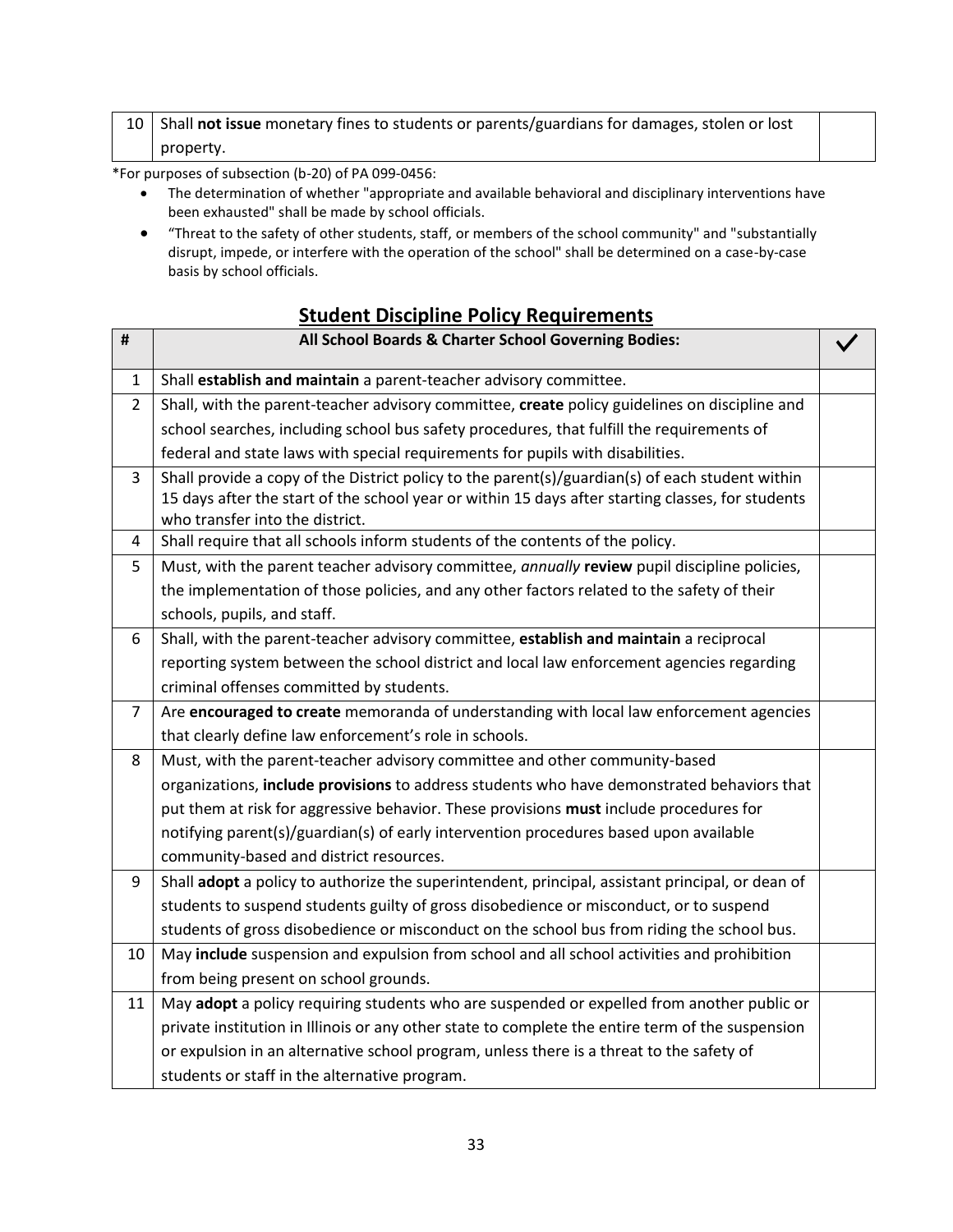| 12 <sub>1</sub> | Shall not, unless otherwise required by federal law or PA 099-0456, institute zero-tolerance |  |
|-----------------|----------------------------------------------------------------------------------------------|--|
|                 | policies, requiring school officials to suspend or expel for particular behaviors.           |  |
| 13 I            | Shall provide ISBE with data on the total number of suspensions, expulsions, and removals to |  |
|                 | alternative settings as previously required pursuant to Public Act 98-1102.                  |  |

# **Student Suspension Process**

| $\pmb{\sharp}$ | All School Authorized Personnel who suspend pupils guilty of gross disobedience or<br>misconduct, including gross disobedience or misconduct on the school bus: |  |
|----------------|-----------------------------------------------------------------------------------------------------------------------------------------------------------------|--|
| 1              | Shall <i>immediately</i> report suspension to the parent(s)/guardian(s). At the time of suspension,                                                             |  |
|                | an attempted phone call to the parent(s)/guardian(s) shall be made.                                                                                             |  |
| 2              | Shall provide a written notice to the parent(s)/guardian(s) to include:                                                                                         |  |
|                | a full statement of the reasons for suspension<br>$a_{-}$                                                                                                       |  |
|                | b. a notice of their right to a review                                                                                                                          |  |
|                | May also include in the report:                                                                                                                                 |  |
|                | c. information about an opportunity to make up work missed during the suspension for                                                                            |  |
|                | equivalent academic credit;                                                                                                                                     |  |
|                | d. a rationale for the length of the suspension                                                                                                                 |  |
|                | Shall, at the request of the parent(s) or guardian(s), review the suspension action.                                                                            |  |
| 4              | Shall provide a written suspension decision that details the specific act(s) of gross                                                                           |  |
|                | disobedience or misconduct and a rationale for the duration of the suspension.                                                                                  |  |
| $\overline{7}$ | Use out-of-school suspensions of 3 days or less only if the student's continuing presence in                                                                    |  |
|                | school would pose a threat to school safety or be a disruption to other students' learning                                                                      |  |
|                | opportunities.* School officials shall make all reasonable efforts to resolve such threats,                                                                     |  |
|                | address such disruptions, and minimize the length of suspensions to the greatest extent                                                                         |  |
|                | possible.<br>Shall provide "appropriate and available support services" to students who are suspended                                                           |  |
| 8              |                                                                                                                                                                 |  |
|                | out-of-school for more than 4 days. "Appropriate and available support services" will be                                                                        |  |
|                | determined by school authorities and the written suspension decision shall document                                                                             |  |
|                | whether such services are to be provided or whether it was determined that there are no                                                                         |  |
|                | such appropriate and available services.                                                                                                                        |  |
| 9              | May suspend a student for no more than 10 days if:                                                                                                              |  |
|                | 1. That student has made an explicit threat on an Internet website against a school                                                                             |  |
|                | employee, student, or any school-related personnel;                                                                                                             |  |
|                | The Internet website was accessible within the school at the time the threat was<br>2.                                                                          |  |
|                | made or was available to third parties who worked or studied within the school                                                                                  |  |
|                | grounds at the time the threat was made; and                                                                                                                    |  |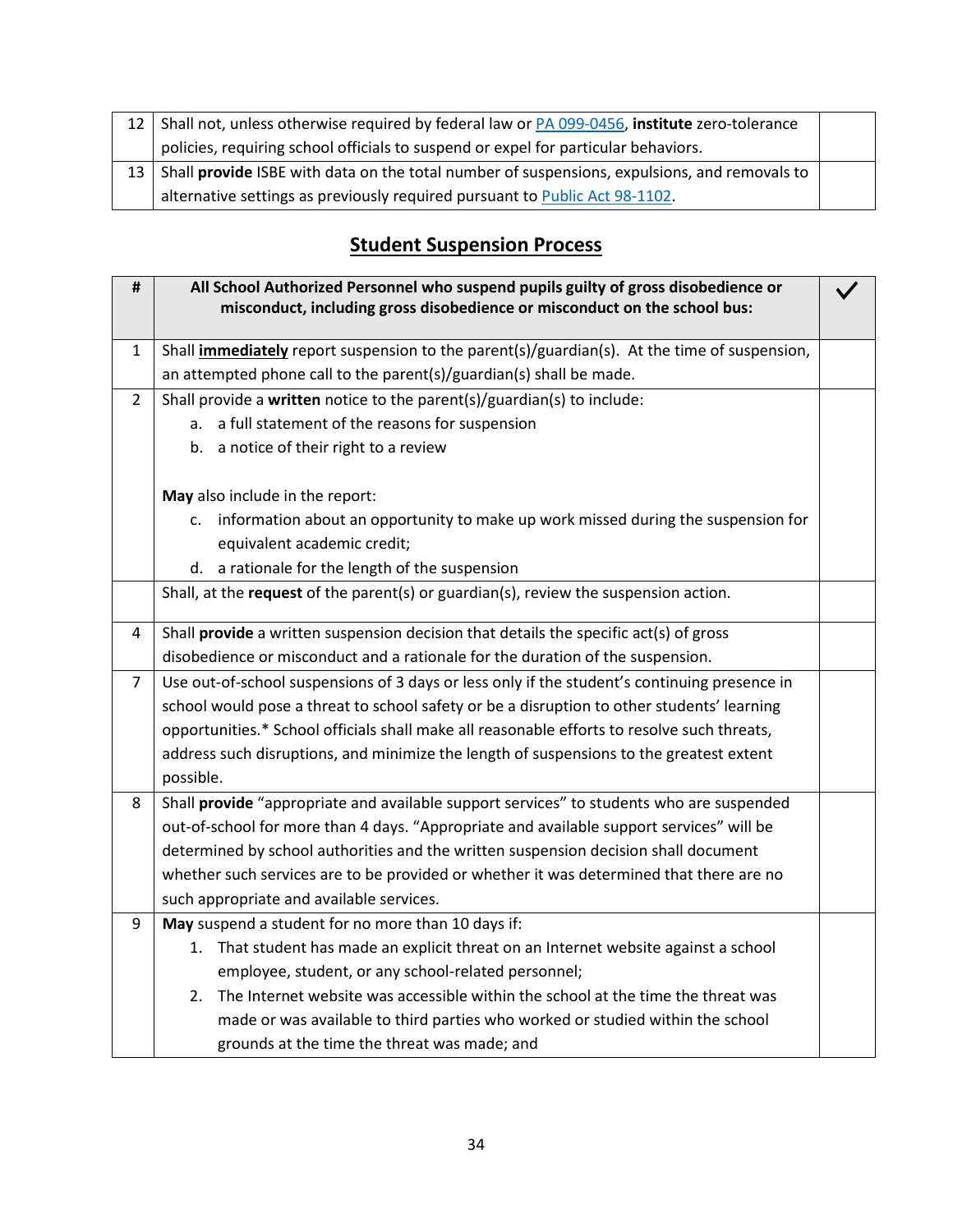|    | 3. The threat could be reasonably interpreted as threatening to the safety and security       |  |
|----|-----------------------------------------------------------------------------------------------|--|
|    | of the threatened individual because of his or her duties, employment status, or              |  |
|    | status as a student inside the school.                                                        |  |
| 10 | May suspend a student from the school bus for a period longer than 10 days for safety         |  |
|    | reasons.                                                                                      |  |
| 11 | May allow students suspended for more than 20 days to immediately be transferred to an        |  |
|    | alternative program. The transfer cannot be denied because of the suspension unless the       |  |
|    | transfer would cause a threat to the safety or staff in the alternative program.              |  |
| 12 | Shall suspend in a manner consistent with the Federal Individuals with Disabilities Education |  |
|    | Act.                                                                                          |  |
| 13 | Shall allow suspended students (including bus suspensions) an opportunity to make up          |  |
|    | missed work if shared by the parent(s)/guardian(s).                                           |  |

\*For purposes of subsection (b-15) of PA 099-0456:

• "Threat of school safety or a disruption to other students' learning opportunities" shall be determined on a case-by-case basis by the school board or its designee.

### **Student Expulsion Process**

| #              | All School Authorized Personnel who suspend pupils guilty of gross disobedience or               |  |
|----------------|--------------------------------------------------------------------------------------------------|--|
|                | misconduct, including gross disobedience or misconduct on the school bus:                        |  |
| $\mathbf{1}$   | Shall not expel a student for more than two calendar years and shall determine on case-by-       |  |
|                | case basis.                                                                                      |  |
| $\overline{2}$ | Shall expel in a manner consistent with the Federal Individuals with Disabilities Education Act. |  |
| $\overline{3}$ | Before a student is expelled, the school shall request by registered or certified mail,          |  |
|                | parent(s)/guardian(s) to appear at a meeting of the board, or with a hearing officer appointed   |  |
|                | by it, to discuss their child's behavior. The written request shall include:                     |  |
|                | a. the time,                                                                                     |  |
|                | b. place, and                                                                                    |  |
|                | c. purpose of the meeting.                                                                       |  |
|                |                                                                                                  |  |
|                | May also include in the written request the following information:                               |  |
|                | a. a brief description of what will happen during the meeting;                                   |  |
|                | b. details of the specific act and the specific reasons why removing the student from the        |  |
|                | learning environment is in the best interest of the school, and a rationale for the              |  |
|                | specific duration of the expulsion;                                                              |  |
|                | c. list any prior suspension(s);                                                                 |  |
|                | d. request contact information for the student or parent(s)/guardian(s) representative or        |  |
|                | attorney, if applicable.                                                                         |  |
| 4              | Shall provide at the meeting with the parent(s)/guardian(s) the reasons for dismissal and the    |  |
|                | date on which the expulsion is effective.                                                        |  |
|                |                                                                                                  |  |
|                | May provide policy that details the hearing procedure and any requirements, such as:             |  |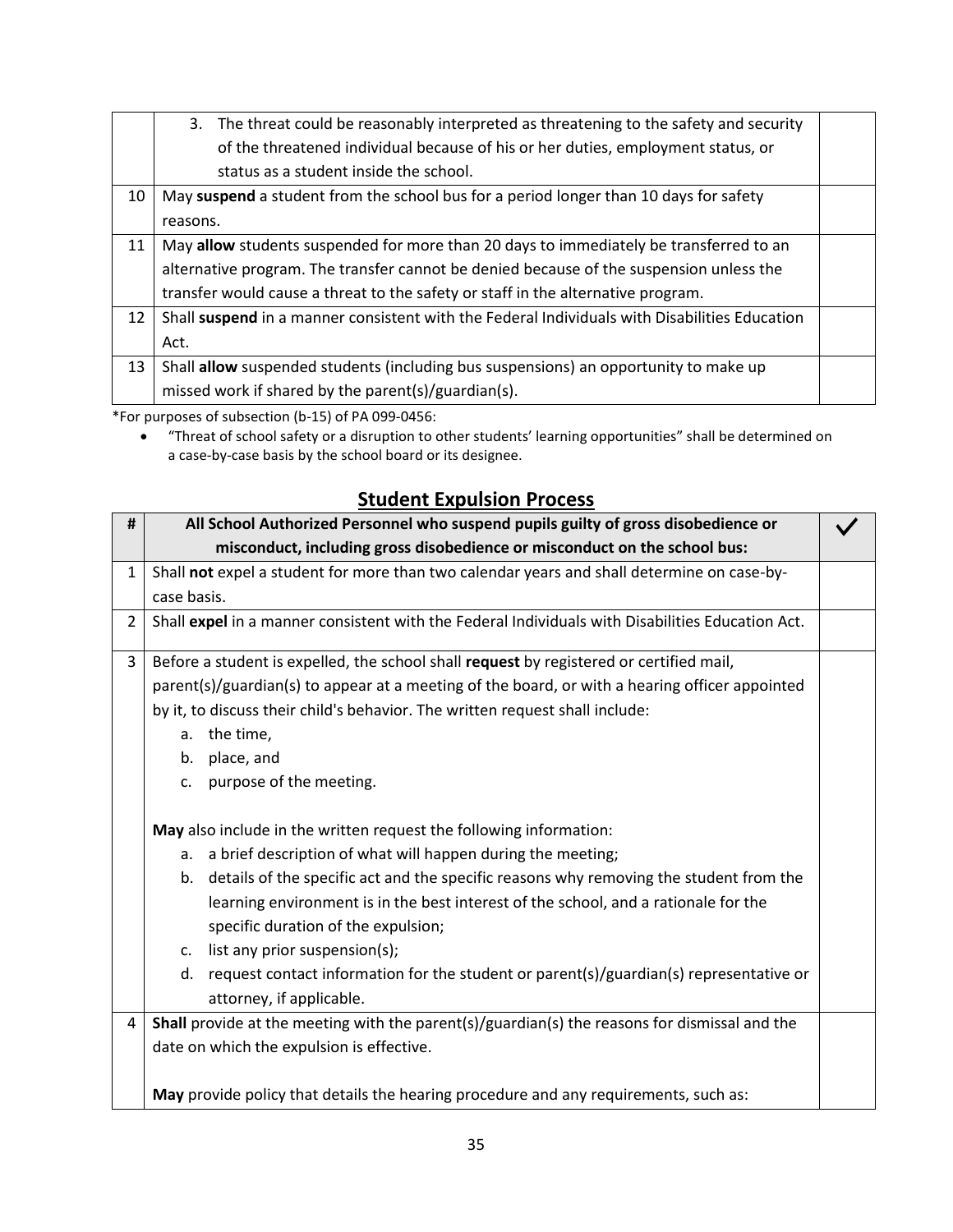|   | a. In the event a hearing officer is appointed, he/she shall report a written summary to        |  |  |  |  |
|---|-------------------------------------------------------------------------------------------------|--|--|--|--|
|   | the board;                                                                                      |  |  |  |  |
|   | The Superintendent or designee shall invite a representative from the Department of<br>b.       |  |  |  |  |
|   | Human Services if the recommended expulsion is due to mental illness;                           |  |  |  |  |
|   | c. Details of the hearing procedure, including but not limited to:                              |  |  |  |  |
|   | the Board or hearing officer will hear evidence of the student's gross<br>i.                    |  |  |  |  |
|   | disobedience or misconduct;                                                                     |  |  |  |  |
|   | documentation of attempted and exhausted behavioral/disciplinary<br>ii.                         |  |  |  |  |
|   | interventions                                                                                   |  |  |  |  |
|   | student or parent(s)/guardian(s) may be represented by an attorney<br>iii.                      |  |  |  |  |
|   |                                                                                                 |  |  |  |  |
| 5 | Shall provide a written expulsion decision that details the specific reason(s) why removing the |  |  |  |  |
|   | student from the learning environment is in the best interest of the school and the rationale   |  |  |  |  |
|   | for the duration of the expulsion.                                                              |  |  |  |  |
| 6 | May immediately transfer an expelled student to an alternative program. The transfer must       |  |  |  |  |
|   | not be denied because of the expulsion, except when the transfer would cause a threat to the    |  |  |  |  |
|   | safety of students or staff in the alternative program.                                         |  |  |  |  |
| 7 | May expel, for not less than one year but not more than two calendar years, a student who       |  |  |  |  |
|   | brings one of the following items to school, any school-sponsored activity or event, or an      |  |  |  |  |
|   | activity that bears a reasonable relationship to school:                                        |  |  |  |  |
|   | a. firearm,                                                                                     |  |  |  |  |
|   | b. knife,                                                                                       |  |  |  |  |
|   | brass knuckles or other knuckle weapon regardless of its composition,<br>C.                     |  |  |  |  |
|   | d. a billy club, or                                                                             |  |  |  |  |
|   | any other object if used or attempted to be used to cause bodily harm, including "look<br>e.    |  |  |  |  |
|   | alikes" of any firearm*                                                                         |  |  |  |  |
|   |                                                                                                 |  |  |  |  |
|   | Expulsion period for bringing a firearm* may be modified by the Superintendent, and the         |  |  |  |  |
|   | Superintendent's determination may be modified by the Board on a case-by-case basis.            |  |  |  |  |
|   |                                                                                                 |  |  |  |  |
|   | Expulsion requirement for categories be may be modified by the Superintendent, and the          |  |  |  |  |
|   | superintendent's determination may be modified by the Board on a case-by-case basis             |  |  |  |  |
| 8 | The Board may suspend or, by regulation, authorize the Superintendent, Principal, Assistant     |  |  |  |  |
|   | Principal, or Dean of Students to expel a student for no more than 2 calendar years, as         |  |  |  |  |
|   | determined on a case-by-case basis, if:                                                         |  |  |  |  |
|   | 1. That student has made an explicit threat on an Internet website against a school             |  |  |  |  |
|   | employee, student, or any school-related personnel;                                             |  |  |  |  |
|   | 2. The Internet website was accessible within the school at the time the threat was             |  |  |  |  |
|   | made or was available to third parties who worked or studied within the school                  |  |  |  |  |
|   | grounds at the time the threat was made; and                                                    |  |  |  |  |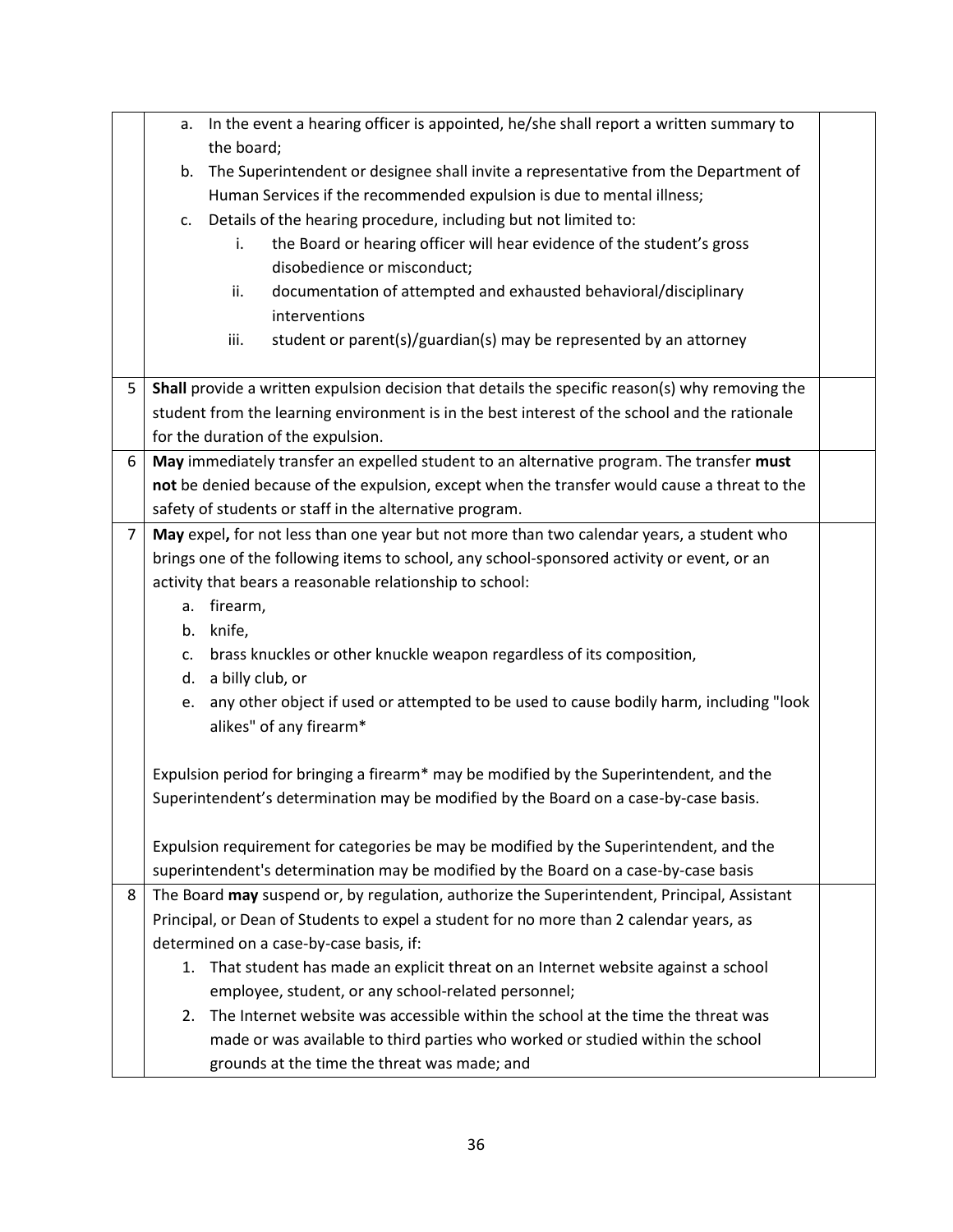|  | 3. The threat could be reasonably interpreted as threatening to the safety and security |  |
|--|-----------------------------------------------------------------------------------------|--|
|  | of the threatened individual because of his or her duties, employment status, or        |  |
|  | status as a student inside the school.                                                  |  |

\* "Firearm" means any gun, rifle, shotgun, weapon as defined by Section 921 of Title 18 of the United States Code, firearm as defined in Section 1.1 of the Firearm Owners Identification Care Act, or firearm as defined in Section 24-1 of the Criminal Code of 2012.

### **School Searches**

| #            | <b>All School Authorized Personnel:</b>                                                                                                                                                                                                                                                                                       |  |
|--------------|-------------------------------------------------------------------------------------------------------------------------------------------------------------------------------------------------------------------------------------------------------------------------------------------------------------------------------|--|
| $\mathbf{1}$ | May inspect and search places and areas such as lockers, desks, parking lots, and other school                                                                                                                                                                                                                                |  |
|              | property owned or controlled by the school as well as personal effects left in those places and                                                                                                                                                                                                                               |  |
|              | areas by students. There is no requirement that:                                                                                                                                                                                                                                                                              |  |
|              | 1. notice be provided to the student,                                                                                                                                                                                                                                                                                         |  |
|              | 2. the student provide consent, or                                                                                                                                                                                                                                                                                            |  |
|              | 3. a search warrant be obtained                                                                                                                                                                                                                                                                                               |  |
| 3            | May request assistance of law enforcement officials when searching for illegal drugs,<br>weapons, or other illegal or dangerous substances or materials in any of the following<br>locations:<br>1. Lockers,<br>2. Desks<br>3. Parking lots, and<br>4. Other school property and equipment owned or controlled by the school. |  |
| 4            | May seize items discovered during a search that are evidence a student has violated or is                                                                                                                                                                                                                                     |  |
|              | violating the law, local ordinance, or school policies or rules. Disciplinary action may be taken<br>as well.                                                                                                                                                                                                                 |  |
| 6            | May consider the following when conducting searches:                                                                                                                                                                                                                                                                          |  |
|              | 1. conduct the search outside the view of others (including students) to ensure student<br>privacy;                                                                                                                                                                                                                           |  |
|              | 2. conduct the search in the presence of a school administrator or adult witness; and                                                                                                                                                                                                                                         |  |
|              | 3. have a certified employee or contracted authority (i.e. police officer/school resource                                                                                                                                                                                                                                     |  |
|              | officer/etc.) of the same sex as the student conduct the search.                                                                                                                                                                                                                                                              |  |